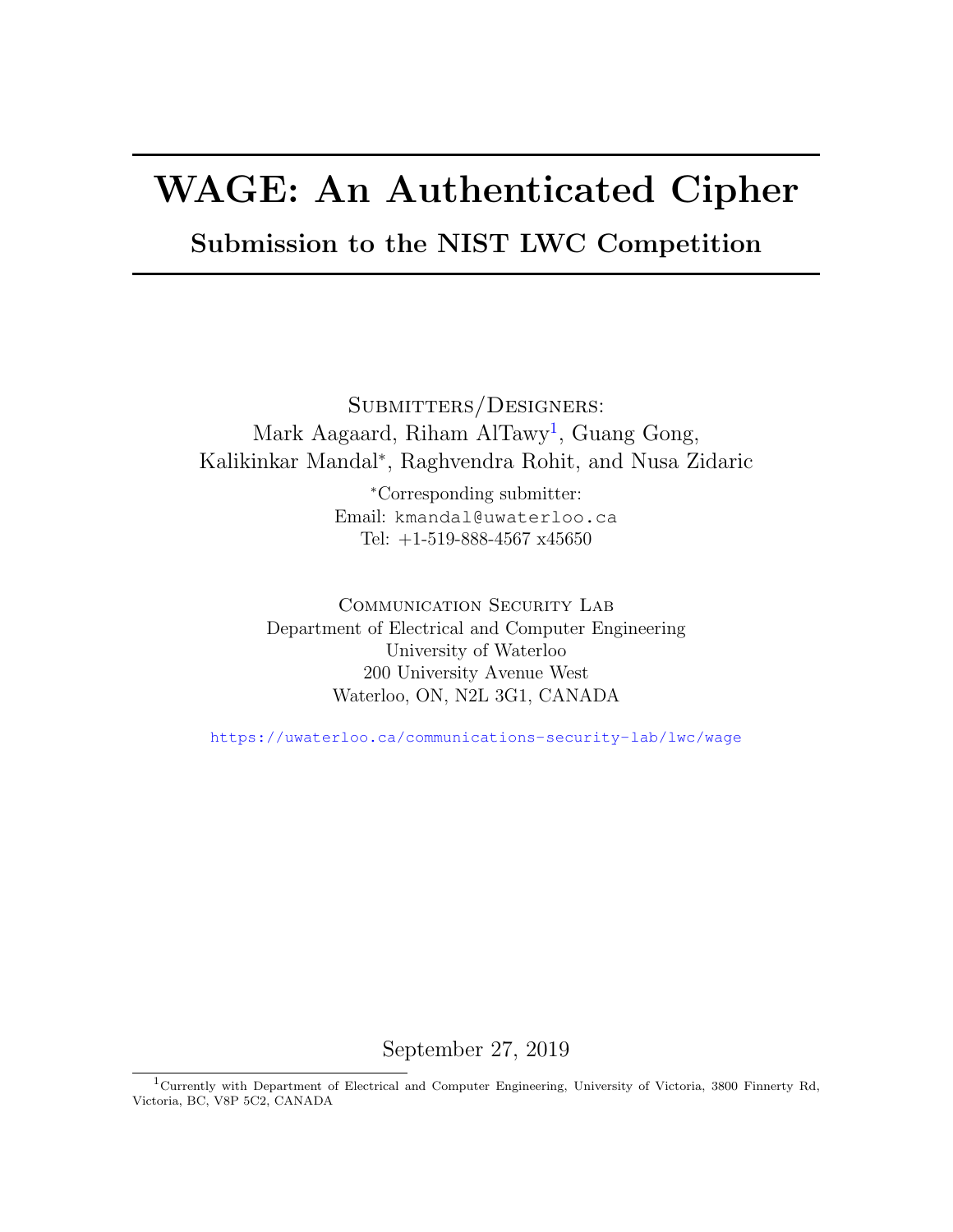## **Contents**

| 1.                      | 1.1 | <b>Introduction</b>                                                                               | $\boldsymbol{6}$<br>$\overline{7}$ |
|-------------------------|-----|---------------------------------------------------------------------------------------------------|------------------------------------|
|                         | 1.2 |                                                                                                   | 8                                  |
| $\bf{2}$                |     | <b>Specification of WAGE</b>                                                                      | 9                                  |
|                         | 2.1 |                                                                                                   | 9                                  |
|                         | 2.2 | 10                                                                                                |                                    |
|                         | 2.3 | 10                                                                                                |                                    |
|                         |     | 10<br>2.3.1                                                                                       |                                    |
|                         |     | 2.3.2<br>11                                                                                       |                                    |
|                         |     | 2.3.3<br>The nonlinear components $\dots \dots \dots \dots \dots \dots \dots$<br>11               |                                    |
|                         |     | 12<br>2.3.4<br>Description of the core permutation $\dots \dots \dots \dots \dots \dots$          |                                    |
|                         |     | 13<br>2.3.5                                                                                       |                                    |
|                         | 2.4 | 13                                                                                                |                                    |
|                         |     | 2.4.1<br>14<br>Rate and capacity part of state                                                    |                                    |
|                         |     | 2.4.2<br>16                                                                                       |                                    |
|                         |     | 2.4.3<br>17                                                                                       |                                    |
|                         |     | 2.4.4<br>18                                                                                       |                                    |
|                         |     | 18<br>2.4.5                                                                                       |                                    |
|                         |     | 2.4.6<br>18                                                                                       |                                    |
|                         |     | 2.4.7<br>19                                                                                       |                                    |
|                         |     | 2.4.8<br>19<br>Decryption $\ldots \ldots \ldots \ldots \ldots \ldots \ldots \ldots \ldots \ldots$ |                                    |
|                         |     |                                                                                                   |                                    |
| $\bf{3}$                |     | <b>Security Claims</b><br>20                                                                      |                                    |
| $\overline{\mathbf{4}}$ |     | <b>Design Rationale</b><br>21                                                                     |                                    |
|                         | 4.1 | 21                                                                                                |                                    |
|                         | 4.2 | 22                                                                                                |                                    |
|                         | 4.3 | 22                                                                                                |                                    |
|                         | 4.4 | 23                                                                                                |                                    |
|                         |     | 23<br>4.4.1                                                                                       |                                    |
|                         |     | 4.4.2<br>23                                                                                       |                                    |
|                         | 4.5 | 24                                                                                                |                                    |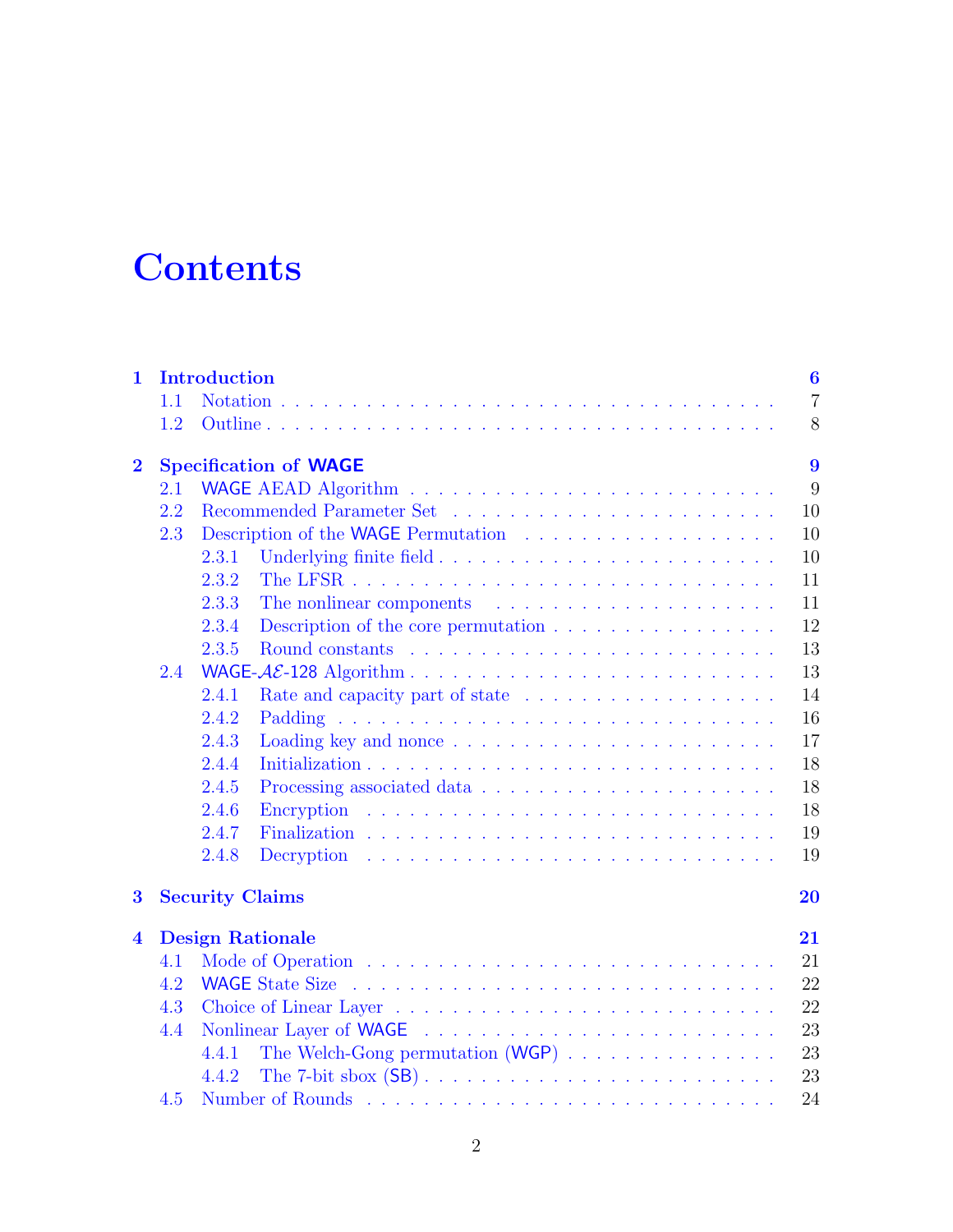|                | 4.6  | 25                                                                                                                        |
|----------------|------|---------------------------------------------------------------------------------------------------------------------------|
|                |      | 25<br>461                                                                                                                 |
|                | 4.7  | 26                                                                                                                        |
|                | 4.8  | 28                                                                                                                        |
|                | 4.9  | 28                                                                                                                        |
|                | 4.10 | 28                                                                                                                        |
| $\bf{5}$       |      | 29<br><b>Security Analysis</b>                                                                                            |
|                | 5.1  | 29                                                                                                                        |
|                |      | 29<br>5.1.1                                                                                                               |
|                |      | 29<br>5.1.2                                                                                                               |
|                |      | Algebraic degree<br>30<br>5.1.3<br>المتحاولة والمتحاولة والمتحاولة والمتحاولة والمتحاولة والمتحاولة والمتحاولة والمتحاولة |
|                |      | Self-symmetry based distinguishers<br>31<br>5.1.4                                                                         |
|                | 5.2  | 31                                                                                                                        |
| 6              |      | <b>Hardware Design And Analysis</b><br>32                                                                                 |
|                | 6.1  | 32                                                                                                                        |
|                | 6.2  | 33                                                                                                                        |
|                |      | 34<br>6.2.1                                                                                                               |
|                |      | 37<br>6.2.2                                                                                                               |
|                |      | 39<br>6.2.3                                                                                                               |
|                | 6.3  | 42                                                                                                                        |
|                |      | 42<br>6.3.1                                                                                                               |
|                |      | 47<br>6.3.2<br>The WAGE datapath $\ldots \ldots \ldots \ldots \ldots \ldots \ldots \ldots \ldots$                         |
|                | 6.4  | 50                                                                                                                        |
|                |      | 52<br>Tool configuration and implementation technologies $\ldots \ldots$<br>6.4.1                                         |
|                |      | 52<br>6.4.2                                                                                                               |
| $\overline{7}$ |      | 55<br><b>Software Efficiency Analysis</b>                                                                                 |
|                | 7.1  | 55                                                                                                                        |
|                |      | <b>A</b> Test Vectors<br>61                                                                                               |
|                | A.1  | 61                                                                                                                        |
|                | A.2  | 61                                                                                                                        |
|                | A.3  | 62                                                                                                                        |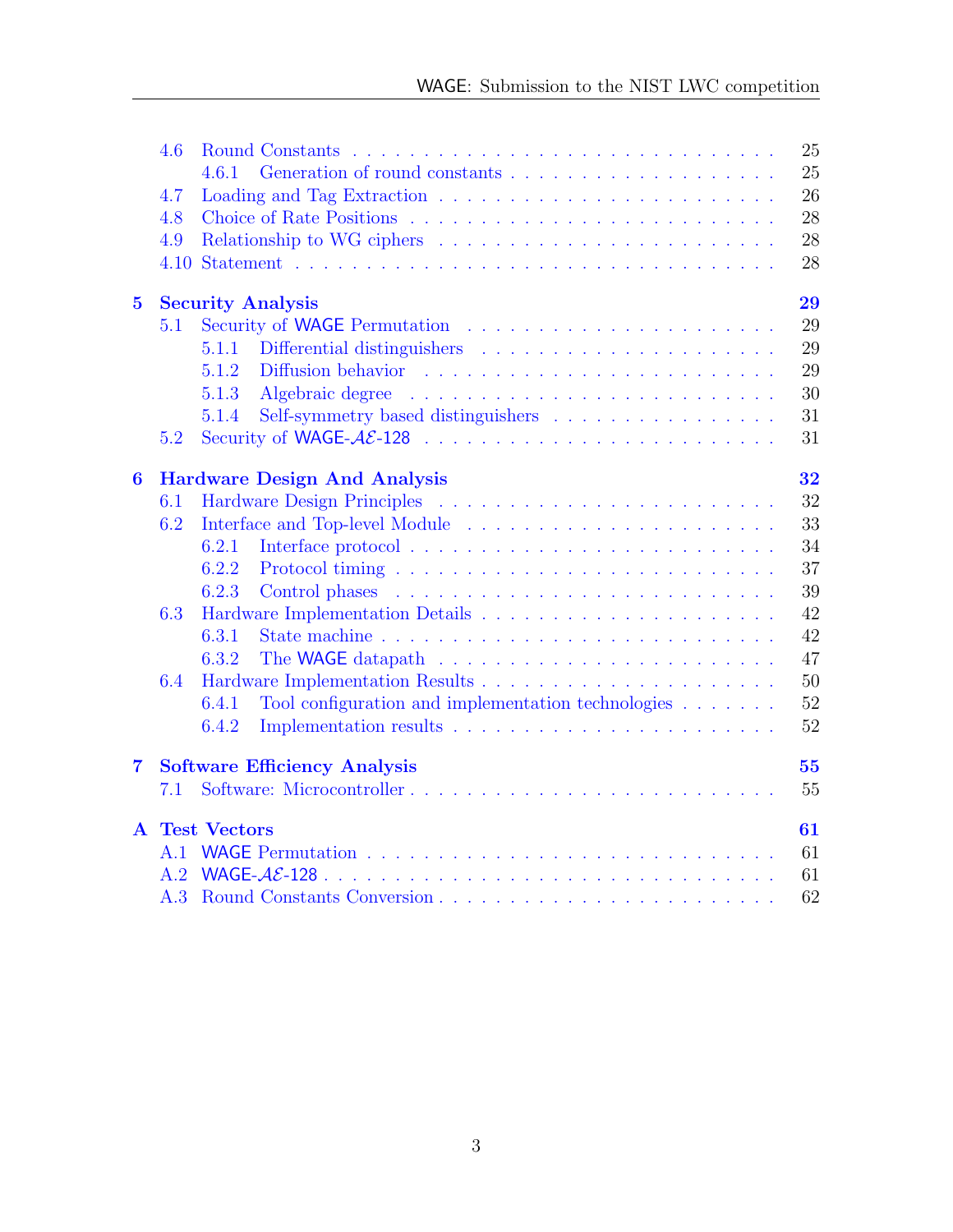# List of Figures

| 2.1  | The state at <i>i</i> -th round of the <b>WAGE</b> permutation $\ldots \ldots \ldots \ldots$                 | 14 |
|------|--------------------------------------------------------------------------------------------------------------|----|
| 2.2  | Schematic diagram of the WAGE- $AE$ -128 algorithm                                                           | 16 |
| 2.3  | Rate (shaded orange) and capacity (green) part of <b>WAGE-<math>AE</math>-128</b> .<br>$\sim$                | 17 |
| 4.1  | The LFSR for generating WAGE round constants.                                                                | 25 |
| 4.2  |                                                                                                              | 26 |
| 6.1  | Top-level WAGE_module and the interface with the environment                                                 | 34 |
| 6.2  |                                                                                                              | 35 |
| 6.3  | Timing diagram: loading and initialization during $WAGE-\mathcal{A}\mathcal{E}$ -128                         | 37 |
| 6.4  | Timing diagram: encryption during WAGE- $AE$ -128                                                            | 38 |
| 6.5  |                                                                                                              | 38 |
| 6.6  |                                                                                                              | 40 |
| 6.7  |                                                                                                              | 43 |
| 6.8  | Optimized control flow between phases $\dots \dots \dots \dots \dots \dots \dots$                            | 43 |
| 6.9  |                                                                                                              | 45 |
| 6.10 |                                                                                                              | 47 |
|      | 6.11 The wage_lfsr with multiplexers XOR and AND gates $\dots \dots \dots$                                   | 49 |
|      | 6.12 Area <sup>2</sup> vs Throughput $\ldots \ldots \ldots \ldots \ldots \ldots \ldots \ldots \ldots \ldots$ | 53 |
|      |                                                                                                              |    |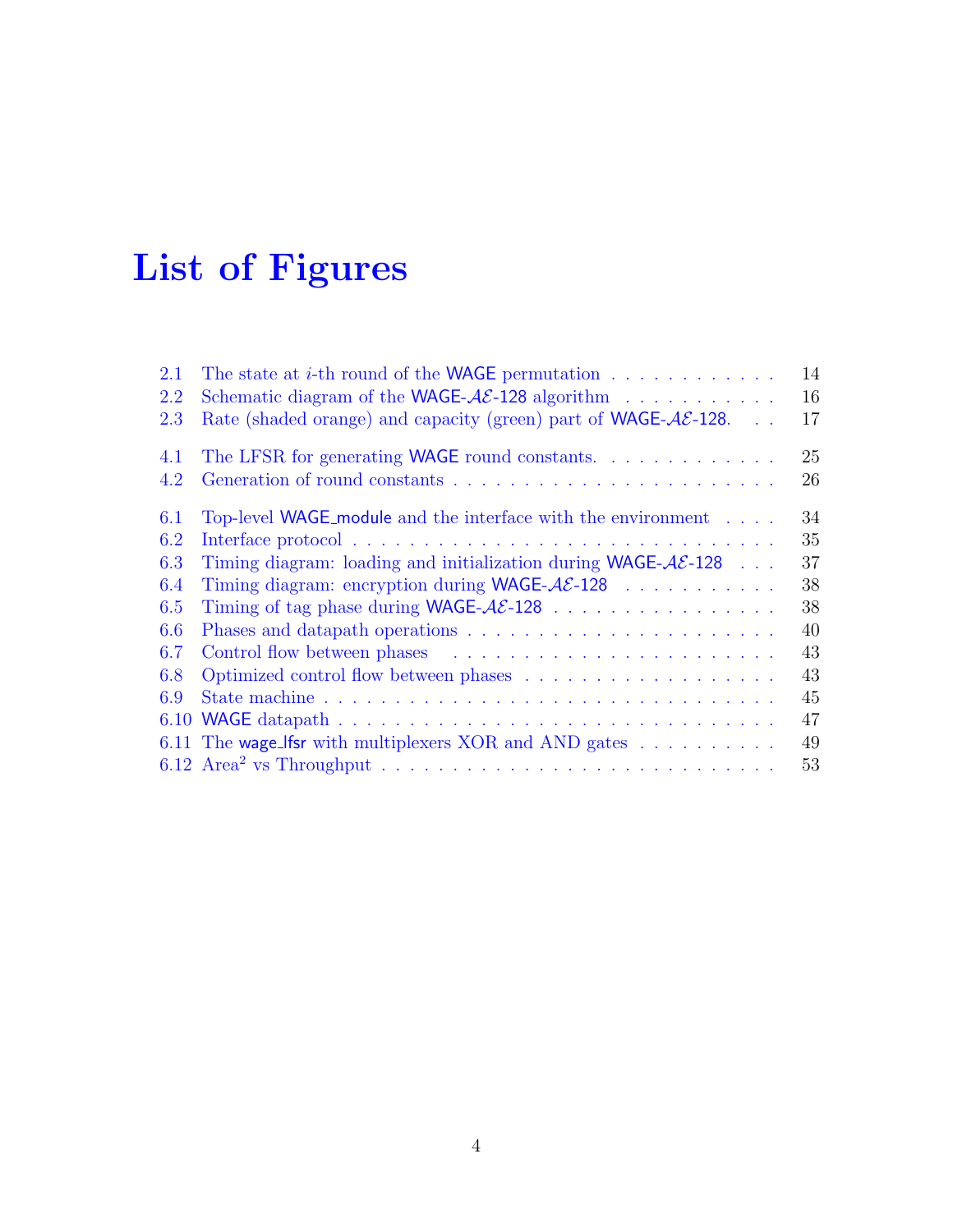## List of Tables

| 2.1 | Recommended parameter set for WAGE-AE-128                                                                                                                                                                                      | 10 |
|-----|--------------------------------------------------------------------------------------------------------------------------------------------------------------------------------------------------------------------------------|----|
| 2.2 | Examples of conversion of the field elements to $\text{HEX} \quad \ldots \quad \ldots \quad \ldots$                                                                                                                            | 11 |
| 2.3 | Hex representation of WGP $\ldots \ldots \ldots \ldots \ldots \ldots \ldots \ldots$                                                                                                                                            | 12 |
| 2.4 |                                                                                                                                                                                                                                | 13 |
| 2.5 |                                                                                                                                                                                                                                | 15 |
| 3.1 | Security claims of <b>WAGE-AE-128</b> (in bits) $\ldots \ldots \ldots \ldots \ldots$                                                                                                                                           | 20 |
| 4.1 | Area implementation results for the defining polynomials $f_i(x)$ for $\mathbb{F}_{2^7}$ .                                                                                                                                     | 24 |
| 4.2 | Loading into the shift register through data inputs $D_4$ , $D_3$ and $D_0$                                                                                                                                                    | 27 |
| 5.1 | Minimum number of active sboxes for different primitive polynomials.                                                                                                                                                           | 30 |
| 6.1 |                                                                                                                                                                                                                                | 33 |
| 6.2 | Modes of operation $\ldots \ldots \ldots \ldots \ldots \ldots \ldots \ldots \ldots \ldots$                                                                                                                                     | 33 |
| 6.3 | Control table for datapath based on phases from Figure 6.6 $\dots \dots$                                                                                                                                                       | 42 |
| 6.4 |                                                                                                                                                                                                                                | 50 |
| 6.5 | WAGE permutation hardware area estimate and implementation results                                                                                                                                                             | 51 |
| 6.6 | Tools and implementation technologies $\dots \dots \dots \dots \dots \dots \dots$                                                                                                                                              | 52 |
| 6.7 |                                                                                                                                                                                                                                | 54 |
| 6.8 | FPGA implementation results (a) and a contract of the set of the set of the set of the set of the set of the set of the set of the set of the set of the set of the set of the set of the set of the set of the set of the set | 54 |
| 7.1 | Performance of WAGE on microcontrollers                                                                                                                                                                                        | 56 |
|     | A.1 Generation of the first five round constant pairs $(r c_1^i, r c_0^1)$                                                                                                                                                     | 62 |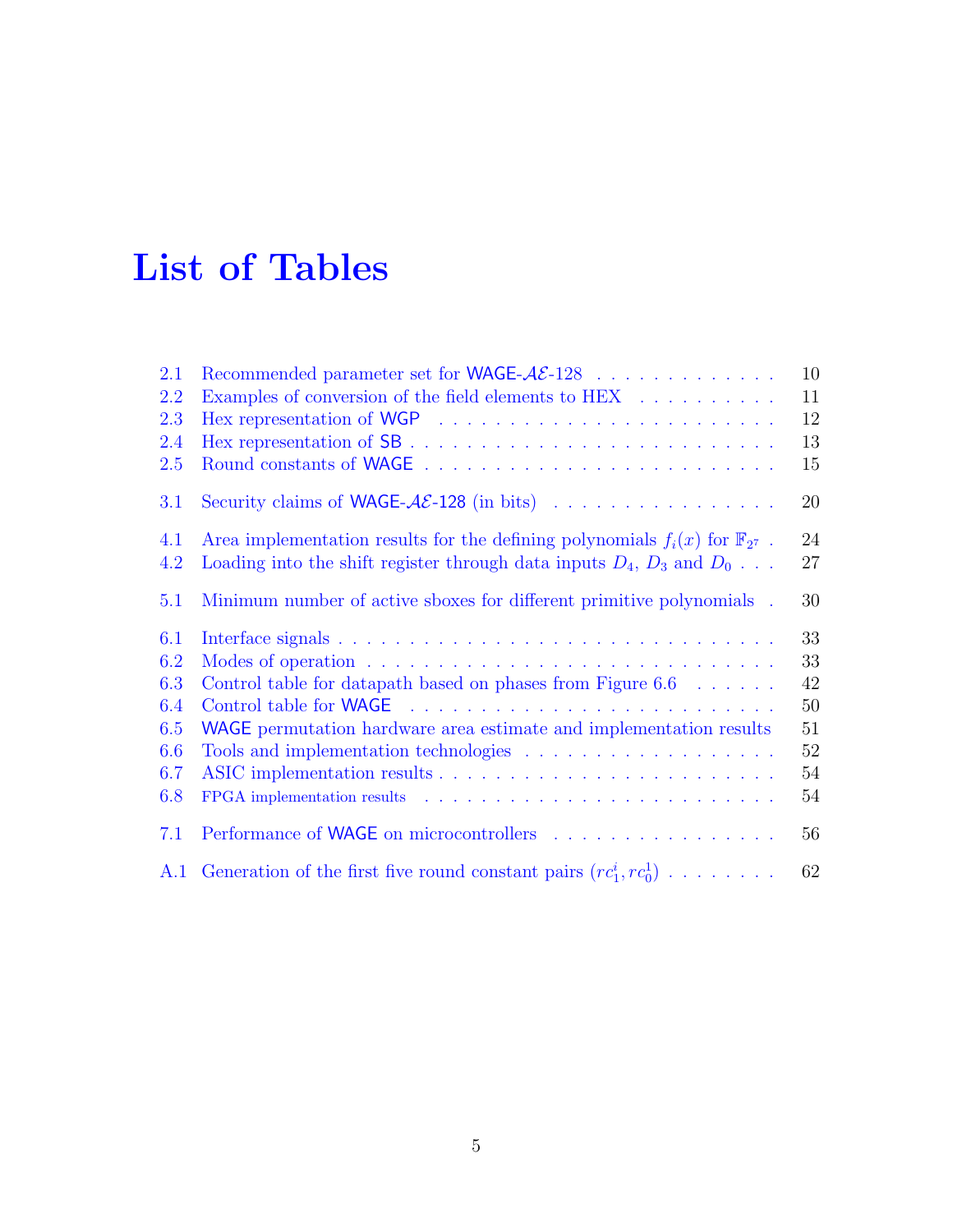# <span id="page-5-0"></span>Chapter 1 Introduction

WAGE is a 259-bit lightweight permutation based on the Welch-Gong (WG) stream cipher [\[22,](#page-58-0) [23\]](#page-58-1). It is designed to achieve an efficient hardware implementation for Authenticated Encryption with Associated Data (henceforth "AEAD"), while providing sufficient security margins. To accomplish this, the WAGE components and mode of operation are adopted from well known and analyzed cryptographic primitives. The design of WAGE, its security properties, and features are described as follows.

- WAGE nonlinear layer: WG permutation over  $\mathbb{F}_{2^7}$  and a new 7-bit Sbox. The WG cipher, including the WG permutation, is a well-studied cryptographic primitive and has low hardware cost.
- WAGE linear layer: An LFSR with low hardware cost and good resistance against differential and linear cryptanalysis.
- WAGE security: Simple analysis and security bounds provided using automated tools such as CryptoSMT solver [\[17\]](#page-58-2) and Gurobi [\[14\]](#page-58-3).
- Functionality: Authenticated Encryption with Associated Data.
- WAGE mode of operation: Unified sponge duplex mode [\[3\]](#page-57-0) that has a stronger keyed initialization and finalization phases.
- Security claims: Offers 128-bit security. Accepts a 128-bit key and 128-bit nonce.
- Hardware performance: Efficient in hardware. Achieves a throughput of 517 Mbps and has an area of 2900 GE in a 65 nm ASIC. Implementation results are presented for four ASIC libraries and two FPGAs along with parallel implementations.
- Microcontroller performance: WAGE is implemented on three different microcontroller platforms, namely ATmega128, MSP430F2370, and LM3S9D96 (Cotex M3). The best throughput for the permutation is achieved on LM3S9D96, which is 286.78 Kbps.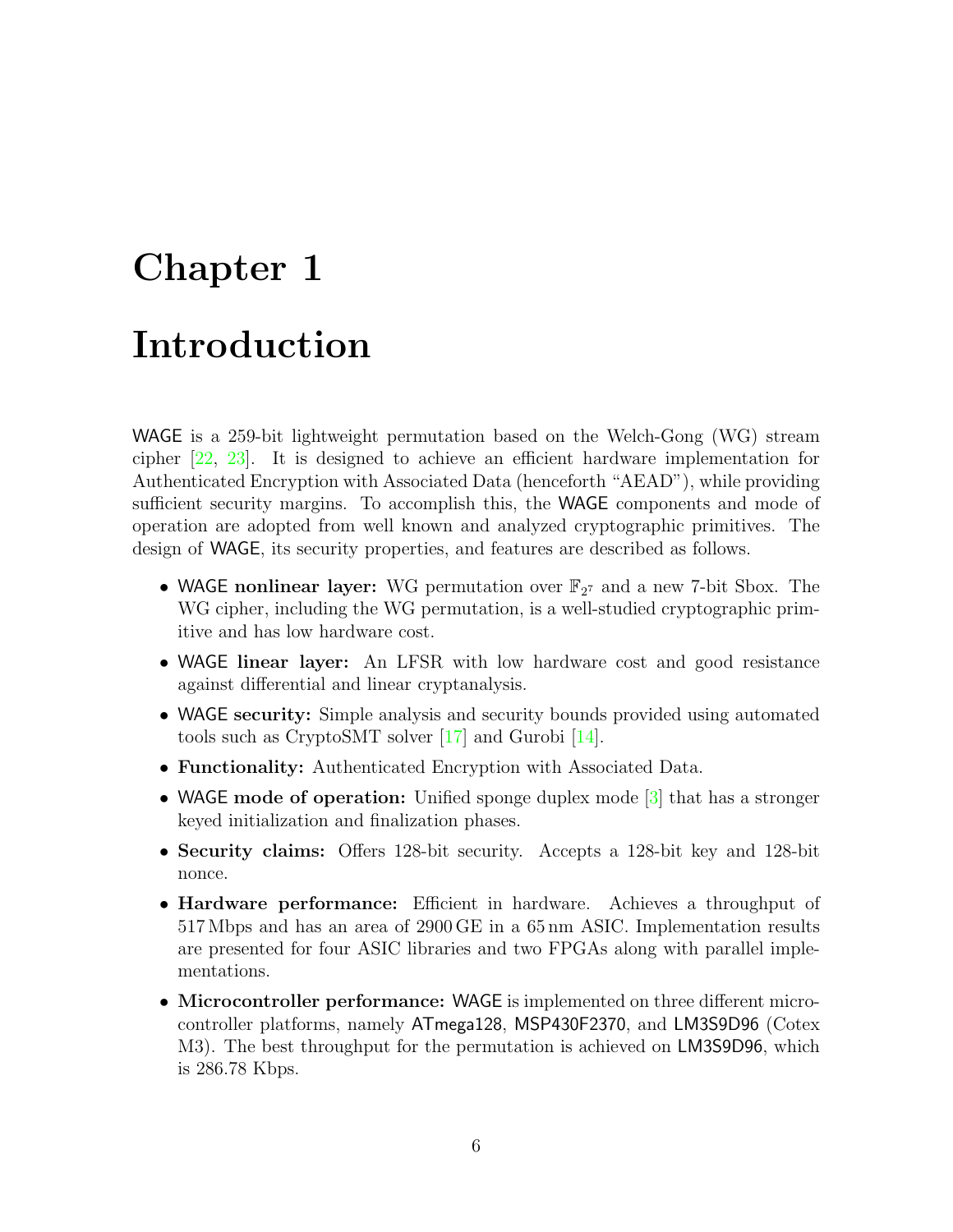## <span id="page-6-0"></span>1.1 Notation

The following notation will be used throughout the document.

| <b>Notation</b>                               | Description                                                                                                      |
|-----------------------------------------------|------------------------------------------------------------------------------------------------------------------|
| $X \odot Y, X \oplus Y, X  Y$                 | Bitwise AND, XOR and concatenation of $X$ and $Y$                                                                |
| $X \otimes Y$                                 | Finite field multiplication of $X$ and $Y$                                                                       |
| S                                             | 259 bit state of WAGE                                                                                            |
| $S_j$ , $S_{j,k}$                             | stage j of state S and k-th bit of stage $S_i$ , where<br>$j \in \{0, \ldots, 36\}$ and $k \in \{0, \ldots, 6\}$ |
| $S_r, S_c$                                    | r-bit rate part and c-bit capacity part of $S(r = 64, c = 195)$                                                  |
| $\mathbb{F}_{2^7}$                            | Finite field $\mathbb{F}_{2^7}$                                                                                  |
| $f, \omega$                                   | Defining polynomial for $\mathbb{F}_{2^7}$ and its root, i.e., $f(\omega) = 0$                                   |
| $\ell$                                        | LFSR feedback polynomial                                                                                         |
| <b>WGP</b>                                    | Welch-Gong permutation over $\mathbb{F}_{2^7}$                                                                   |
| <b>SB</b>                                     | 7-bit Sbox                                                                                                       |
| $rc_1^i, rc_0^i$                              | 7-bit round constants                                                                                            |
| K, N, T                                       | key, nonce and tag                                                                                               |
| k, n, t                                       | length of key, nonce and tag in bits $(k = n = t = 128)$                                                         |
| block                                         | a 64-bit string                                                                                                  |
| AD, M, C                                      | associated data, plaintext and ciphertext (in blocks $AD_i$ , $M_i$ , $C_i$ )                                    |
| $\ell_X$                                      | length of X in blocks where $X \in \{AD, M, C\}$                                                                 |
| $\widehat{K}_j, \widehat{N}_j, \widehat{T}_j$ | 7-bit tuple of key, nonce, and tag, $j = 0, , 17$                                                                |
| WAGE- $A\mathcal{E}$                          | WAGE authenticated encryption algorithm                                                                          |
| WAGE- $\mathcal E$                            | <b>WAGE</b> encryption                                                                                           |
| WAGE- $\mathcal D$                            | <b>WAGE</b> decryption                                                                                           |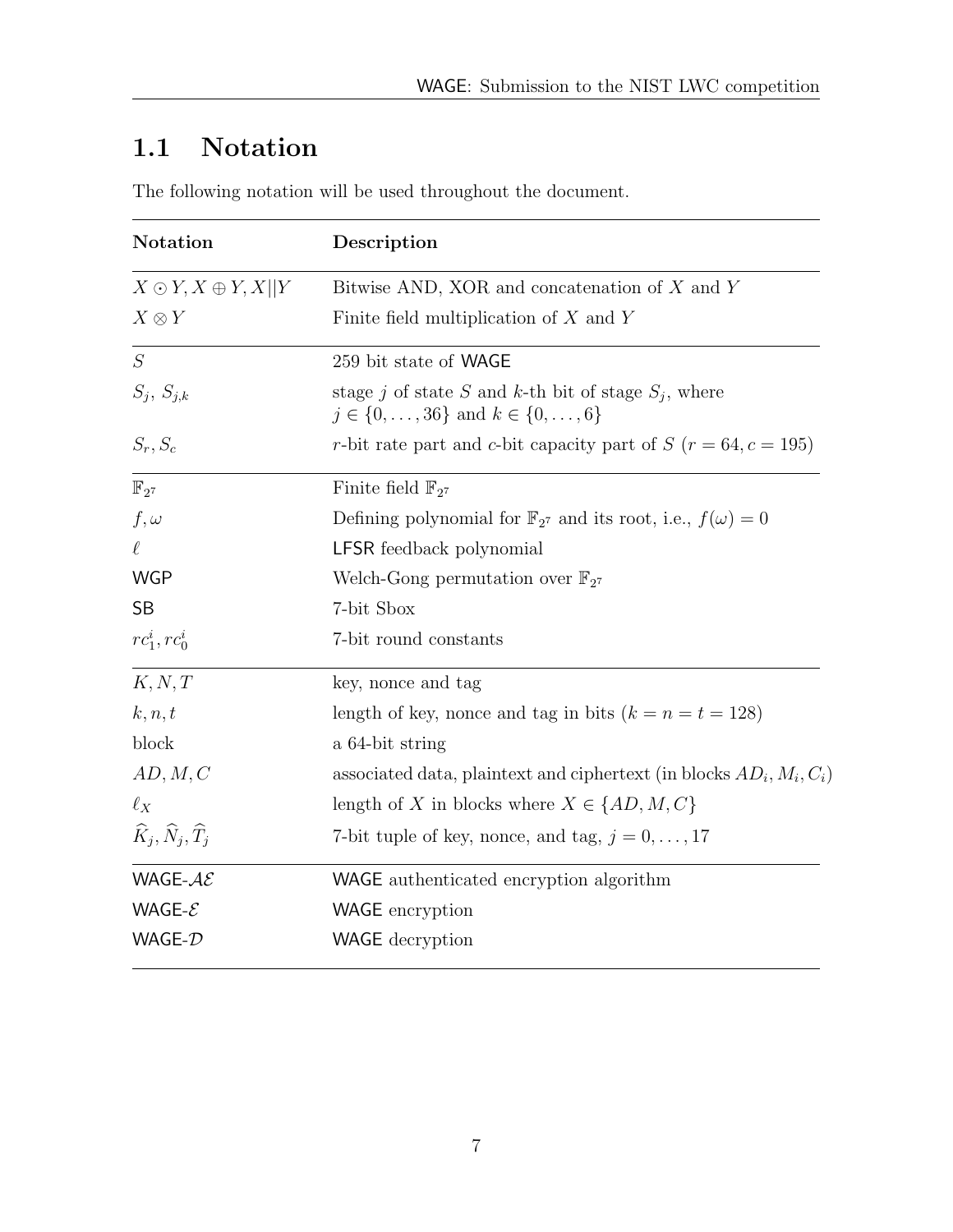## <span id="page-7-0"></span>1.2 Outline

The rest of the document is organized as follows. In Chapter [2,](#page-8-0) we present the complete specification of the WAGEand summarize the security claims of our submission in Chapter [3.](#page-19-0) In Chapter [4,](#page-20-0) we present the rationale of our design choices and provide the detailed security analysis in Chapter [5.](#page-28-0) The details of our hardware implementations and performance results in ASIC and FPGA are provided in Chapter [6.](#page-31-0) In Chapter [7,](#page-54-0) we discuss the efficiency of WAGE on microcontroller implementations. Finally, we conclude with references and test vectors in Appendix [A.](#page-60-0)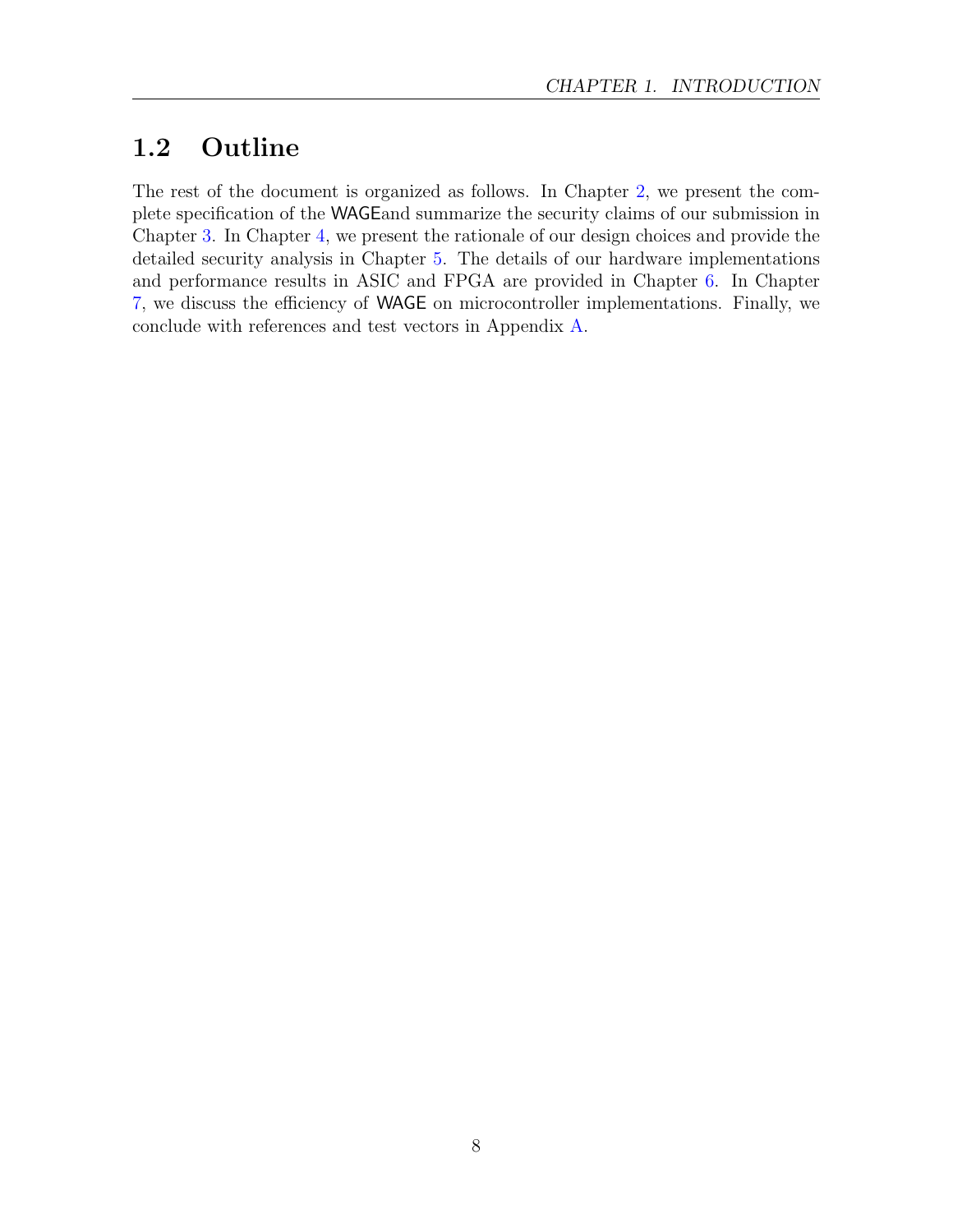# <span id="page-8-0"></span>Chapter 2 Specification of WAGE

## <span id="page-8-1"></span>2.1 WAGE AEAD Algorithm

WAGE is an iterative permutation with a state size of 259 bits inspired by the initialization phase of the Welch-Gong (WG) cipher [\[22,](#page-58-0) [23\]](#page-58-1). It operates in a unified duplex sponge mode [\[3\]](#page-57-0) to offer authenticated encryption with associated data (AEAD) functionality. The AEAD algorithm (WAGE- $A\mathcal{E}_k$ ) processes an r-bit data per call of WAGE and is parameterized by the secret key size k. The WAGE- $A\mathcal{E}\text{-}k$  consists of two algorithms, namely an authenticated encryption algorithm  $WAGE- \mathcal{E}$  and a verified decryption algorithm WAGE-D.

**Encryption.** The authenticated encryption algorithm **WAGE-** $\mathcal{E}$  takes as input a secret key K of length k bits, a public message number  $N$  (nonce) of size  $n$  bits, a block header AD (a.k.a, associated data) and a message M. The output of WAGE- $\mathcal E$  is an authenticated ciphertext  $C$  of the same length as  $M$ , and an authentication tag  $T$  of size t bits. Mathematically, **WAGE-** $\mathcal{E}$  is defined as

$$
\mathsf{WAGE}\text{-}\mathcal{E}: \{0,1\}^k \times \{0,1\}^n \times \{0,1\}^* \times \{0,1\}^* \to \{0,1\}^* \times \{0,1\}^t
$$

with

$$
\mathsf{WAGE\text{-}\!\mathcal{E}}(K,N,AD,M)=(C,T).
$$

Decryption. The decryption and verification algorithm takes as input the secret key K, nonce N, associated data  $AD$ , ciphertext C and tag T, and outputs the plaintext M of same length as C if the verification of tag is correct or  $\perp$  (error symbol) if the tag verification fails. More formally,

$$
\mathsf{WAGE}\text{-}\mathcal{D}(K, N, AD, C, T) \in \{M, \perp\}.
$$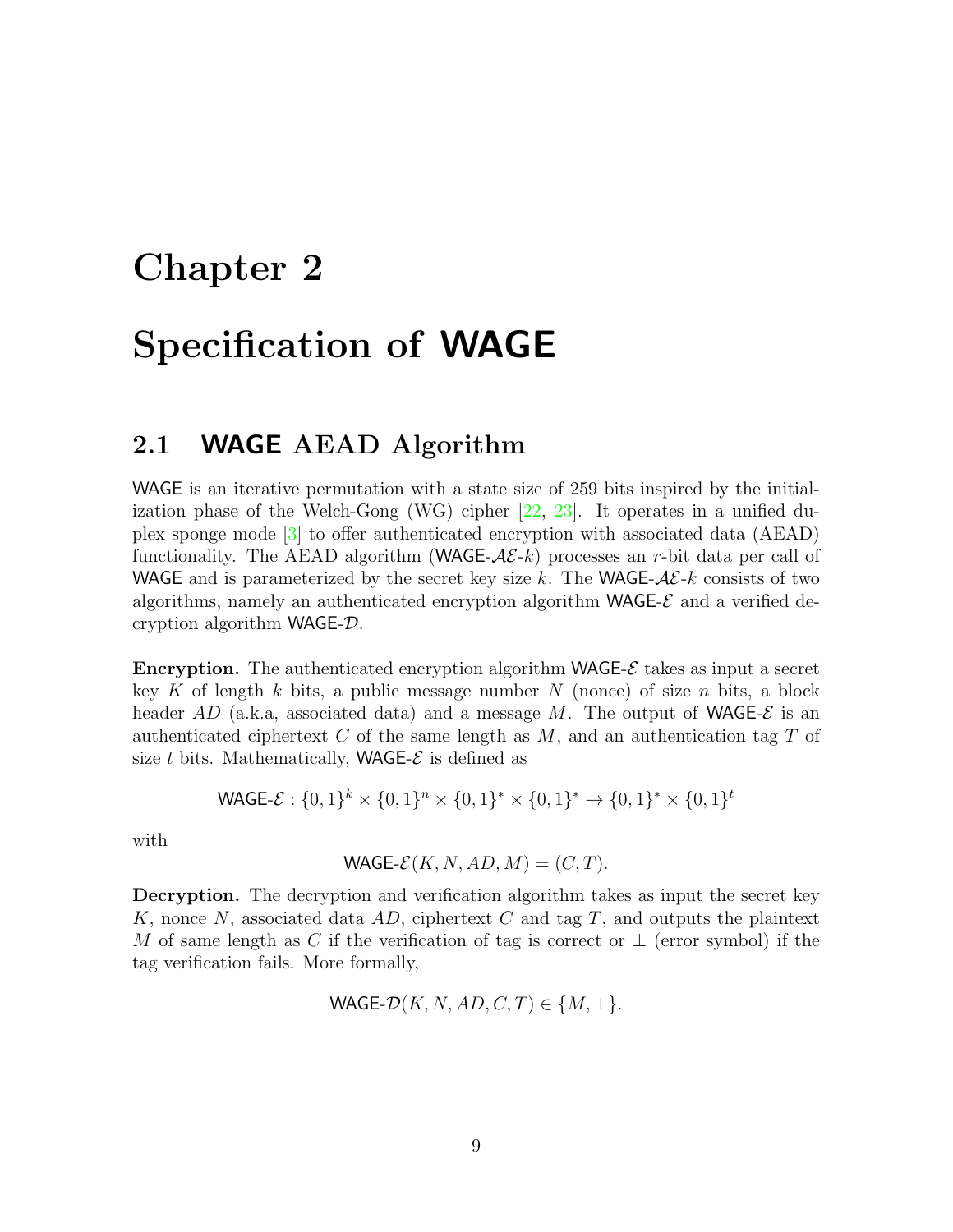## <span id="page-9-0"></span>2.2 Recommended Parameter Set

In Table [2.1,](#page-9-3) we list the recommended parameter set for **WAGE-** $AE$ **-128**. The length of each parameter is given in bits and d denotes the amount of allowed data (including both AD and M) before a re-keying is required.

<span id="page-9-3"></span>

| Functionality | Algorithm                 |    |     |     |     | $log_2(d)$ |
|---------------|---------------------------|----|-----|-----|-----|------------|
| A E A D       | WAGE- $A\mathcal{E}$ -128 | 64 | 128 | 128 | 128 | 64         |

Table 2.1: Recommended parameter set for **WAGE-AE-128** 

## <span id="page-9-1"></span>2.3 Description of the WAGE Permutation

WAGE is an iterative permutation and its round function is constructed by tweaking the initialization phase of the WG cipher over  $\mathbb{F}_{2^7}$  where an additional Welch-Gong permutation (WGP) and four 7-bit sboxes (SB) are added to achieve faster confusion and diffusion. We opt for a design based on a combination of an LFSR with WGP and SB, which provides a good trade-off between security and hardware efficiency. The core components of the round function are an LFSR, two WGPs and four SBs, which are described below in detail.

#### <span id="page-9-2"></span>2.3.1 Underlying finite field

WAGE operates over the finite field  $\mathbb{F}_{2^7}$ , defined using the primitive polynomial  $f(x) =$  $x^7 + x^3 + x^2 + x + 1$ . The elements of the finite field  $\mathbb{F}_{2^7}$  are represented using the polynomial basis  $PB = \{1, \omega, ..., \omega^6\}$ , and an element  $a \in \mathbb{F}_{2^7}$  is given by

$$
a = \sum_{i=0}^{6} a_i \omega^i, a_i \in \mathbb{F}_2
$$

and its vector representation is

$$
[a]_{\mathsf{PB}} = (a_0, a_1, a_2, a_3, a_4, a_5, a_6).
$$

To represent a 7-bit finite field element as a byte, a 0 is appended on the left. For unambiguity, we include the conversion to binary as an intermediate step:

$$
[a]_{PB} = (a_0, a_1, a_2, a_3, a_4, a_5, a_6) \rightarrow [a]_b = (0, a_0, a_1, a_2, a_3, a_4, a_5, a_6) \rightarrow [a]_{hex} = (h_1, h_0)
$$

Table [2.2](#page-10-2) shows some examples of the conversion to HEX.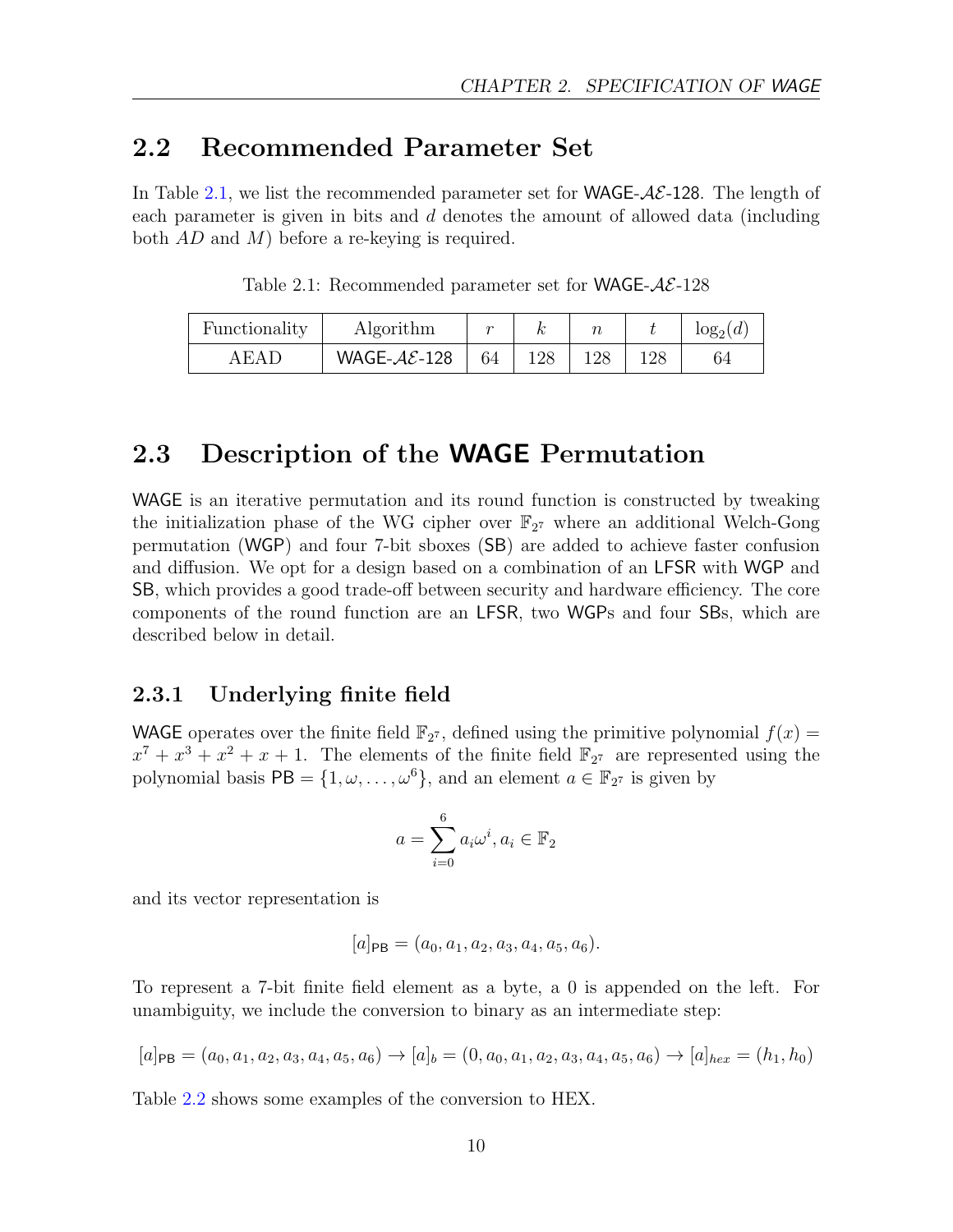|                |                                                                                                                                                                    |  |  |  |  | $\begin{array}{ c c c c c c c c c c } \hline 2^7 & 2^6 & 2^5 & 2^4 & 2^3 & 2^2 & 2^1 & 2^0 & 16^1 & 16^0 & \hline \end{array}$ |  |
|----------------|--------------------------------------------------------------------------------------------------------------------------------------------------------------------|--|--|--|--|--------------------------------------------------------------------------------------------------------------------------------|--|
|                | $a \in \mathbb{F}_{2^7} \parallel 0 \quad a_0 \quad a_1 \quad a_2 \parallel a_3 \quad a_4 \quad a_5 \quad a_6 \parallel h_1 \quad h_0$                             |  |  |  |  |                                                                                                                                |  |
| $\overline{1}$ | $\begin{array}{c cccc cccc} \hline 1 & \quad & 0 & 1 & 0 & 0 & 0 & 0 & 0 & 0 & 4 & 0 \\ \hline \omega & \quad & 0 & 0 & 1 & 0 & 0 & 0 & 0 & 0 & 2 & 0 \end{array}$ |  |  |  |  |                                                                                                                                |  |
|                |                                                                                                                                                                    |  |  |  |  |                                                                                                                                |  |
|                |                                                                                                                                                                    |  |  |  |  |                                                                                                                                |  |
|                |                                                                                                                                                                    |  |  |  |  |                                                                                                                                |  |

<span id="page-10-2"></span>Table 2.2: Examples of conversion of the field elements to HEX

#### <span id="page-10-0"></span>2.3.2 The LFSR

The internal state S of the permutation is composed of 37 stages and given by  $S =$  $(S_{36}, \cdots, S_1, S_0)$ , where each  $S_j$  holds a 7-bit word considered as an element from the finite field  $\mathbb{F}_{2^7}$  represented using the PB, i.e.,  $S_j = (S_{j,0}, S_{j,1}, S_{j,2}, S_{j,3}, S_{j,4}, S_{j,5}, S_{j,6})$ . The WAGE LFSR is defined by the feedback polynomial

$$
\ell(y) = y^{37} + y^{31} + y^{30} + y^{26} + y^{24} + y^{19} + y^{13} + y^{12} + y^8 + y^6 + \omega,
$$

which is primitive over  $\mathbb{F}_{2^7}$ . The linear feedback fb is computed as follows:

 $fb = S_{31} \oplus S_{30} \oplus S_{26} \oplus S_{24} \oplus S_{19} \oplus S_{13} \oplus S_{12} \oplus S_8 \oplus S_6 \oplus (\omega \otimes S_0).$ 

#### <span id="page-10-1"></span>2.3.3 The nonlinear components

In this subsection, we provide the details of the WGP and SB sboxes.

The Welch-Gong Permutation (WGP). The cryptographic properties of the WG permutation and transformation have been widely investigated in the literature [\[13\]](#page-58-4). We use a decimated WGP with low differential uniformity and high nonlinearity. Using the decimation  $d = 13$ , the differential uniformity for WGP is 6, and its nonlinearity is 42. The WGP7 over  $\mathbb{F}_{2^7}$  is defined as

$$
\mathsf{WGP7}(x) = x + (x+1)^{33} + (x+1)^{39} + (x+1)^{41} + (x+1)^{104}, x \in \mathbb{F}_{2^7}.
$$

A decimated WG permutation with decimation d such that  $gcd(d, 2<sup>m</sup> - 1) = 1$  is defined as

$$
\mathsf{WGP7}(x^d) = x^d + (x^d + 1)^{33} + (x^d + 1)^{39} + (x^d + 1)^{41} + (x^d + 1)^{104}, x \in \mathbb{F}_{2^7}.
$$

We use the decimation  $d = 13$  and denote it by  $WGP(x) = WGP(0^13)$ . The maximum algebraic degree of its components is 6. An Sbox representation of WGP is given in Table [2.3](#page-11-1) in a row-major order. The 7-bit finite field elements are represented in hex using the technique provided in Table [2.2.](#page-10-2)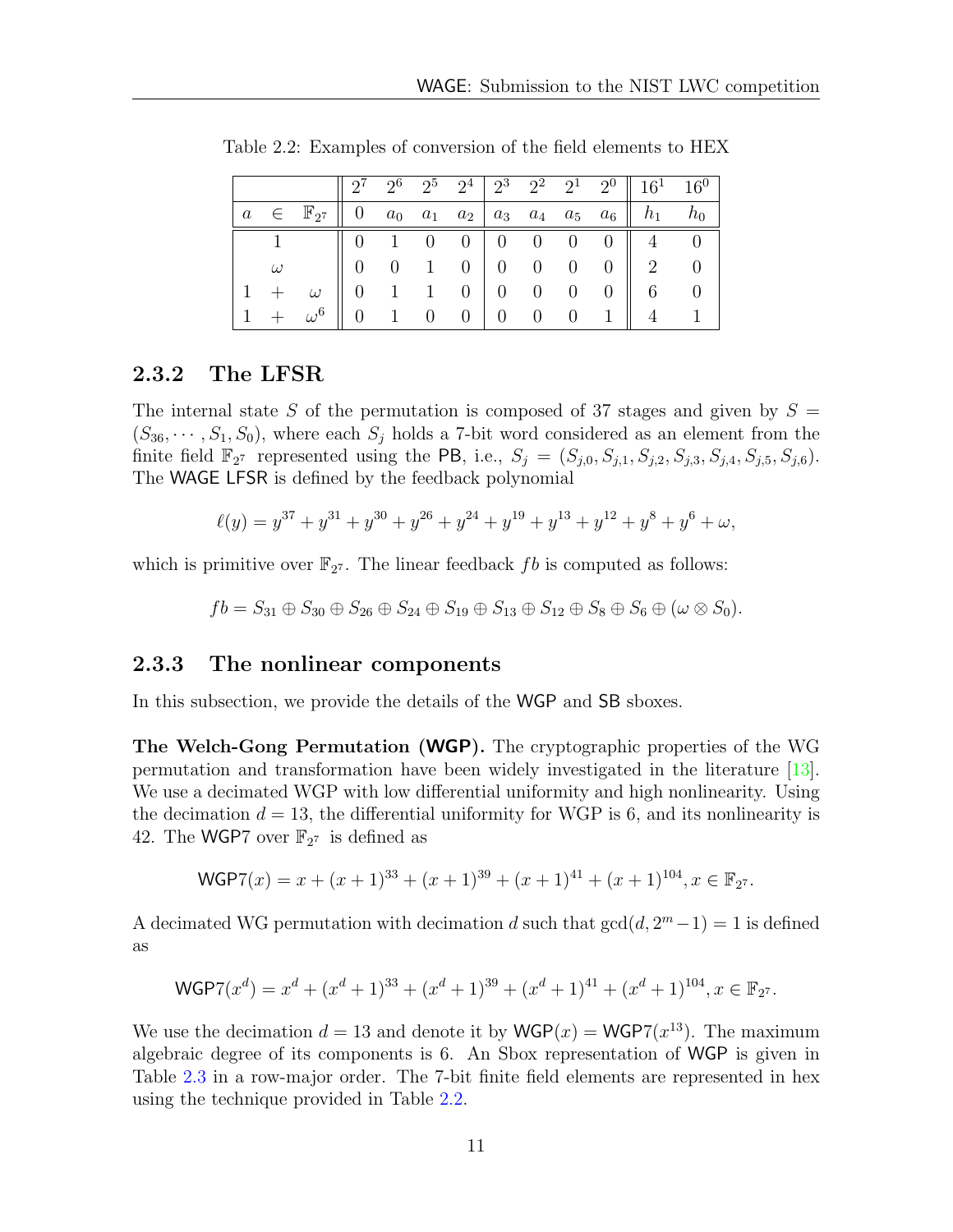<span id="page-11-1"></span>

| 00 12 0a 4b 66 0c 48 73 79 3e 61 51 01 15 17 0el |  |                                                            |  |  |  |  |  |  |
|--------------------------------------------------|--|------------------------------------------------------------|--|--|--|--|--|--|
| 7e 33 68 36 42 35 37 5e 53 4c 3f 54 58 6e 56 2a  |  |                                                            |  |  |  |  |  |  |
|                                                  |  | 1d 25 6d 65 5b 71 2f 20 06 18 29 3a 0d 7a 6c 1b            |  |  |  |  |  |  |
| 19                                               |  | 43 70 41 49 22 77 60 4f 45 55 02 63 47 75 2d               |  |  |  |  |  |  |
| 4 O                                              |  | 46 7d 5c 7c 59 26 0b 09 03 57 5d 27 78 30 2e               |  |  |  |  |  |  |
|                                                  |  | 44 52 3b 08 67 2c 05 6b 2b 1a 21 38 07 0f 4a 11            |  |  |  |  |  |  |
| 50                                               |  | 6a  28  31  10  4d  5f  72  39  16  5a  13  04  3c  34  1f |  |  |  |  |  |  |
|                                                  |  | 76 1e 14 23 1c 32 4e 7b 24 74 7f 3d 69 64 62 6f            |  |  |  |  |  |  |

Table 2.3: Hex representation of WGP

SBox (SB). We construct a lightweight 7-bit Sbox in an iterative way. Let the input be  $x = (x_0, x_1, x_2, x_3, x_4, x_5, x_6)$ . The nonlinear transformation Q is given by

$$
Q(x_0, x_1, x_2, x_3, x_4, x_5, x_6) = (x_0 \oplus (x_2 \wedge x_3), x_1, x_2, \overline{x}_3 \oplus (x_5 \wedge x_6), x_4, \overline{x}_5 \oplus (x_2 \wedge x_4), x_6).
$$

The bit permutation  $P$  is given by

$$
P(x_0, x_1, x_2, x_3, x_4, x_5, x_6) = (x_6, x_3, x_0, x_4, x_2, x_5, x_1).
$$

One-round R of the Sbox  $SB$  is obtained by composing the nonlinear transformation  $Q$ and the bit permutation P, and is given by  $R = P \circ Q$  where

 $R(x_0, x_1, x_2, x_3, x_4, x_5, x_6) = (x_6, \overline{x}_3 \oplus (x_5 \wedge x_6), x_0 \oplus (x_2 \wedge x_3), x_4, x_2, \overline{x}_5 \oplus (x_2 \wedge x_4), x_1).$ 

The 7-bit Sbox SB is constructed by iterating the function  $R_5$  times, followed by applying Q once, and then complementing the 0th and 2nd components. Mathematically,

$$
(x_0, x_1, x_2, x_3, x_4, x_5, x_6) \leftarrow R^5(x_0, x_1, x_2, x_3, x_4, x_5, x_6)
$$
  

$$
(x_0, x_1, x_2, x_3, x_4, x_5, x_6) \leftarrow Q(x_0, x_1, x_2, x_3, x_4, x_5, x_6)
$$
  

$$
x_0 \leftarrow x_0 \oplus 1
$$
  

$$
x_2 \leftarrow x_2 \oplus 1.
$$

SB has the differential uniformity of 8 and the nonlinearity of 44. The maximum algebraic degree of its components is 6.

Although SB is defined bit-wise, the interpretation of the 7 bits is identical to the interpretation of the coefficients of the finite field element represented in polynomial basis. The hex representation of SB is provided in Table [2.4](#page-12-2) and the conversion to hex is the same as that of WGP.

#### <span id="page-11-0"></span>2.3.4 Description of the core permutation

The WAGE permutation is a 259-bit permutation consisting of a 37-stage NLFSR defined over  $\mathbb{F}_{2^7}$ . It is based on the initialization phase of the WG cipher and utilizes 5 additional sboxes to update the internal state. At the  $i$ -th iteration, the internal state is denoted by  $S^i = (S_{36}^i, S_{35}^i, \dots, S_1^i, S_0^i)$ . The round function that updates 6 stages of the register nonlinearly is viewed as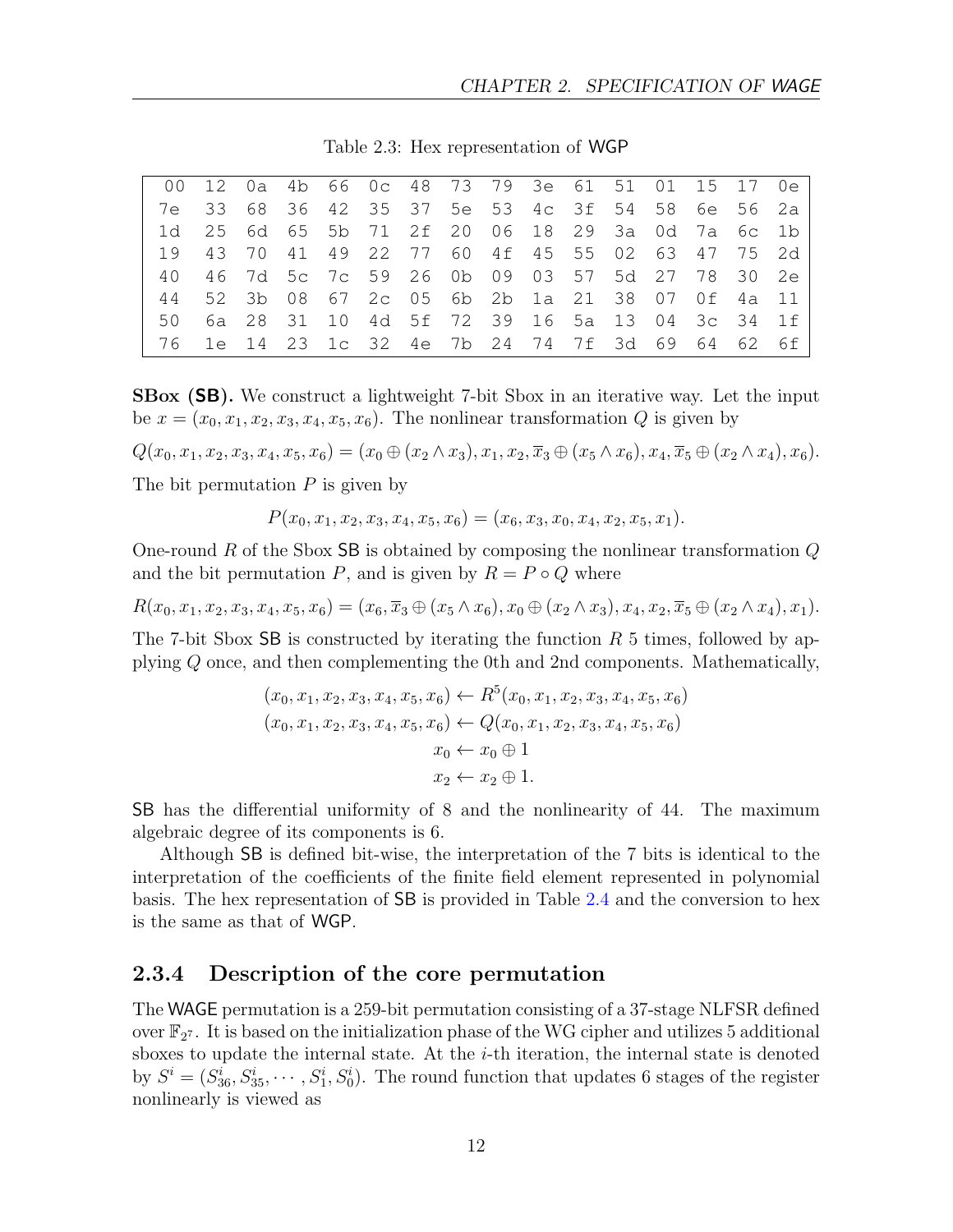<span id="page-12-2"></span>

| 2e 1c 6d 2b 35 07 7f 3b 28 08 0b 5f 31 11 1b 4d    |  |  |  |  |  |  |  |  |
|----------------------------------------------------|--|--|--|--|--|--|--|--|
| 6e 54 0d 09 1f 45 75 53 6a 5d 61 00 04 78 06 1e    |  |  |  |  |  |  |  |  |
| l37 6f 2f 49 64 34 7d 19 39 33 43 57 60 62 13 05   |  |  |  |  |  |  |  |  |
| 77 47 4f 4b 1d 2d 24 48 74 58 25 5e 5a 76 41 42    |  |  |  |  |  |  |  |  |
| 27 3e 6c 01 2c 3c 4e 1a 21 2a 0a 55 3a 38 18 7e    |  |  |  |  |  |  |  |  |
| l0c 63 67 56 50 7c 32 7a 68 02 6b 17 7b 59 71 0fl  |  |  |  |  |  |  |  |  |
| l 30 10 22 3d 40 69 52 14 36 44 46 03 16 65 66 72  |  |  |  |  |  |  |  |  |
| l 12 0e 29 4a 4c 70 15 26 79 51 23 3f 73 5b 20 5cl |  |  |  |  |  |  |  |  |

Table 2.4: Hex representation of SB

• Updating with initialization of the WG cipher:

 $S_{36}^{i+1} \leftarrow \mathsf{WGP}(S_{36}^i) \oplus S_{31}^i \oplus S_{30}^i \oplus S_{26}^i \oplus S_{24}^i \oplus S_{19}^i \oplus S_{13}^i \oplus S_{12}^i \oplus S_8^i \oplus S_6^i \oplus (\omega \otimes S_0^i)$ 

• Updating one stage with WGP:

 $S_{18}^{i+1} \leftarrow S_{19}^i \oplus \mathsf{WGP}(S_{18}^i)$ 

• Updating four stages with SB:

 $S_4^{i+1} \leftarrow S_5^i \oplus SB(S_8^i)$  $S_{10}^{i+1} \leftarrow S_{11}^{i} \oplus SB(S_{15}^{i})$  $S_{23}^{i+1} \leftarrow S_{24}^{i} \oplus SB(S_{27}^{i})$  $S_{29}^{i+1} \leftarrow S_{30}^{i} \oplus \text{SB}(S_{34}^{i}).$ 

A schematic diagram of the round function is presented in Figure [2.1.](#page-13-1) A pair of 7-bit round constants  $(rc_1, rc_0)$  is XORed with the pair of stages  $(36, 18)$  to destroy similarity among state updates. On an input  $S^0$ , an output of the permutation is obtained by applying the round function, denoted by WAGE-StateUpdate, 111 times. An algorithmic description of WAGE is provided in Algorithm [1.](#page-13-2)

#### <span id="page-12-0"></span>2.3.5 Round constants

We use two 7-bit round constants at each round of WAGE. The round constants are listed in Table [2.5.](#page-14-0) The interpretation of the hex values of round constants in terms of polynomial basis is the same as for SB, and hence details are omitted.

## <span id="page-12-1"></span>2.4 WAGE- $AE-128$  Algorithm

WAGE uses the unified sponge duplex mode to provide the AEAD functionality [\[3\]](#page-57-0). A WAGE instance is parametrized by a key of length k, denoted as WAGE- $A\mathcal{E}\text{-}k$ . Algorithm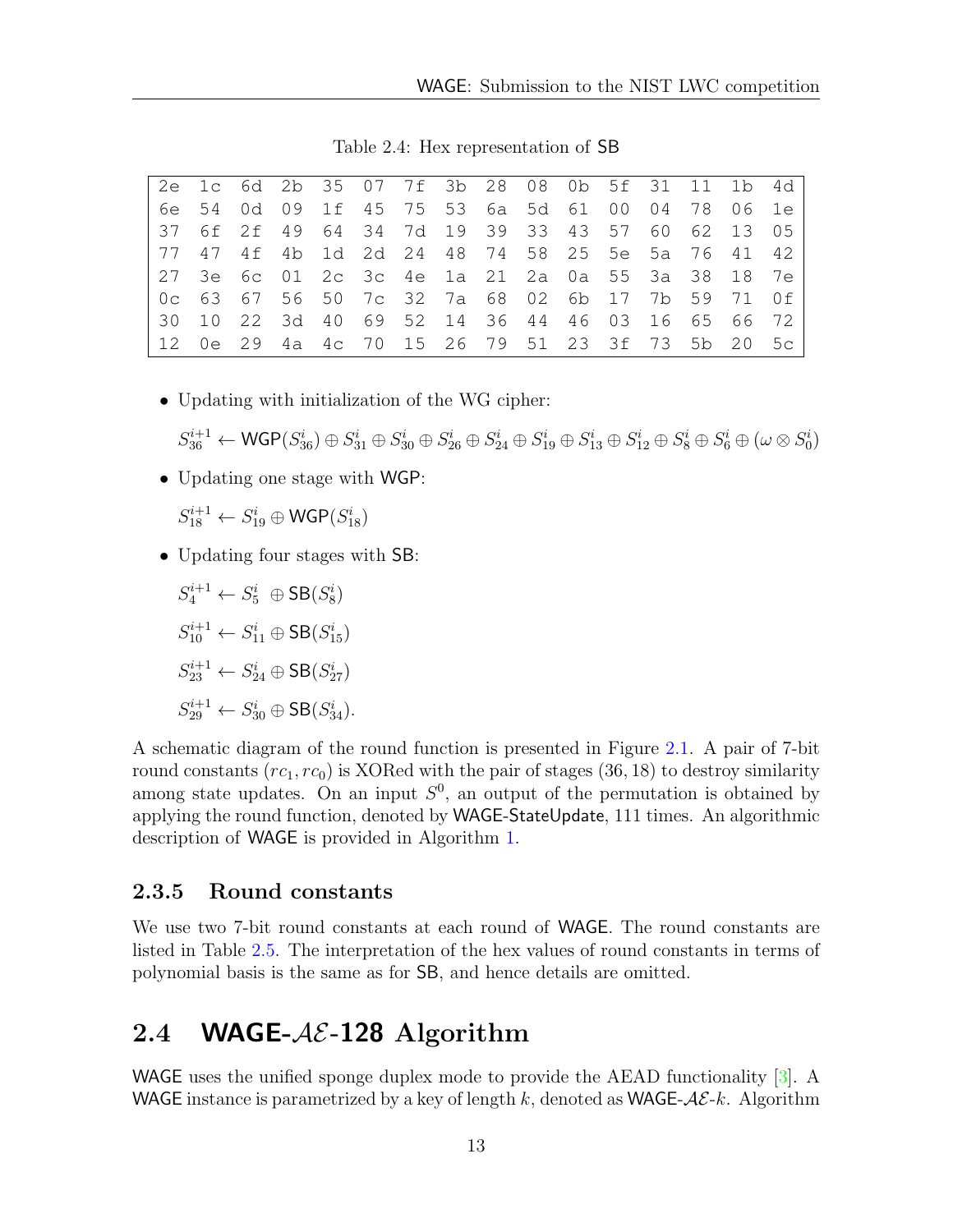```
Algorithm 1 WAGE permutation
```
1: Input :  $S^0 = (S_{36}^0, S_{35}^0, \cdots, S_1^0, S_0^0)$ 2: Output :  $S^{111} = (S_{36}^{111}, S_{35}^{111}, \cdots, S_{1}^{111}, S_{0}^{111})$ 3: for  $i = 0$  to 110 do: 4:  $S^{i+1} \leftarrow \textsf{WAGE-StateUpdate}(S^i, rc^i_1, rc^i_0)$  $5: \; \textbf{return} \; S^{111}$ 6: Function WAGE-StateUpdate $(S<sup>i</sup>)$ : 7:  $f b = S_{31}^i \oplus S_{30}^i \oplus S_{26}^i \oplus S_{24}^i \oplus S_{19}^i \oplus S_{13}^i \oplus S_{12}^i \oplus S_8^i \oplus S_6^i \oplus (\omega \otimes S_0^i)$ 8:  $S_4^{i+1} \leftarrow S_5^i \oplus SB(S_8^i)$ 9:  $S_{10}^{i+1} \leftarrow S_{11}^{i} \oplus SB(S_{15}^{i})$ <br>0:  $S_{18}^{i+1} \leftarrow S_{19}^{i} \oplus WGP(S_{18}^{i}) \oplus rc_{0}^{i}$  $10:$ 11:  $S_{23}^{i+1} \leftarrow S_{24}^{i} \oplus \text{SB}(S_{27}^{i})$ 12:  $S_{29}^{i+1} \leftarrow S_{30}^{i} \oplus \text{SB}(S_{34}^{i})$ 13:  $S_{36}^{i+1} \leftarrow fb \oplus \mathsf{WGP}(S_{36}^i) \oplus rc_1^i$  $14:$  $j_j^{i+1} \leftarrow S_{j+1}^i, j \in \{0, \cdots, 36\} \setminus \{4, 10, 18, 23, 29, 36\}$ 15: return  $\ddot{S^{i+1}}$ 

[2](#page-14-1) presents a high-level overview of **WAGE-** $AE$ **-128**. The encryption (WAGE- $E$ ) and decryption (WAGE- $\mathcal{D}$ ) of WAGE- $\mathcal{A}\mathcal{E}$ -128 are shown in Figure [2.2.](#page-15-1) In what follows, we first illustrate the rate and the capacity part of the state, and then the padding rule. We then describe each phase of WAGE- $\mathcal E$  and WAGE- $\mathcal D$ .

#### <span id="page-13-0"></span>2.4.1 Rate and capacity part of state

The internal state S of WAGE is divided into two parts, namely the rate part  $S_r$ and the capacity part  $S_c$ . The 0-th bit of stage  $S_{36}$ , i.e.,  $S_{36,0}$ , and all bits of stages  $S_{35}, S_{34}, S_{28}, S_{27}, S_{18}, S_{16}, S_{15}, S_9$  and  $S_8$  constitute  $S_r$  (shaded orange in Figure [2.3\)](#page-16-1),

<span id="page-13-1"></span>

Figure 2.1: The state at *i*-th round of the **WAGE** permutation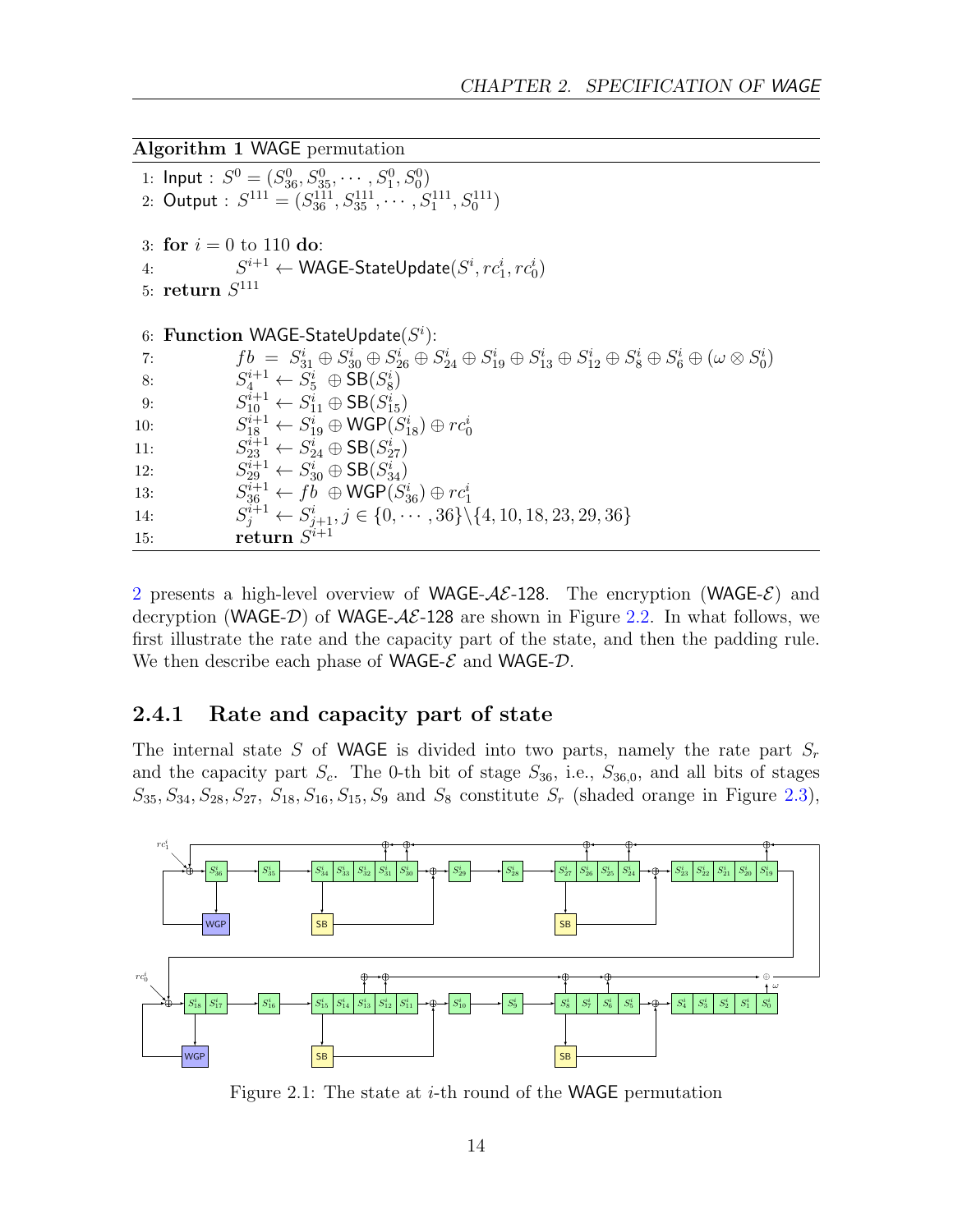Table 2.5: Round constants of WAGE

<span id="page-14-0"></span>

|     |                          | Round i |                       |             |            |                        |                      | Round constant $(rc_1^i, rc_0^i)$ |                       |             |                          |             |
|-----|--------------------------|---------|-----------------------|-------------|------------|------------------------|----------------------|-----------------------------------|-----------------------|-------------|--------------------------|-------------|
|     | $\overline{a}$           | 9       | 3f.<br>7f)            | ΊOf.<br>.f  | 03         | 40,<br>01)             | (10,<br>20)          | 04.<br>08)                        | 02)<br>41.            | 30,<br>60)  | (Oc. 18)                 | (43.<br>06) |
| 10  | $\overline{\phantom{a}}$ | 19      | 21)<br>50.            | 28)<br>(14. | 45.<br>0a  | 71.<br>62)             | 78)<br>(Зс.          | 4f. 1e)                           | Ί3<br>27)             | 09)<br>44.  | $\left(51\right)$<br>22) | 34.<br>68)  |
| 20  | $\overline{\phantom{a}}$ | 29      | 4d.<br>1a)            | 73)<br>66.  | 5c.<br>39) | (57. 2e)               | 115.<br>2b)          | 65.<br>4a)                        | 179.<br>72)           | Зе,<br>7c   | (2f. 5f)                 | (Ob. 17     |
| 30  | $\overline{\phantom{0}}$ | 39      | 05)<br>42.            | (70.<br>61) | 1c.<br>38) | (47. 0e)               | 23)<br>$^{\prime}11$ | (24, 48)                          | 12)<br>49.            | (32.<br>64) | (6c, 59)                 | 5b.<br>36)  |
| 40  | $\overline{\phantom{0}}$ | 49      | 2d)<br>56.            | 35.<br>6b)  | 6d.<br>5a) | 76)<br>7b.             | (5e.<br>3d)          | (37.<br>6f)                       | Od.<br>1 <sub>b</sub> | 63.<br>46)  | 58.<br>31                | (16,<br>2c) |
| 50  | $\overline{\phantom{0}}$ | 59      | 25.<br>4 <sub>b</sub> | 69.<br>52)  | 74.<br>3a) | 6e.<br>5d)             | 77)<br>3b.           | (4e. 1d)                          | '33.<br>67)           | 19)<br>4c.  | 53.<br>26)               | 54.<br>29)  |
| 60  | $\overline{\phantom{a}}$ | -69     | 2a)<br>55.            | (75,<br>6a) | 7d.<br>7a  | 7e)<br>7f.             | (1f.<br>3f)          | 0 f<br>07.                        | (01,<br>03)           | (20,<br>40) | (08, 10)                 | (02.<br>04) |
| 70  | $\overline{\phantom{a}}$ | 79      | 41)<br>60.            | (18,<br>30) | (06, Oc)   | (21.<br>43)            | 50)<br>28.           | (0a. 14)                          | 62.<br>45)            | 178.<br>71) | (1e. 3c)                 | (27,<br>4f) |
| 80  | $\overline{\phantom{a}}$ | 89      | 13)<br>09.            | 22.<br>44)  | 68.<br>51) | 34)<br>1a.             | 66,<br>4d)           | (39, 73)                          | (2e.<br>5c)           | 2b,<br>57)  | 4a, 15)                  | (72,<br>65) |
| 90  | $\overline{\phantom{a}}$ | 99      | 79)<br>7c.            | (5f. 3e)    | 17.<br>2f) | (05. Ob)               | 42)<br>(61.          | (38, 70)                          | Oe.<br>1 <sub>c</sub> | (23.<br>47) | (48, 11)                 | (12, 24)    |
| 100 | $\bar{a}$                | 109     | 49)<br>64.            | (59.<br>32) | 36.<br>6c) | 5 <sub>b</sub><br>(2d. | 56)<br>6b.           | (5a, 35)                          | (76.<br>6d)           | (3d.<br>7b) | (6f. 5e)                 | (1b,<br>37) |
| 110 |                          |         | 46.<br>0d)            |             |            |                        |                      |                                   |                       |             |                          |             |

### <span id="page-14-1"></span>Algorithm 2 WAGE- $AE$ -128 algorithm

|     | 1: Authenticated encryption WAGE- $\mathcal{E}(K, N, AD, M)$ :          |     | 1: Verified decryption WAGE- $\mathcal{D}(K, N, AD, C, T)$ :                                                                |
|-----|-------------------------------------------------------------------------|-----|-----------------------------------------------------------------------------------------------------------------------------|
| 2:  | $S \leftarrow$ Initialization(N, K)                                     | 2:  | $S \leftarrow$ Initialization(N, K)                                                                                         |
| 3:  | if $ AD  \neq 0$ then:                                                  | 3:  | if $ AD  \neq 0$ then:                                                                                                      |
| 4:  | $S \leftarrow$ Processing-Associated-Data $(S, AD)$                     | 4:  | $S \leftarrow$ Processing-Associated-Data $(S, AD)$                                                                         |
| 5.  | $(S, C) \leftarrow$ Encyption $(S, M)$                                  | 5:  | $(S, M) \leftarrow$ Decyption $(S, C)$                                                                                      |
| 6:  | $T \leftarrow$ Finalization(S, K)                                       | 6:  | $T' \leftarrow$ Finalization(S, K)                                                                                          |
| 7:  | return $(C, T)$                                                         | 7:  | if $T' \neq T$ then:                                                                                                        |
|     |                                                                         | 8:  | return $\perp$                                                                                                              |
|     | 8: Initialization $(N, K)$ :                                            | 9:  | else:                                                                                                                       |
| 9:  | $S \leftarrow$ load- $\mathcal{AE}(N, K)$                               | 10: | return $M$                                                                                                                  |
| 10: | $S \leftarrow \mathsf{WAGE}(S)$                                         |     |                                                                                                                             |
| 11: | for $i = 0$ to 1 do:                                                    |     | 11: Decryption $(S, C)$ :                                                                                                   |
| 12: | $S \leftarrow (S_r \oplus K_i, S_c)$                                    | 12: | $(C_0  \cdots  C_{\ell_C-1}) \leftarrow \text{pad}_r(C)$                                                                    |
| 13: | $S \leftarrow \mathsf{WAGE}(S)$                                         | 13: | for $i = 0$ to $\ell_C - 2$ do:                                                                                             |
| 14: | return $S$                                                              | 14: | $M_i \leftarrow C_i \oplus S_r$                                                                                             |
|     |                                                                         | 15: | $S \leftarrow (C_i, S_c \oplus 0^{c-7}  0  1  0^5)$                                                                         |
|     | 15: Processing-Associated-Data $(S, AD)$ :                              | 16: | $S \leftarrow \textsf{WAGE}(S)$                                                                                             |
| 16: | $(AD_0  \cdots  AD_{\ell_{AD}-1}) \leftarrow$ pad <sub>r</sub> $(AD)$   | 17: | $M_{\ell, c-1} \leftarrow S_r \oplus C_{\ell, c-1}$                                                                         |
| 17: | for $i = 0$ to $\ell_{AD} - 1$ do:                                      | 18: | $C_{\ell_C-1} \leftarrow \textsf{trunc-msb}(C_{\ell_C-1},  C  \bmod r)    \textsf{trunc-lsb}(M_{\ell_C-1}, r- C  \bmod r))$ |
| 18: | $S \leftarrow (S_r \oplus AD_i, S_c \oplus 0^{c-7}  1  0^6)$            | 19: | $M_{\ell, c-1} \leftarrow$ trunc-msb $(M_{\ell, c-1},  C  \mod r)$                                                          |
| 19: | $S \leftarrow \mathsf{WAGE}(S)$                                         | 20: | $M \leftarrow (M_0, M_1, \ldots, M_{\ell_C - 1})$                                                                           |
| 20: | return $S$                                                              | 21: | $S \leftarrow \textsf{WAGE}(C_{\ell, c-1}, S_c \oplus 0^{c-7}  0  1  0^5)$                                                  |
|     |                                                                         | 22: | return $(S, M)$                                                                                                             |
|     | 21: Encryption( $S, M$ ):                                               |     |                                                                                                                             |
| 22: | $(M_0  \cdots  M_{\ell_M-1}) \leftarrow \text{pad}_r(M)$                |     | 23: Finalization $(S, K)$ :                                                                                                 |
| 23: | for $i = 0$ to $\ell_M - 1$ do:                                         | 24: | for $i = 0$ to 1 do:                                                                                                        |
| 24: | $C_i \leftarrow M_i \oplus S_r$                                         | 25: | $S \leftarrow \mathsf{WAGE}(S_r \oplus K_i, S_c)$                                                                           |
| 25: | $S \leftarrow (C_i, S_c \oplus 0^{c-7}  0  1  0^5)$                     | 26: | $T \leftarrow$ tagextract(S)                                                                                                |
| 26: | $S \leftarrow \mathsf{WAGE}(S)$                                         | 27: | return $T$                                                                                                                  |
| 27: | $C_{\ell_M-1} \leftarrow \textsf{trunc-msb}(C_{\ell_M-1},  M  \bmod r)$ |     |                                                                                                                             |
| 28: | $C \leftarrow (C_0, C_1, \ldots, C_{\ell_M-1})$                         |     | 28: trunc-msb $(X, n)$ :                                                                                                    |
| 29: | return $(S, C)$                                                         | 29. | if $n = 0$ then:                                                                                                            |
|     |                                                                         | 30: | return $\phi$                                                                                                               |
|     | $30:$ pad <sub>r</sub> $(X)$ :                                          | 31: | else:                                                                                                                       |
| 31: | $X \leftarrow X    10^{r-1-( X  \mod r)}$                               | 32: | <b>return</b> $(x_0, x_1, , x_{n-1})$                                                                                       |
| 32: | return $X$                                                              |     |                                                                                                                             |
|     | 33: trunc-lsb $(X, n)$ :                                                |     |                                                                                                                             |
| 34. | return $(x_{r-n}, x_{r-n+1}, \ldots, x_{r-1})$                          |     |                                                                                                                             |

while all remaining bits in the state constitute  $S_c$ . The rationale for the choice of the  $S_r$  positions is explained in Section [4.7.](#page-25-0) The rate part  $S_r$  of the state is used for both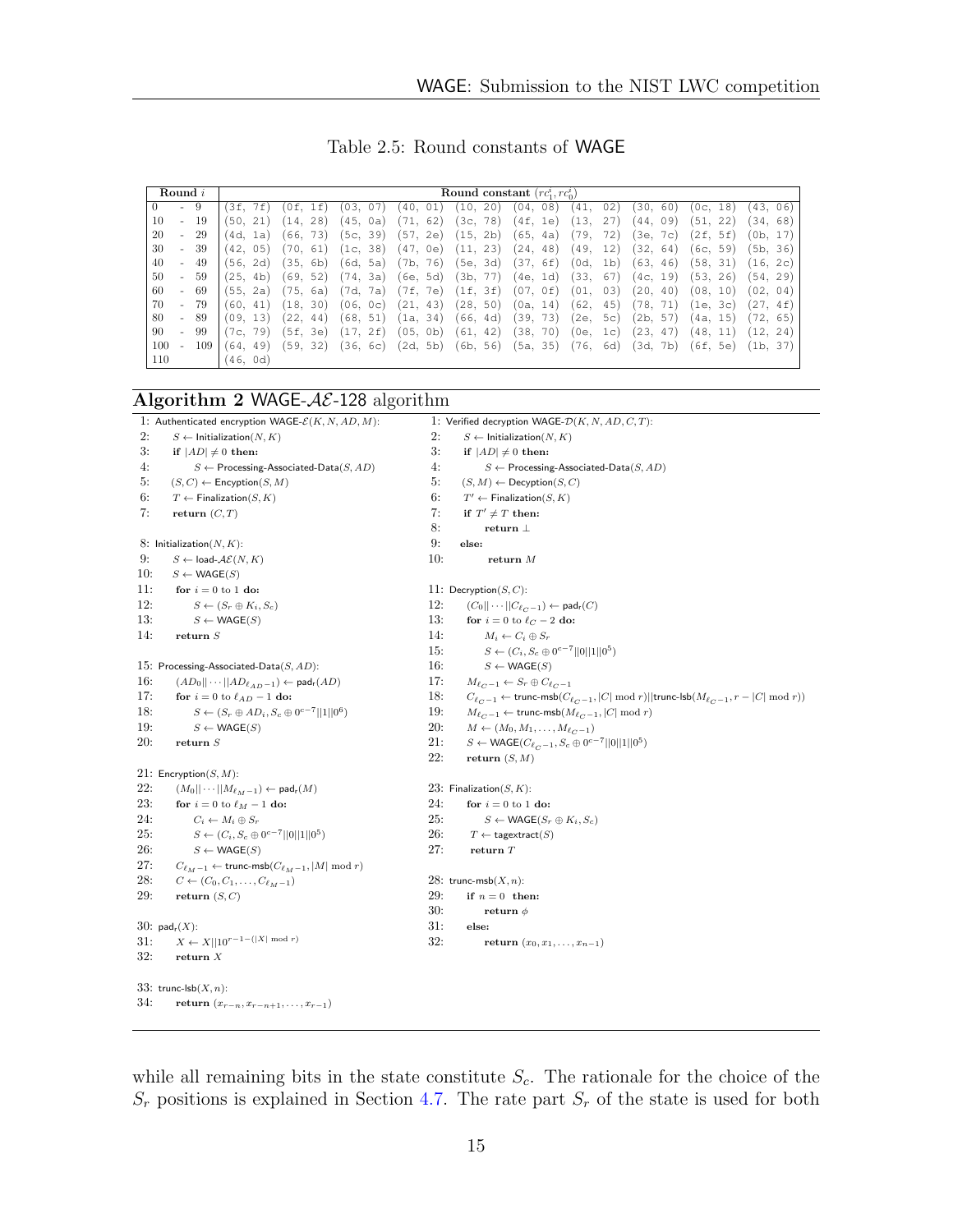<span id="page-15-1"></span>

Figure 2.2: Schematic diagram of the WAGE- $AE$ -128 algorithm

absorbing and squeezing.

For example, the 64-bit bits of a message block are absorbed into the  $S_r$  as follows:

$$
S_{36} \leftarrow (m_{63}, 0, \ldots, 0) \sim D_9 \qquad S_{18} \leftarrow (m_{28}, \ldots, m_{34}) \sim D_4
$$
  
\n
$$
S_{35} \leftarrow (m_{56}, \ldots, m_{62}) \sim D_8 \qquad S_{16} \leftarrow (m_{21}, \ldots, m_{27}) \sim D_3
$$
  
\n
$$
S_{34} \leftarrow (m_{49}, \ldots, m_{55}) \sim D_7 \qquad S_{15} \leftarrow (m_{14}, \ldots, m_{20}) \sim D_2
$$
  
\n
$$
S_{28} \leftarrow (m_{42}, \ldots, m_{48}) \sim D_6 \qquad S_9 \leftarrow (m_7, \ldots, m_{13}) \sim D_1
$$
  
\n
$$
S_{27} \leftarrow (m_{35}, \ldots, m_{41}) \sim D_5 \qquad S_8 \leftarrow (m_0, \ldots, m_6) \sim D_0
$$

The tuples above labeled with  $D_k$ ,  $k = 0, \ldots, 9$ , are used as data inputs to  $S_r$ ; they carry the associated data bits, the message bits during encryption, the ciphertext bits during decryption, and the key bits during the initialization and finaliza-tion phases. Figure [2.3](#page-16-1) shows the XORing of  $D_k$  to the appropriate stages  $S_j^{111}$ ,  $j \in \{36, 35, 34, 28, 27, 18, 16, 15, 9, 8\}$ , shown in shaded orange. The two domain separator bits  $ds_1$  and  $ds_0$  are XORed to the first two bits of  $S_c$ , namely  $S_{0,1}^{111}$  and  $S_{0,0}^{111}$ respectively.

#### <span id="page-15-0"></span>2.4.2 Padding

Padding is necessary when the length of the processed data is not a multiple of the rate r value. Since the key size is a multiple of r, we get two key blocks  $K_0$  and  $K_1$ , so no padding is needed. Afterwards, the padding rule  $(10^*)$ , denoting a single 1 followed by required number of 0's, is applied to the message  $M$  so that its length after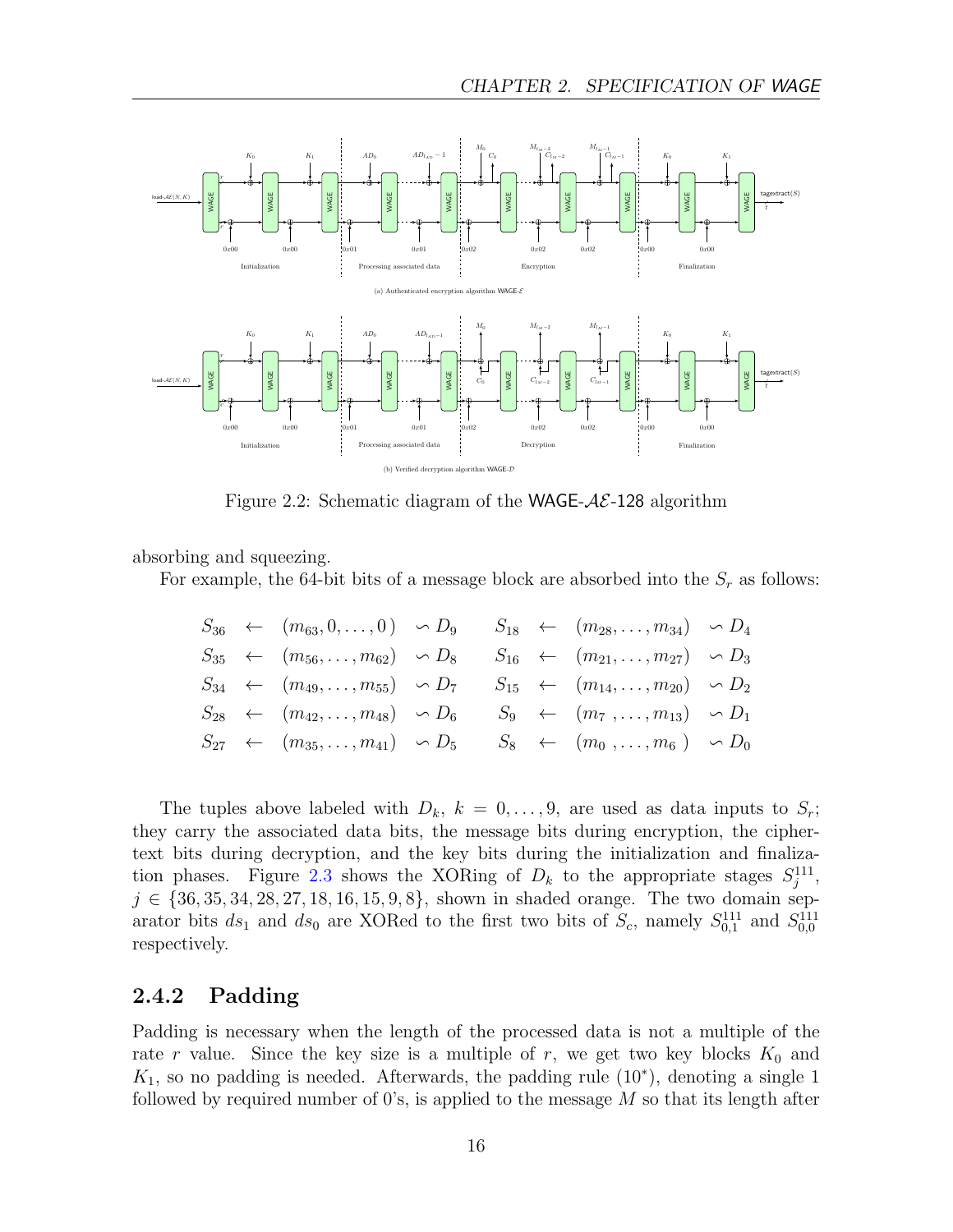<span id="page-16-1"></span>

Figure 2.3: Rate (shaded orange) and capacity (green) part of **WAGE-** $AE$ **-128**.

padding is a multiple of r. The resulting padded message is divided into  $\ell_M$  r-bit blocks  $M_0 \|\cdots \| M_{\ell_M-1}$ . A similar procedure is carried out on the associated data AD which results in  $\ell_{AD}$  r-bit blocks  $AD_0 \|\cdots | AD_{\ell_{AD}-1}$ . In the case where no associated data is present, no processing is necessary. We summarize the padding rules for the message and associated data below.

$$
\begin{aligned}\n\text{pad}_{\mathsf{r}}(M) &\leftarrow M \|1\| 0^{r-1-(|M| \bmod r)} \\
\text{pad}_{\mathsf{r}}(AD) &\leftarrow \begin{cases}\nAD \|1\| 0^{r-1-(|AD| \bmod r)} & \text{if } |AD| > 0 \\
\phi & \text{if } |AD| = 0\n\end{cases}\n\end{aligned}
$$

Note that in case of  $AD$  or M whose length is a multiple of r, an additional r-bit padded block is appended to  $AD$  or M to distinguish between the processing of partial and complete blocks.

#### <span id="page-16-0"></span>2.4.3 Loading key and nonce

The state is loaded with 128-bit nonce  $N = (n_0, \ldots, n_{127})$  and 128-bit key  $K =$  $(k_0, \ldots, k_{127})$ . The remaining three bits of S are set to zero. Both the nonce and the key are divided into 7-bit tuples as follows:

- for  $0 \le i \le 8$ ,  $N_i = (n_{7i}, \ldots, n_{7i+6})$  and  $K_i = (k_{7i}, \ldots, k_{7i+6})$
- for  $9 \le i \le 17$ ,  $\widehat{N}_i = (n_{7i+1}, \ldots, n_{7i+7})$  and  $\widehat{K}_i = (k_{7i+1}, \ldots, k_{7i+7})$
- $K_{18}^* = (k_{63}, k_{127}, n_{63}, n_{127}, 0, 0, 0)$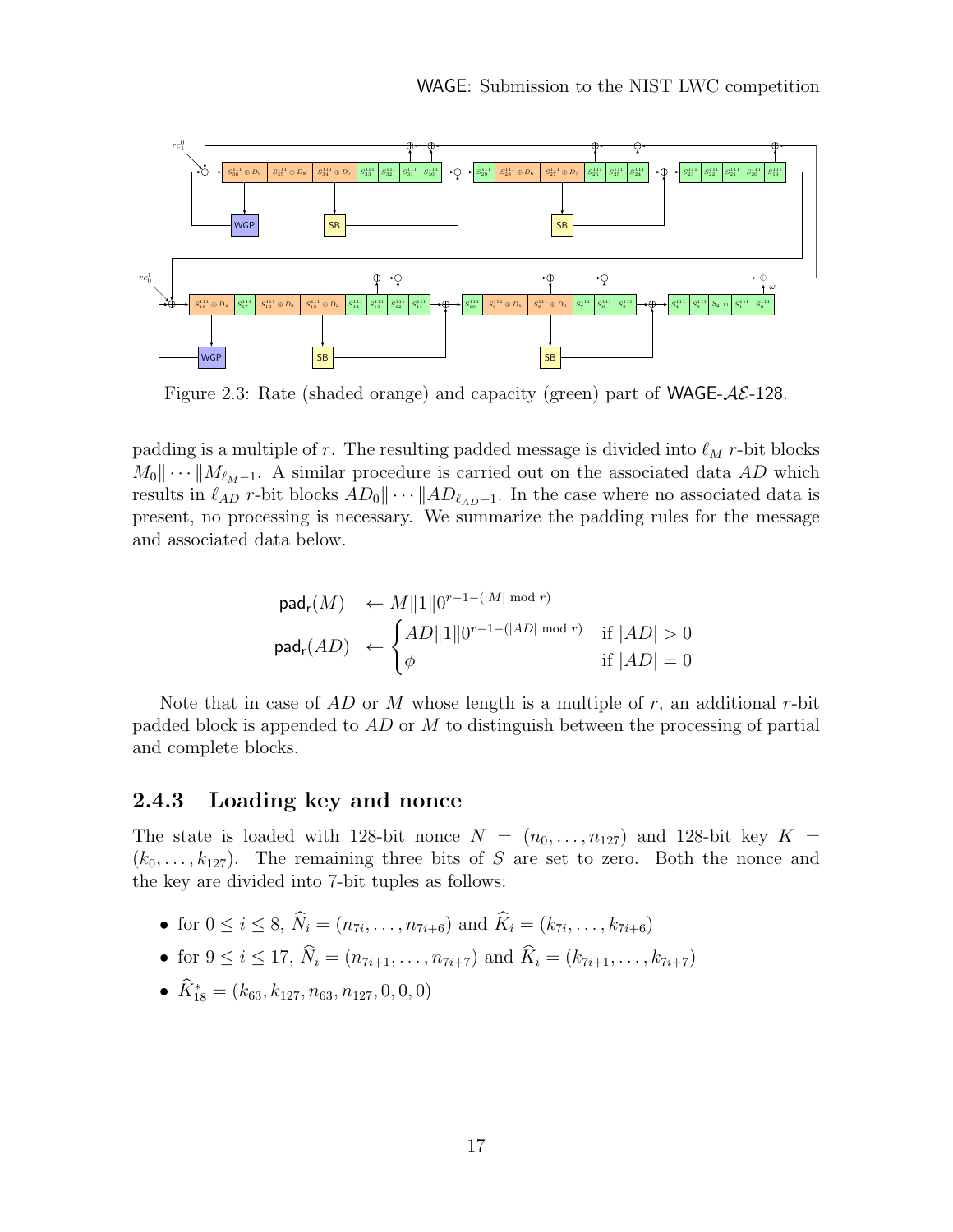The state S is initialized as follows:

$$
S_{36}, S_{35}, S_{34}, S_{33}, S_{32}, S_{31}, S_{30}, S_{29}, S_{28} \leftarrow \tilde{N}_{16}, \tilde{N}_{14}, \tilde{N}_{12}, \tilde{N}_{10}, \tilde{N}_{8}, \tilde{N}_{6}, \tilde{N}_{4}, \tilde{N}_{2}, \tilde{N}_{0}
$$
  
\n
$$
S_{27}, S_{26}, S_{25}, S_{24}, S_{23}, S_{22}, S_{21}, S_{20}, S_{19} \leftarrow \tilde{K}_{17}, \tilde{K}_{15}, \tilde{K}_{13}, \tilde{K}_{11}, \tilde{K}_{9}, \tilde{K}_{7}, \tilde{K}_{5}, \tilde{K}_{3}, \tilde{K}_{1}
$$
  
\n
$$
S_{16}, S_{15}, S_{14}, S_{13}, S_{12}, S_{11}, S_{10}, S_{9} \leftarrow \tilde{N}_{17}, \tilde{N}_{13}, \tilde{N}_{11}, \tilde{N}_{9}, \tilde{N}_{7}, \tilde{N}_{5}, \tilde{N}_{3}, \tilde{N}_{1}
$$
  
\n
$$
S_{8}, S_{7}, S_{6}, S_{5}, S_{4}, S_{3}, S_{2}, S_{1}, S_{0} \leftarrow \tilde{K}_{16}, \tilde{K}_{14}, \tilde{K}_{12}, \tilde{K}_{10}, \tilde{K}_{8}, \tilde{K}_{6}, \tilde{K}_{4}, \tilde{K}_{2}, \tilde{K}_{0}
$$

This loading scheme is further discussed in Section [4.7.](#page-25-0) We use load- $\mathcal{AE}(N, K)$ to denote the process of loading the state with nonce  $N$  and key  $K$  in the positions described above.

#### <span id="page-17-0"></span>2.4.4 Initialization

The goal of this phase is to initialize the state  $S$  with the public nonce  $N$  and the secret key K. The state is first loaded using load- $\mathcal{AE}(N, K)$  as described above, and then the two key blocks  $K_0$  and  $K_1$ , with  $K = K_0||K_1$ , are absorbed into the state, with the WAGE permutation applied each time. The steps of the initialization are described as follows.

$$
S \leftarrow \text{WAGE}(load-\mathcal{A}\mathcal{E}(N, K))
$$
  

$$
S \leftarrow \text{WAGE}(S_r \oplus K_0, S_c)
$$
  

$$
S \leftarrow \text{WAGE}(S_r \oplus K_1, S_c)
$$

#### <span id="page-17-1"></span>2.4.5 Processing associated data

If there is associated data, then for each absorbed block of  $AD$ , a domain separator bit is XORed to the current value of  $S_{0,0}$ . Then the WAGE permutation is applied to the whole state. This phase is defined in Algorithm [2.](#page-14-1)

$$
S \leftarrow \text{WAGE}(S_r \oplus AD_i, S_c \oplus 0^{c-7}||1||0^6), \ i = 0, \dots, \ell_{AD} - 1
$$

#### <span id="page-17-2"></span>2.4.6 Encryption

This phase is similar to the processing of associated data, however, the domain separator bit is XORed to the current value of  $S_{0,1}$ . In addition, each message block  $M_i$ ,  $i =$  $0, \ldots, \ell_M - 1$ , is XORed to  $S_r$  part of the internal state as described in Section [2.4.1,](#page-13-0) which gives the corresponding ciphertext block  $C_i$ , which is extracted from the  $S_r$  part of the state as well. After that, the WAGE permutation is applied to the internal state S.

$$
C_i \leftarrow S_r \oplus M_i,
$$
  
\n $S \leftarrow \text{WAGE}(C_i, S_c \oplus 0^{c-7}||0||1||0^5), i = 0, \cdots, \ell_M - 1$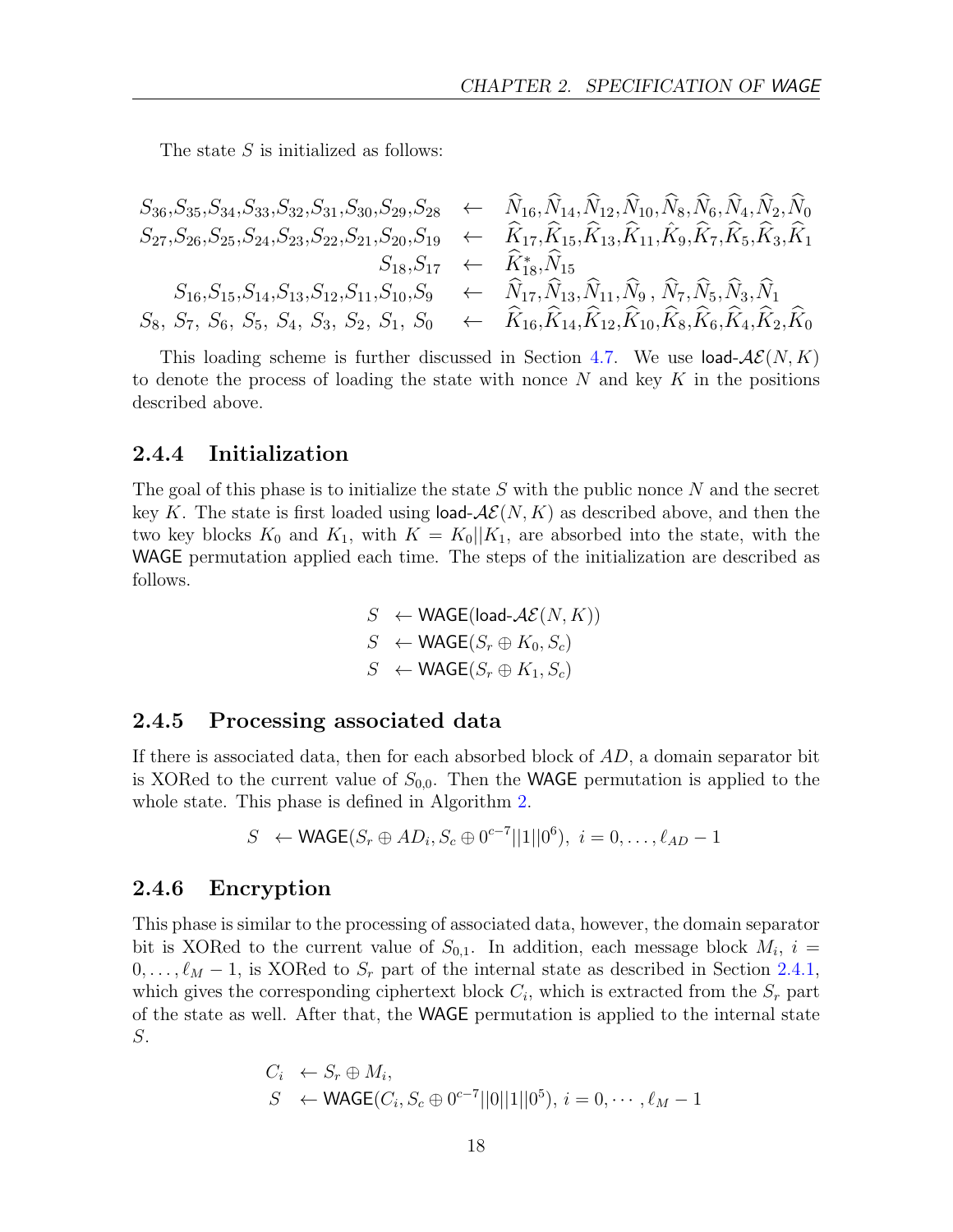The last ciphertext block is truncated so that its length is equal to that of the last unpadded message block. The details of this phase are given in Algorithm [2.](#page-14-1)

#### <span id="page-18-0"></span>2.4.7 Finalization

After the extraction of the last ciphertext block, the domain separator is reset to zero. First, the two 64-bit key blocks  $K = K_0||K_1$  are absorbed into the state, with the WAGE permutation applied each time. Then, the tag is extracted from the positions of state which are used for loading the nonce during load- $\mathcal{AE}(N, K)$ . The finalization steps are mentioned below and illustrated in Algorithm [2.](#page-14-1)

$$
S \leftarrow \text{WAGE}((S_r \oplus K_i), S_c), \ i = 0, 1
$$
  

$$
T \leftarrow \text{tagextract}(S).
$$

The function tagextract(S) extracts the 128-bit tag  $T = T_0||T_1|| \dots ||T_{17}||T_{18}^*$  from the positions that were used to load the 7-bit tuples of the nonce N during load- $A\mathcal{E}(N, K)$ , namely stages  $S_{36}$ ,...,  $S_{28}$  and  $S_{18}$ ... $S_9$ . The 7-bit  $\widehat{T}_i$  tuples are given by:

$$
\begin{array}{cccc}\n\widehat{T}_{16}, & \widehat{T}_{14}, & \widehat{T}_{12}, & \widehat{T}_{10}, & \widehat{T}_{8}, & \widehat{T}_{4}, & \widehat{T}_{2}, & \widehat{T}_{0} & \leftarrow & S_{36}, & S_{35}, & S_{34}, & S_{33}, & S_{32}, & S_{31}, & S_{30}, & S_{29}, & S_{28} \\
& \widehat{T}_{15}, & \widehat{T}_{13}, & \widehat{T}_{11}, & \widehat{T}_{9}, & \widehat{T}_{7}, & \widehat{T}_{5}, & \widehat{T}_{3}, & \widehat{T}_{1} & \leftarrow & S_{16}, & S_{15}, & S_{14}, & S_{13}, & S_{12}, & S_{11}, & S_{10}, & S_{9} \\
& \widehat{T}_{18}^*, & \widehat{T}_{17} & \leftarrow & S_{18}, & S_{17}\n\end{array}
$$

where

$$
\widehat{T}_i = (t_{7i}, \dots, t_{7i+6}), \text{ for } 0 \le i \le 17, \text{ and}
$$
  

$$
\widehat{T}_{18}^* = (-, -, t_{126}, t_{127}, -, -, -).
$$

Note that for  $T_{18}^*$ , only the second two bits of stage  $S_{18}$  are used, the remaining stage bits are discarded, as indicated by the sign "−".

#### <span id="page-18-1"></span>2.4.8 Decryption

The decryption procedure is symmetrical to encryption and illustrated in Algorithm [2.](#page-14-1)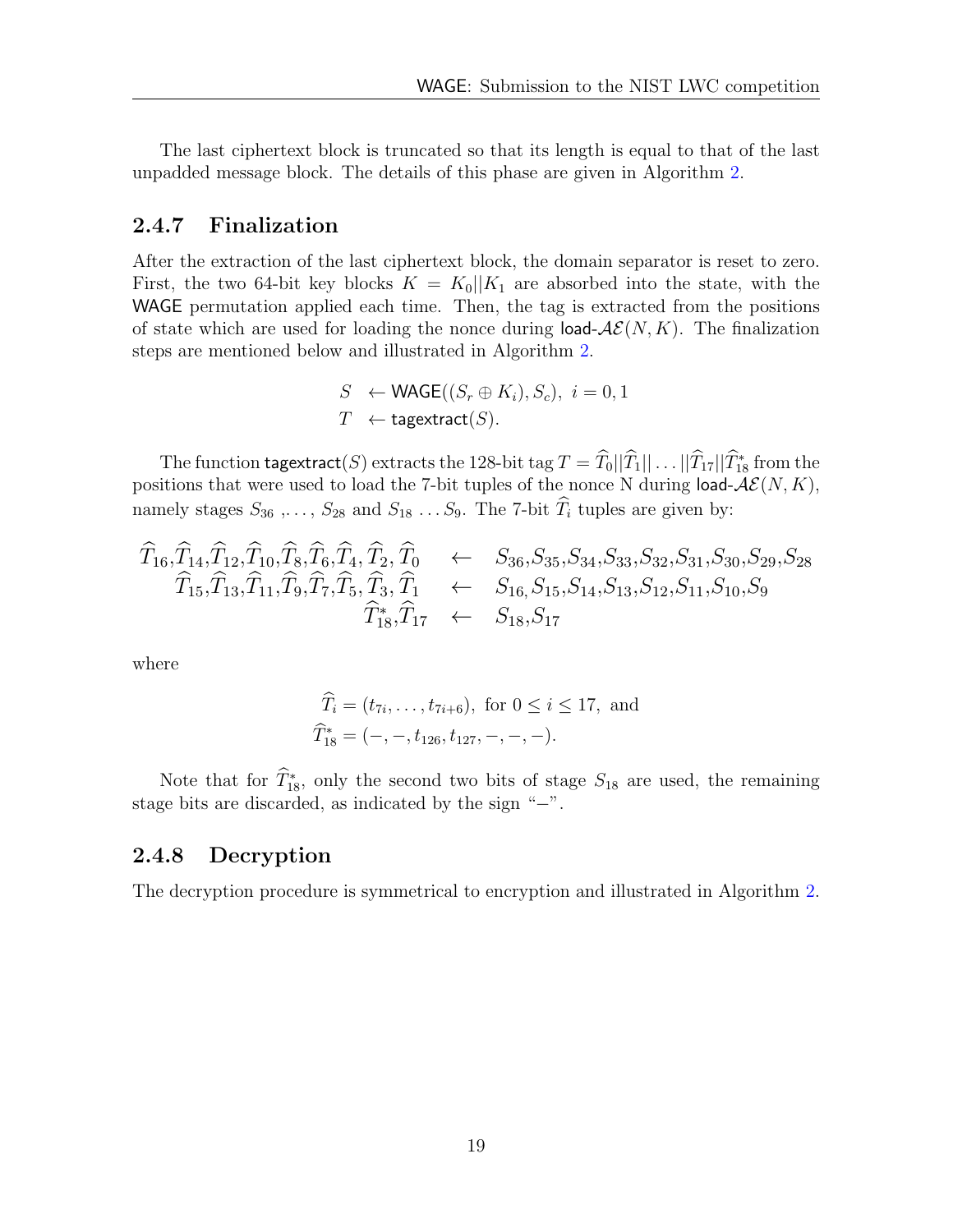# <span id="page-19-0"></span>Chapter 3 Security Claims

WAGE is designed to provide authenticated encryption with associated data functionality. We assume a nonce-respecting adversary and do not claim security in the event of nonce reuse. If the verification procedure fails, the decrypted ciphertext and the new tag should not be given as output. Moreover, we do not claim security for the reduced-round versions of WAGE- $AE-128$ . The security claims of WAGE- $AE-128$  are summarized in Table [3.1.](#page-19-1) Note that the security for integrity in Table [3.1](#page-19-1) includes the integrity of nonce, plaintext and associated data.

Table 3.1: Security claims of WAGE- $AE-128$  (in bits)

<span id="page-19-1"></span>

| $ \text{Confidentiality} $ Integrity   Authenticity   Data limit |     |     |     |  |  |
|------------------------------------------------------------------|-----|-----|-----|--|--|
| 128.                                                             | 128 | 128 | റ64 |  |  |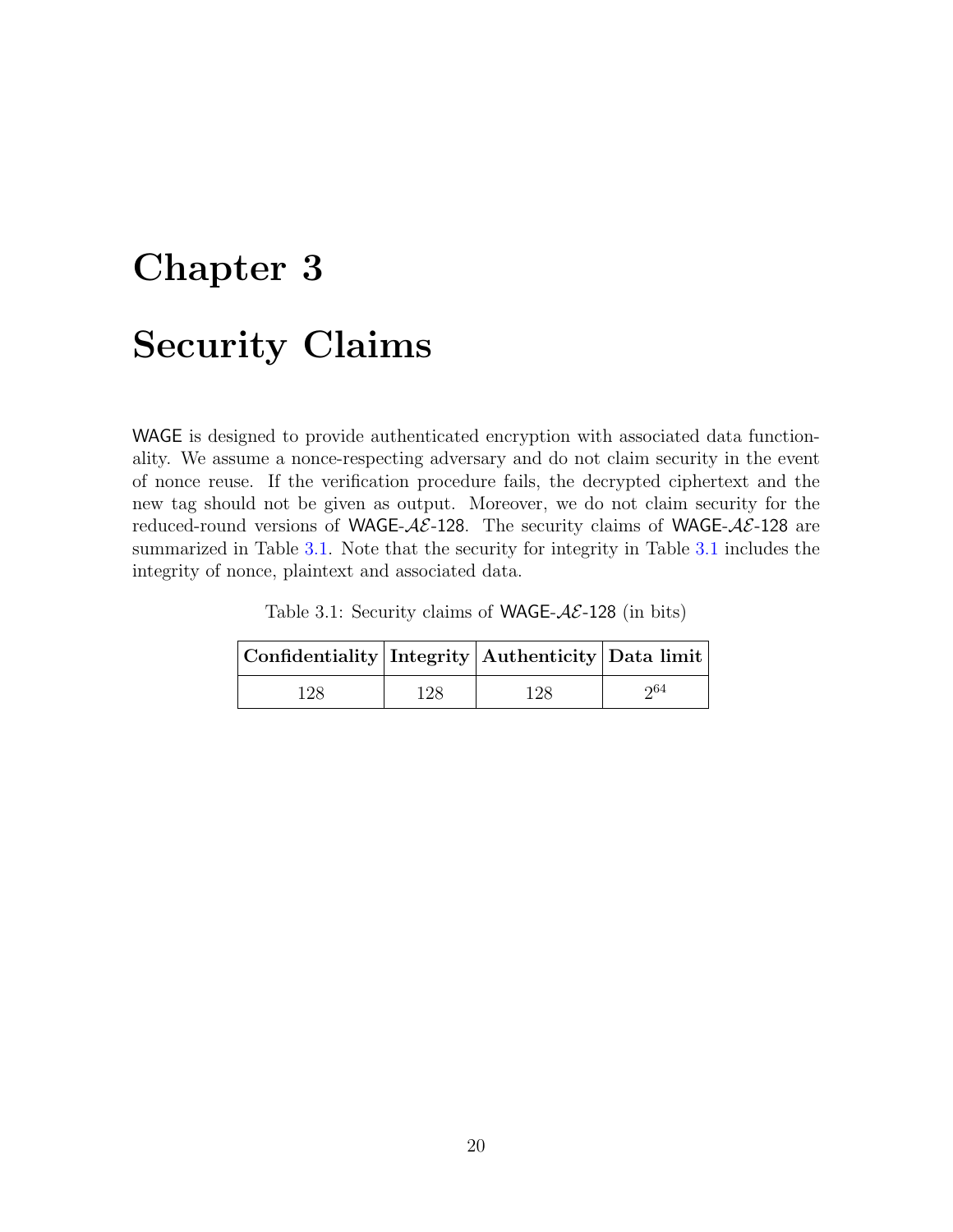# <span id="page-20-0"></span>Chapter 4 Design Rationale

WAGE is a hardware-oriented  $\mathcal{A}\mathcal{E}$  scheme. Our design philosophy for the WAGE permutation is to reuse and adopt the initialization phase of the well-studied WG cipher. More specifically, we use the initialization phase of the WG cipher over  $\mathbb{F}_{2^7}$ . Feedback shift registers (FSR) are widely used as basic building blocks in many cryptographic designs, due to their simple architecture and efficient implementations. We choose a design for a lightweight permutation based on word-oriented shift registers and substitution boxes (sboxes).

Our parameter selection was aimed at reducing the hardware implementation cost. First, we exhaustively collected pre place-and-route (pre-PAR) synthesis results for the CMOS 65 nm area of the WGP for  $\mathbb{F}_{2^m}$ ,  $m \in \{5, 7, 8, 10, 11, 13, 14, 16\}$ , and all polynomial bases, to find the balance between security and hardware implementation area. Once the field was set, we searched for the sboxes based on their hardware cost, differential uniformity and nonlinearity, and exhaustively searched for symmetric feedback polynomials with a low number of nonzero terms, and with good security properties.

## <span id="page-20-1"></span>4.1 Mode of Operation

WAGE adopts the sLiSCP sponge mode [\[3\]](#page-57-0) as its mode of operation. The adopted mode is a slight variation of well analyzed traditional sponge duplex mode  $[4]$  and offers the following features.

- Provable security bounds when instantiated with an ideal permutation [\[5,](#page-57-2) [15\]](#page-58-5).
- No key scheduling is required.
- Inverse free as the permutation is always evaluated in the forward direction.
- Encryption and decryption functionalities are identical and can be implemented with the same hardware circuit (only r-bit MUXs are required to replace the rate part of state).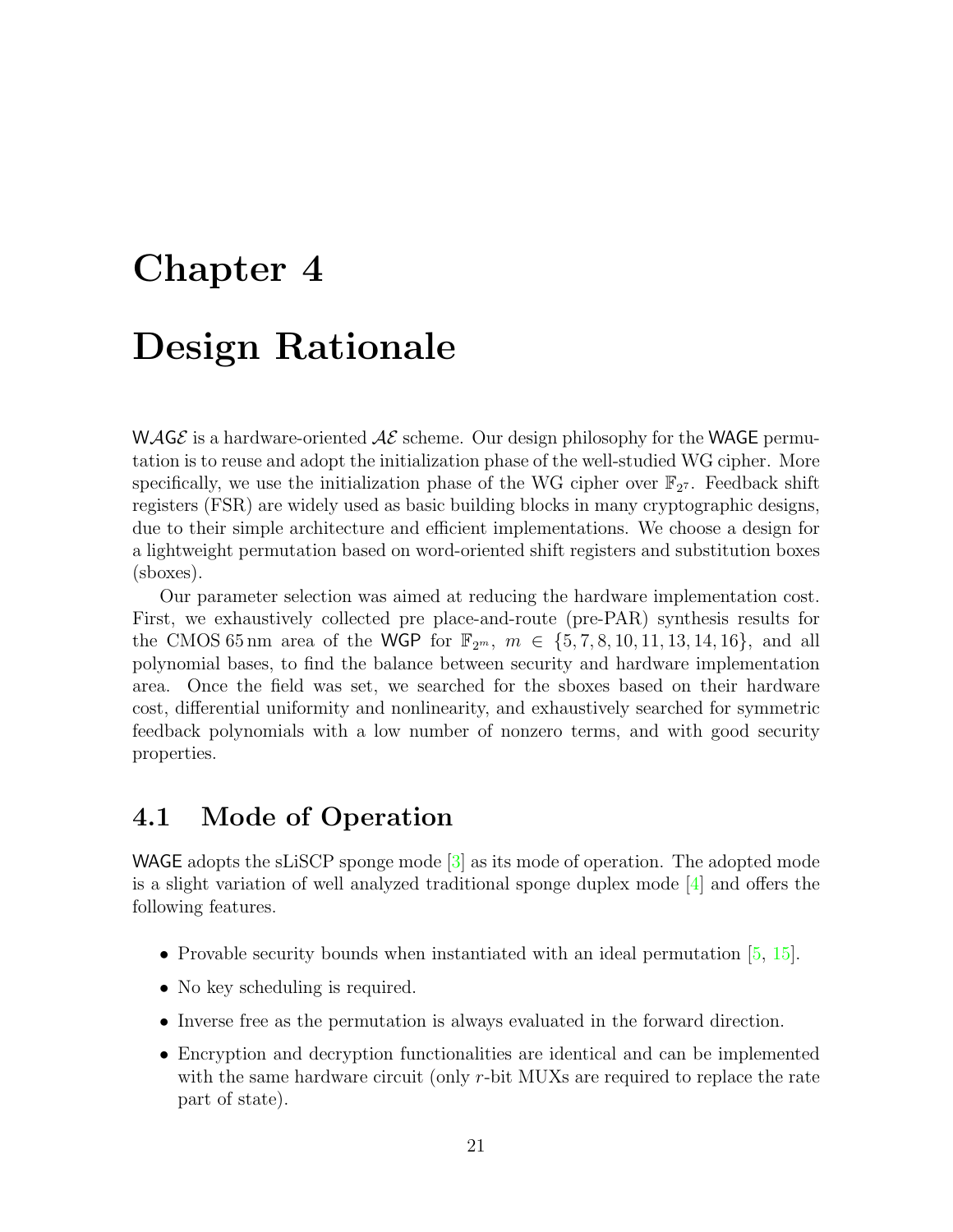- The length of processed data is not required beforehand.
- Keyed initialization and finalization phases, where the key is absorbed in the state using the XORs of the rate part. This ensures that key recovery is hard, even if the internal state is recovered. Universal forgery with the knowledge of the internal state is not practical.
- Domain separators are used for each processed data block and they are changed with each new phase, rather than with last data block in the previous phase. This leads to a more efficient hardware implementation. This method was shown to be secure in  $|15|$ .

## <span id="page-21-0"></span>4.2 WAGE State Size

Our main aim is to choose b (state size) that provides 128-bit AE security. For a b-bit permutation with  $b = r + c$  (*r*-bit rate and *c*-bit capacity), operating in sponge duplex mode, the best known bound is  $\min\{2^{b/2}, 2^c, 2^k\}$  [\[15\]](#page-58-5). This implies that, for  $k = 128$ , the state size  $b \ge 256$ . In Section [4.4.1](#page-22-1) we choose the operating finite field as  $\mathbb{F}_{2^7}$  and accordingly  $b = 259$ . The values of  $r = 64$  and  $c = 195$  are chosen to have an efficient and low-cost hardware implementation. Our choice of  $(b, r, c)$  satisfies the NIST-LWC requirements  $[21]$  and  $2^{64}$  bits of data can be processed per key.

## <span id="page-21-1"></span>4.3 Choice of Linear Layer

The linear layer of WAGE is composed of 1)  $\mathcal{L}_1$  : a feedback polynomial of degree 37, which is primitive over  $\mathbb{F}_{2^7}$  and 2)  $\mathcal{L}_2$ : input and output tap positions of WGP and SB sboxes. There exist many choices for  $\mathcal{L}_1$  and  $\mathcal{L}_2$ , which results in a tradeoff between security and efficient implementations. Thus, we restrict our search to ones which are lightweight and offer good security bounds. Note that we can not have only  $\mathcal{L}_1$  or only  $\mathcal{L}_2$  as the linear layer, because that would result in slower diffusion. The required criteria for  $\mathcal{L}_1$  and  $\mathcal{L}_2$  are:

1. To have a lightweight  $\mathcal{L}_1$  we look for a feedback polynomial of the form

$$
\ell(y) = y^{37} + \sum_{j=1}^{36} c_j y^j + \omega, \qquad c_j \in \mathbb{F}_2,
$$

where  $\omega$  is the root of the chosen field polynomial  $f(x)$ , which is also a primitive element of  $\mathbb{F}_{2^7}$ . Including  $\omega$ , we chose feedback polynomials with 10 nonzero tap positions  $(c_j = 1)$  that are symmetric and need only 70 XOR gates to implement in hardware. In order to allow hardware optimizations in the future, e.g., parallelization, we prefer polynomials that minimize the position  $j$  of the biggest non-zero  $c_j$ . This pushes the taps as far to the right as possible, therefore we fixed the highest coefficients to zero.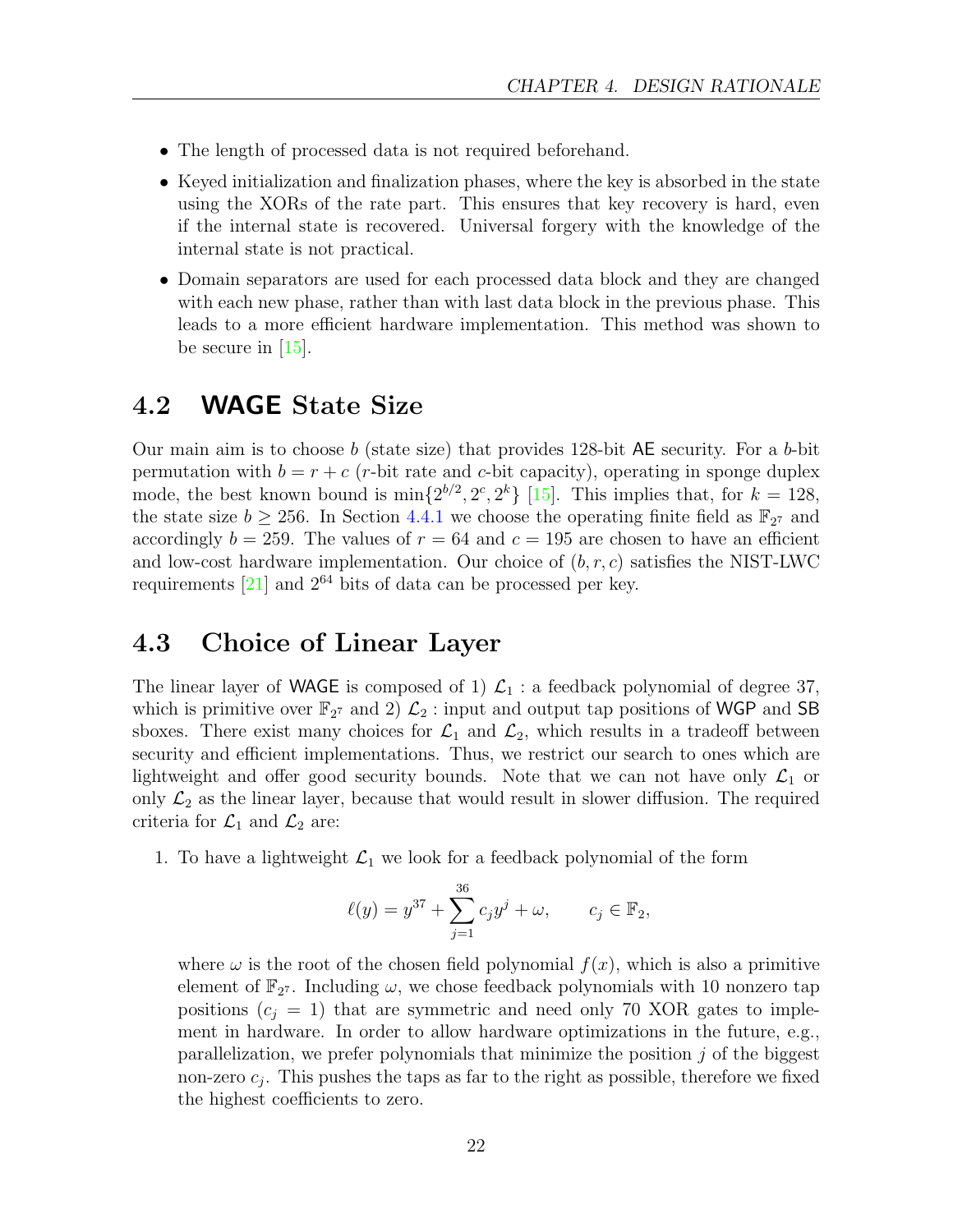2. A combination of  $\mathcal{L}_1$  and  $\mathcal{L}_2$  for which computing the minimum number of active sboxes is feasible and enable us to provide bounds for differential/linear distinguishers.

We found 23 symmetric polynomials with 10 non-zero taps (Table [5.1](#page-29-1) in Section  $5\frac{12}{12}$ . The first column shows the candidate polynomials listed with their nonzero coefficients  $c_j$ . We chose the one that provides the maximum resistance against cryptanalytic attacks, such as differential and linear attacks. More precisely, we have:

$$
\mathcal{L}_1: y^{37} + y^{31} + y^{30} + y^{26} + y^{24} + y^{19} + y^{13} + y^{12} + y^8 + y^6 + \omega,
$$
  

$$
\mathcal{L}_2: \{(36, 36), (34, 30), (27, 24), (18, 19), (15, 11), (8, 5)\}
$$

where  $(a, b) \in \mathcal{L}_2$  denotes the (input, output) position of an Sbox (Figure [2.1\)](#page-13-1).

### <span id="page-22-0"></span>4.4 Nonlinear Layer of WAGE

We now justify the choices for the components in the nonlinear layer of the WAGE permutation. The nonlinear layer consists of two WGPs and four sboxes SB, specified in Section [2.3.3.](#page-10-1) The number of WGPs and sboxes was chosen to achieve faster confusion and diffusion.

#### <span id="page-22-1"></span>4.4.1 The Welch-Gong permutation (WGP)

The natural choice of the finite field for low-cost hardware, while maintaining ease of software implementations, is  $\mathbb{F}_{2^8}$ . However, the pre-PAR hardware area for the WGP defined over  $\mathbb{F}_{2^8}$ , averaged over all irreducible polynomials, is 546 GE, which is bigger than two  $\mathbb{F}_{27}$  WGP hardware modules. Hence we choose the finite field  $\mathbb{F}_{27}$  for WAGE.

The polynomial basis  $PB_i = \{1, \omega_i, \ldots, \omega_i^6\}$  was chosen for the representation of the field elements, where  $\omega_i$  is a root of the defining polynomial  $f_i(x)$ , i.e.,  $f_i(\omega_i) = 0$ . The polynomial  $f_i(x)$  was chosen to minimize the hardware implementation area of WGP with a decimation exponent 13 and of multiplication with the constant term of the LFSR feedback polynomial. As we use the polynomial basis, the smallest area constant term is  $\omega_i$ . To estimate the area of the constant term multiplier, we used the Hamming weight of the matrix for multiplication by  $\omega_i$  w.r.t. to the basis  $PB_i$ . The pre-PAR results for CMOS 65 nm implementations of the WGP modules and the constant terms are listed in Table [4.1:](#page-23-1) they show 18 primitive polynomials of degree 7, denoted  $f_i(x)$ . Each of the  $f_i$  has a different root  $\omega_i$ , which in turn gives a different PB<sub>i</sub>. Thus, the implementation results change with the field defining polynomial. The smallest area for WGP and constant term multiplier was found for the defining polynomial  $x^7 + x^3 + x^2 + x + 1$ .

#### <span id="page-22-2"></span>4.4.2 The 7-bit sbox (SB)

The search for lightweight 7-bit sboxes varies with nonlinearity, differential uniformity and the number of rounds, balancing with small hardware cost; the sboxes explored were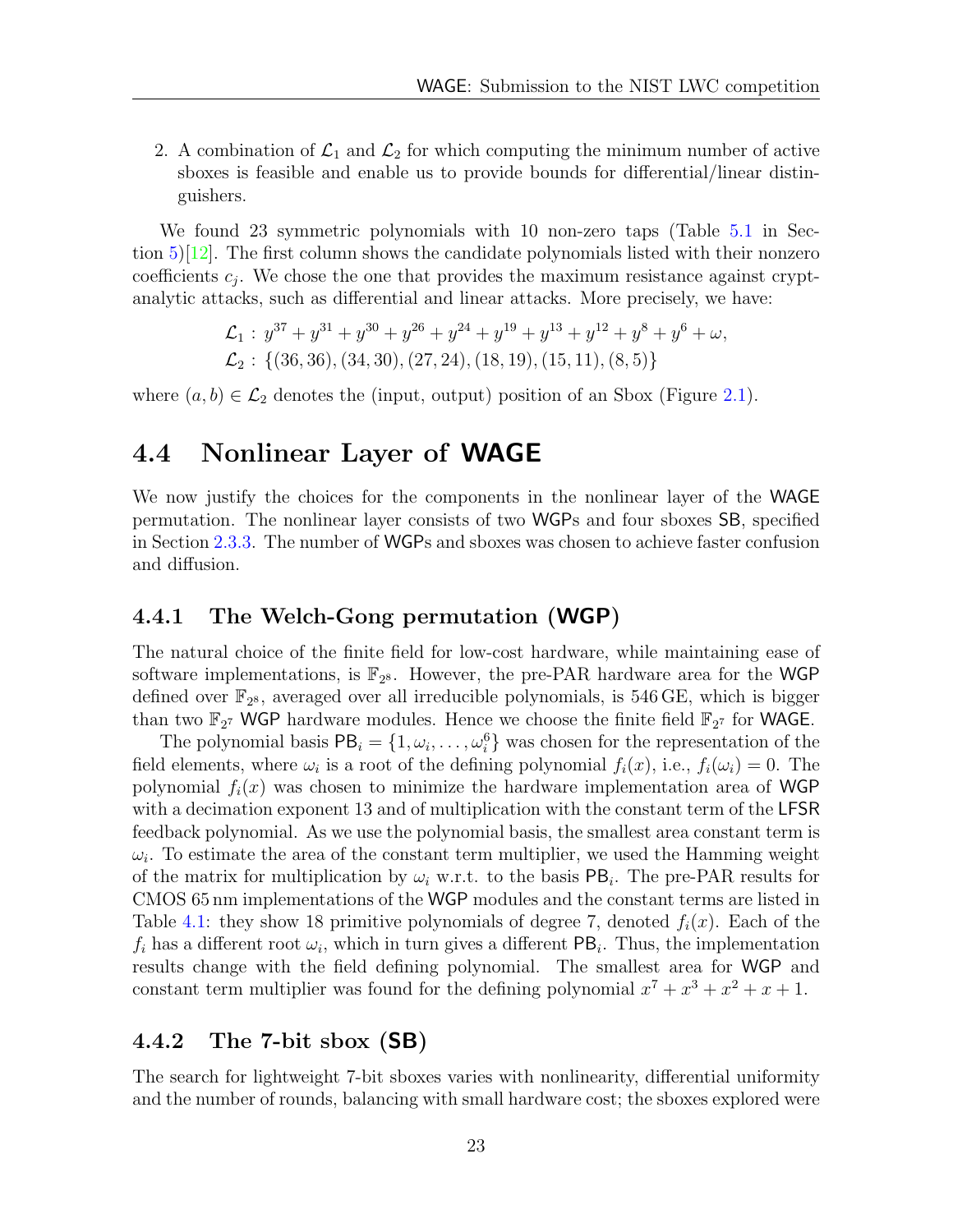in the range of 55 – 65 GE for their pre-PAR implementation area. While constructing the 7-bit sboxes, we chose the nonlinear transformations Q that have efficient hardware implementation and varied all  $5040 (= 7!)$  bit permutations (P). The chosen Sbox SB, described in Section [2.3.3,](#page-10-1) has differential uniformity 8 and nonlinearity 44, and can be implemented with just 58 GE.

| Defining polynomial                     | constant term  | <b>WGP</b> | sum†  |
|-----------------------------------------|----------------|------------|-------|
| $f_i(x)$                                | area $ GE $    | area   GE  | [ GE] |
| $x^7 + x + 1$                           | $\overline{2}$ | 258        | 260   |
| $x^7 + x^3 + 1$                         | 16             | 247        | 263   |
| $x^7 + x^3 + x^2 + x + 1$               | 10             | 245        | 255   |
| $x^7 + x^4 + 1$                         | 23             | 243        | 266   |
| $x^7 + x^4 + x^3 + x^2 + 1$             | 22             | 255        | 277   |
| $x^7 + x^5 + x^2 + x + 1$               | 24             | 258        | 282   |
| $x^7 + x^5 + x^3 + x + 1$               | 6              | $261\,$    | 267   |
| $x^7 + x^5 + x^4 + x^3 + 1$             | 16             | 264        | 280   |
| $x^7 + x^5 + x^4 + x^3 + x^2 + x + 1$   | 19             | 251        | 270   |
| $x^7 + x^6 + 1$                         | 14             | 270        | 284   |
| $x^7 + x^6 + x^3 + x + 1$               | 28             | 248        | 276   |
| $x^7 + x^6 + x^4 + x + 1$               | 29             | 261        | 290   |
| $x^7 + x^6 + x^4 + x^2 + 1$             | 27             | 265        | 292   |
| $x^7 + x^6 + x^5 + x^2 + 1$             | 16             | 257        | 273   |
| $x^7 + x^6 + x^5 + x^3 + x^2 + x + 1$   | 26             | 257        | 283   |
| $x^7 + x^6 + x^5 + x^4 + 1$             | 31             | 259        | 290   |
| $x^7 + x^6 + x^5 + x^4 + x^2 + x + 1$   | 20             | 254        | 274   |
| $x^7 + x^6 + x^5 + x^4 + x^3 + x^2 + 1$ | 14             | 255        | 269   |

<span id="page-23-1"></span>Table 4.1: Area implementation results for the defining polynomials  $f_i(x)$  for  $\mathbb{F}_{2^7}$ 

†Combined area of constant term and WGP implementation.

## <span id="page-23-0"></span>4.5 Number of Rounds

Our rationale for selecting the number of rounds (say  $n_r$ ) is to choose a value such that the WAGE permutation is indistinguishable from a random permutation. We now justify our choice of  $n_r = 111$  as follows.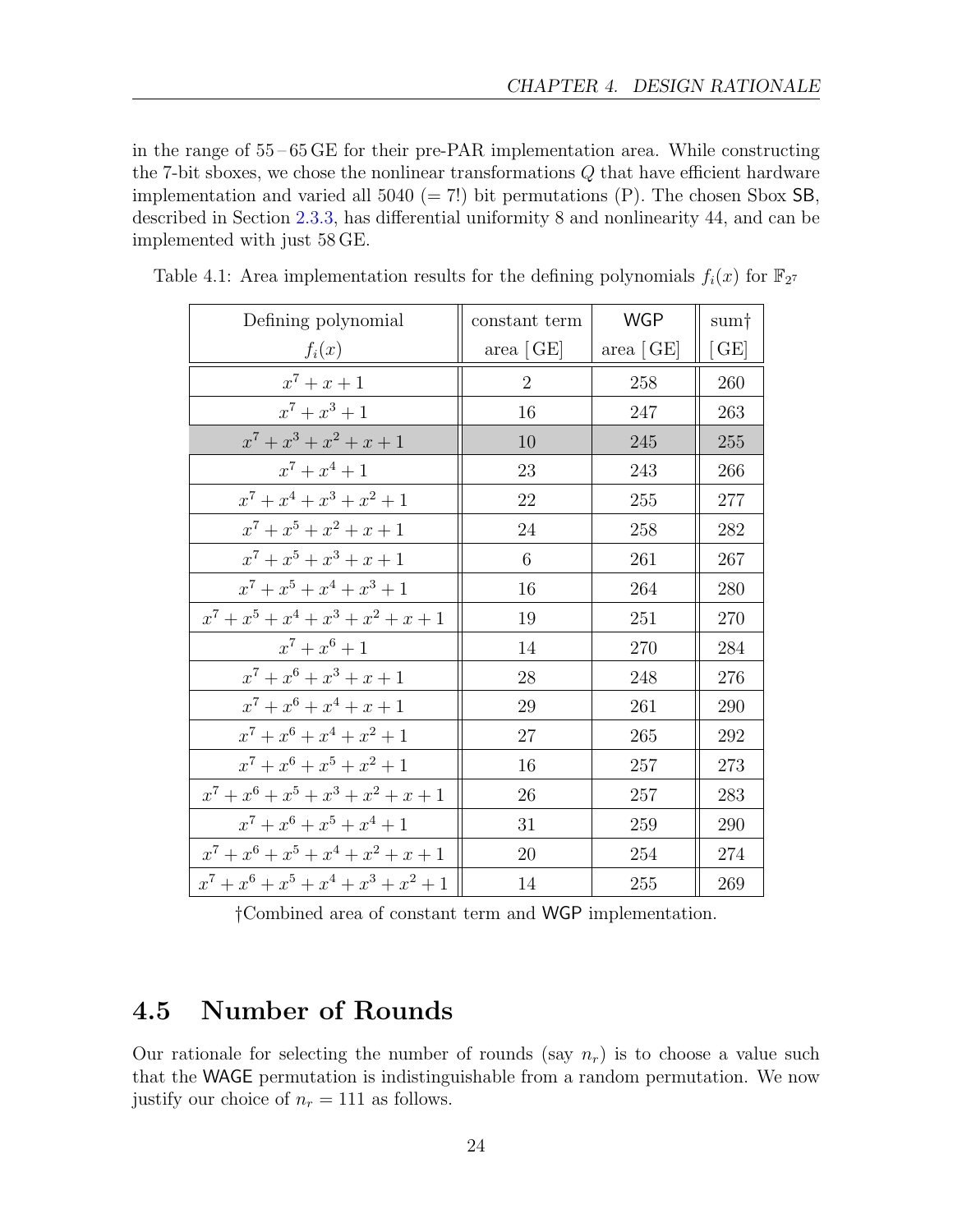- 1. WAGE adopts a shift register based structure with 37 7-bit words, and hence  $n_r \geq 37$ , otherwise the words will not be mixed among themselves properly, which leads to meet/miss-in-the-middle attacks.
- 2. For  $n_r = 74$ , the MEDCP of WAGE equals  $2^{-4 \times 59} = 2^{-236} > 2^{-259}$ . Thus, to push the MEDCP value below  $2^{-259}$ ,  $n_r \geq 74$ . However, it is infeasible to compute the value of MEDCP for  $n_r \geq 74$ . Thus, we expect that for  $n_r = 111$ , MEDCP  $<< 2^{-259}$  (see Section [5.1.1\)](#page-28-2).

## <span id="page-24-0"></span>4.6 Round Constants

The round constants are added to mitigate the self-symmetry based distinguishers as mentioned in Section [2.3.5.](#page-12-0) We use a single 7-stage LFSR to generate a pair of constants at each round. Our choice of the utilized LFSR polynomial ensures that each pair of such constants does not repeat, due to the periodicity of the 8-tuple sequence constructed from the decimated m-sequence of period 127. Below we provide the details of how to generate the round constants.

#### <span id="page-24-1"></span>4.6.1 Generation of round constants

We use an LFSR of length 7 with feedback polynomial  $x^7 + x + 1$  to generate the round constants of WAGE. To construct these constants, the same LFSR is run in a 2-way parallel configuration, as illustrated in Figure [4.1.](#page-24-2) Let a denote the sequence generated by the initial state  $(a_0, a_1, \ldots, a_6)$  of the LFSR without parallelization. The parallel version of this LFSR outputs two sequences, both of them using decimation exponent 2. More precisely,

- $rc_0^i$  corresponds to the sequence <u> $a$ </u> with decimation 2
- <span id="page-24-2"></span>•  $rc_1^i$  corresponds to the sequence  $\underline{a}$  shifted by 1, then decimated by 2



Figure 4.1: The LFSR for generating WAGE round constants.

The computation of round constants does not need any extra circuitry, but rather uses a feedback value  $a_{i+7}$  together with all 7 state bits, annotated in Figure [4.1.](#page-24-2) In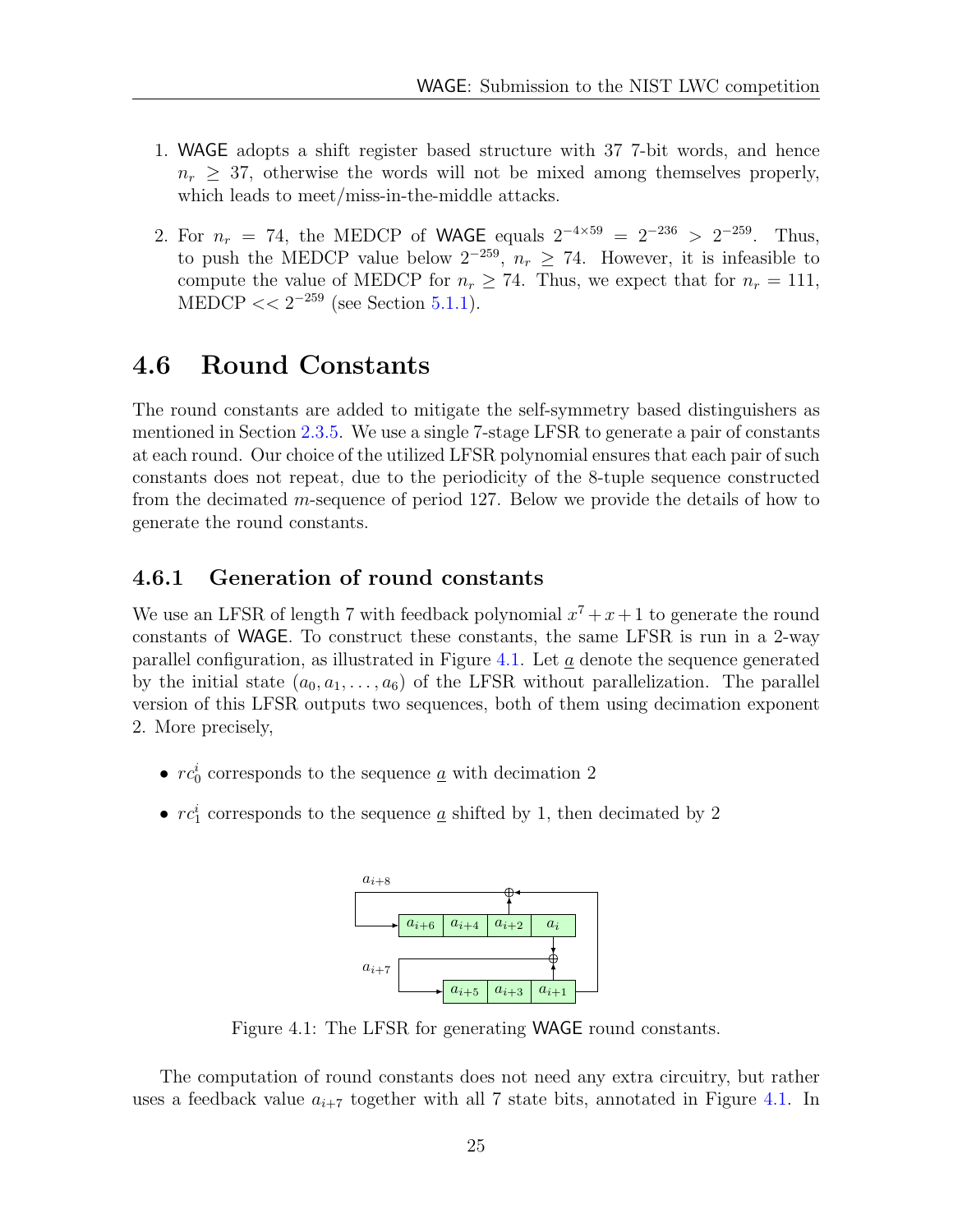Figure [4.2](#page-25-1) we show how the 8 consecutive sequence elements are used to generate round constants. The round constants are given by:

$$
rc_0^i = a_{i+6} ||a_{i+5}||a_{i+4}||a_{i+3}||a_{i+2}||a_{i+1}||a_i
$$
  

$$
rc_1^i = a_{i+7} ||a_{i+6}||a_{i+5}||a_{i+4}||a_{i+3}||a_{i+2}||a_{i+1}
$$

$$
\overbrace{a_{i+7}, a_{i+6}, a_{i+5}, a_{i+4}, a_{i+3}, a_{i+2}, a_{i+1}, a_i}^{rc_1^{i}}
$$

<span id="page-25-1"></span>Figure 4.2: Two 7-bit round constants, generated from 8 consecutive sequence elements

We provide an example of the hex conversion of constants from LFSR sequence in Appendix [A.3.](#page-61-0) The first five round constant pairs are shown in Table [A.1.](#page-61-1)

## <span id="page-25-0"></span>4.7 Loading and Tag Extraction

The 128-bit key K and 128-bit nonce N are divided into 7-bit tuples. In software we work with bytes, and since WAGE is using 7-bit tuples, we have "left-over" bits  $k_{63}$  and  $n_{63}$ ; instead of shifting all remaining key and nonce bits by 1, the bits  $n_{63}$  and  $k_{63}$  are put into the last key block  $K_{18}^*$ , which makes the loading phase and key absorption efficient for the software implementation.

**Loading regions.** Recall the data inputs  $D_k, k = 0, \ldots, 9$ , in the shift register as shown in Figure [2.1.](#page-13-1) In order to minimize the hardware overhead, we reuse the data inputs  $D_k$ for loading. However, instead of XORing the  $D_k$  with previous stage content, the  $D_k$ data is fed directly into the corresponding stage. We have 10  $D_k$  inputs, but must load the entire state, i.e., 37 stages. The stages without  $D_k$  inputs are loaded by shifting. We divide the stages without  $D_k$  inputs into loading regions, e.g., the loading region  $S_8, \ldots, S_0$  can be loaded through the data input  $D_0$  and has length 9, hence will require 9 shifts for loading. The loading region  $S_8, \ldots, S_0$  is the last part of the register in Figure [2.3,](#page-16-1) and has a nonlinear input from the SB, which are disconnected during the loading. The remaining 3 SB are grounded. By inspecting the shift register, we find two other loading regions of length 9, namely region  $S_{27}, \ldots, S_{19}$  (loaded through  $D_5$ ) and region  $S_{36}, \ldots, S_{28}$  (loaded through  $D_9$ ). We decided to split the remaining 10 consecutive stages into two regions, one of length 8 and another of length 2. The region of length 8 are the stages  $S_{16}, \ldots, S_9$ , loaded through  $D_3$ , while the region of length 2 consists of stages  $S_{18}, S_{17}$  and are loaded through  $D_4$ . Note that there is no need to disconnect the two WGPbecause they are automatically disabled by loading through  $D_9$  and  $D_4$ .

**Loading sequence.** The five loading regions, annotated with  $D_k$  used for loading, are listed below in a way that reflects their respective lengths. The  $K_i$  and  $\tilde{N}_i$  tuples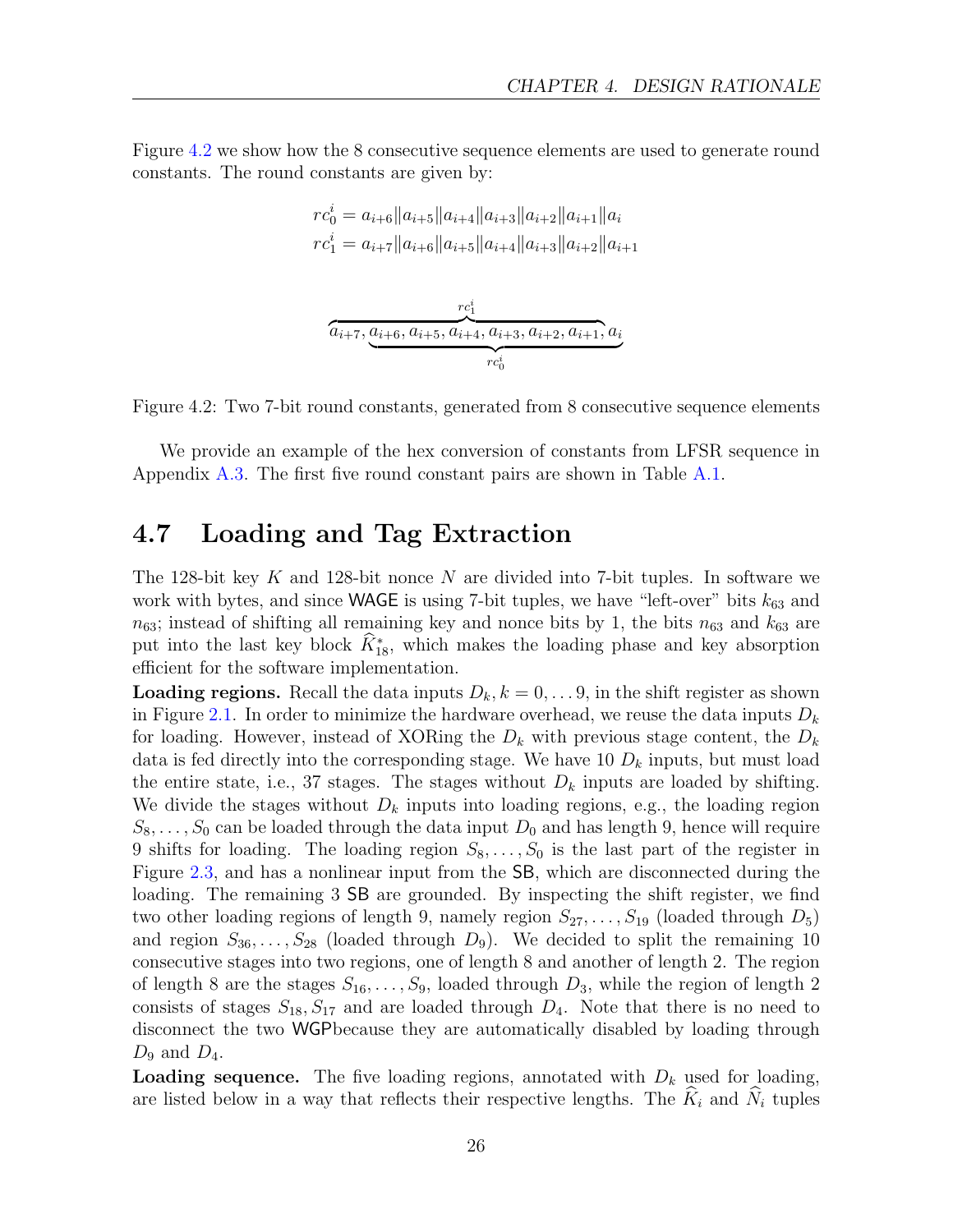on the right show the contents of the stages  $S_j$  after the loading is complete. The notations on the top denote the 64-bit loading blocks  $KN_t$ . They are the formed by lumping together tuples appearing in the same column. For example, during the first shift we load the 64-bit block  $KN_0 = N_0||K_1||0^7||K_0$  and during the last shift the block  $KN_8 = N_{16}||K_{17}||K_{18}^*||N_{17}||K_{16}.$ 

$$
K_{N_8} K_{N_7} K_{N_6} K_{N_5} K_{N_4} K_{N_3} K_{N_2} K_{N_1} K_{N_0}
$$
\n
$$
S_{36, S_{35}, S_{34}, S_{33}, S_{32}, S_{31}, S_{30}, S_{29}, S_{28} \leftarrow D_9 \widehat{N}_{16}, \widehat{N}_{14}, \widehat{N}_{12}, \widehat{N}_{10}, \widehat{N}_8, \widehat{N}_6, \widehat{N}_4, \widehat{N}_2, \widehat{N}_0
$$
\n
$$
S_{27}, S_{26}, S_{25}, S_{24}, S_{23}, S_{22}, S_{21}, S_{20}, S_{19} \leftarrow D_5 \widehat{K}_{17}, \widehat{K}_{15}, \widehat{K}_{13}, \widehat{K}_{11}, \widehat{K}_9, \widehat{K}_7, \widehat{K}_5, \widehat{K}_3, \widehat{K}_1
$$
\n
$$
S_{16}, S_{15}, S_{14}, S_{13}, S_{12}, S_{11}, S_{10}, S_9 \leftarrow D_3 \widehat{N}_{17}, \widehat{N}_{13}, \widehat{N}_{11}, \widehat{N}_9, \widehat{N}_7, \widehat{N}_5, \widehat{N}_3, \widehat{N}_1
$$
\n
$$
S_8, S_7, S_6, S_5, S_4, S_3, S_2, S_1, S_0 \leftarrow D_0 \widehat{K}_{16}, \widehat{K}_{14}, \widehat{K}_{12}, \widehat{K}_{10}, \widehat{K}_8, \widehat{K}_6, \widehat{K}_4, \widehat{K}_2, \widehat{K}_0
$$

The entire loading process for regions  $S_{18}, \ldots, S_9$  and  $S_8, \ldots, S_9$  is shown in Table [4.2.](#page-26-0) The table shows the shifting of data through the registers in 9 shifts. The first column shows which  $KN_t$  is sent to the  $D_k$  inputs during the shift  $t+1$ . The stages are shown in the second row of Table [4.2,](#page-26-0) and the values "-" in the table denote the old, unknown values, which will be overwritten by the specified  $\widehat{K}_i$  and  $\widehat{N}_i$  blocks by the time the loading is finished. The state of stages  $S_{18}, \ldots, S_0$  after shifting 9 times, i.e., after the loading is finished, is visible from the last row.

| $KN_t$          | shift | $D_{4}$          | $D_3$<br>$D_0$                                                                                                                                                                                                       |
|-----------------|-------|------------------|----------------------------------------------------------------------------------------------------------------------------------------------------------------------------------------------------------------------|
| block           | count | $S_{18}, S_{17}$ | $S_8$ , $S_7$ , $S_6$ , $S_5$ , $S_4$ , $S_3$ , $S_2$ , $S_1$ , $S_0$<br>$S_{16}, S_{15}, S_{14}, S_{13}, S_{12}, S_{11}, S_{10}, S_9$                                                                               |
| $KN_0$          |       |                  |                                                                                                                                                                                                                      |
| $KN_1$          | 2     |                  | $\widehat{N}_1$<br>$\widehat{K}_2, \widehat{K}_0$                                                                                                                                                                    |
| KN <sub>2</sub> | 3     |                  | $\widehat{N}_3, \widehat{N}_1$<br>$\hat{K}_4, \hat{K}_2, \hat{K}_0$                                                                                                                                                  |
| $KN_3$          | 4     |                  | $\widehat{N}_5$ , $\widehat{N}_3$ , $\widehat{N}_1$<br>$\hat{K}_6, \hat{K}_4, \hat{K}_2, \hat{K}_0$                                                                                                                  |
| $KN_4$          | 5     |                  | $\widehat{N}_7$ , $\widehat{N}_5$ , $\widehat{N}_3$ , $\widehat{N}_1$<br>$K_8, K_6, K_4, K_2, K_0$ -                                                                                                                 |
| $KN_5$          | 6     |                  | $\widehat{N}_9$ , $\widehat{N}_7$ , $\widehat{N}_5$ , $\widehat{N}_3$ , $\widehat{N}_1$<br>$\hat{K}_{10}, \hat{K}_8, \hat{K}_6, \hat{K}_4, \hat{K}_2, \hat{K}_0$ -                                                   |
| KN <sub>6</sub> | 7     |                  | $\hat{N}_{11}, \hat{N}_{9}, \hat{N}_{7}, \hat{N}_{5}, \hat{N}_{3}, \hat{N}_{1}$<br>$\hat{K}_{12}, \hat{K}_{10}, \hat{K}_8, \hat{K}_6, \hat{K}_4, \hat{K}_2, \hat{K}_0$ -                                             |
| KN <sub>7</sub> | 8     | $N_{15}$ -       | $\hat{N}_{13}, \hat{N}_{11}, \hat{N}_9, \ \hat{N}_7, \hat{N}_5, \hat{N}_3, \hat{N}_1$<br>$\hat{K}_{14}, \hat{K}_{12}, \hat{K}_{10}, \hat{K}_8, K_6, K_4, K_2, K_0$                                                   |
| $KN_8$          | 9     | $K_{18}N_{15}$   | $\hat{N}_{17}, \hat{N}_{13}, \hat{N}_{11}, \hat{N}_9, \hat{N}_7, \hat{N}_5, \hat{N}_3, \hat{N}_1$<br>$\hat{K}_{16}, \hat{K}_{14}, \hat{K}_{12}, \hat{K}_{10}, \hat{K}_8, \hat{K}_6, \hat{K}_4, \hat{K}_2, \hat{K}_0$ |

<span id="page-26-0"></span>Table 4.2: Loading into the shift register through data inputs  $D_4$ ,  $D_3$  and  $D_0$ 

Tag extraction regions. The tag is extracted in a similar fashion, from the positions that were loaded with nonce tuples. For example, the state region  $S_{16}, \ldots, S_9$ , which was loaded through  $D_3$ , is extracted through the output that belongs to the  $D_1$  input. Similarly, the state region  $S_{18}, S_{17}$  is extracted through the output belonging to the  $D_3$ input and the region  $S_{36}, \ldots, S_{28}$  through the output belonging to the  $D_6$  input. The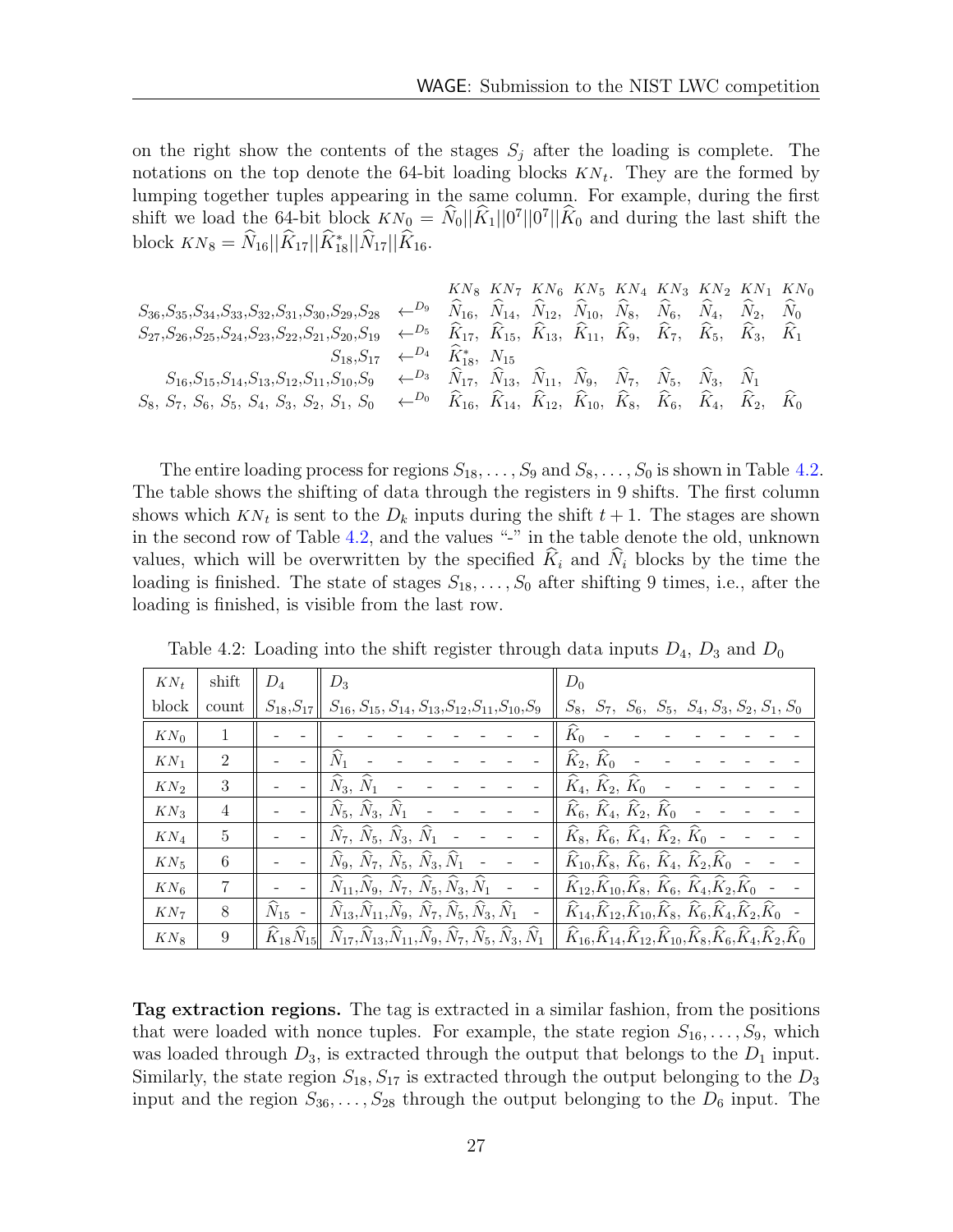longest tag extraction region is also of length 9. Similar to  $KN_t$  for the loading, the 7-bit tuples extracted during shift  $t + 1$  are lumped into a tag-extract block  $TE_t$ .

## <span id="page-27-0"></span>4.8 Choice of Rate Positions

The internal state constitutes of a rate part and a capacity part in which the adversary has freedom to inject messages into the state through the rate part. The rate positions in the state, as given in Section [2.4.1,](#page-13-0) are chosen by considering the security and efficient hardware implementation. From a security point of view, the chosen rate positions allow the input bits to be processed by the six sboxes and diffused by the feedback polynomial as soon as possible after absorbing the message into the state, thus faster confusion and diffusion is achieved. Moreover, our choice ensures that any injected differences will activate at least two sboxes in the first two rounds. This enhances resistance to differential and linear cryptanalysis.

Exploiting the shifting property, the length of the process of updating the rate positions is minimized. The current choice of rate positions also allows an efficient loading and tag extraction within 9 consecutive clock cycles.

### <span id="page-27-1"></span>4.9 Relationship to WG ciphers

The WG cipher is a family of word-oriented stream ciphers based on an LFSR, a WG transformation and a WG permutation module over an extension field. The first family member,  $\text{WG-29}$  [\[22\]](#page-58-0), proceeded to Phase 2 of the eSTREAM competition [\[8\]](#page-57-3). Later, the lightweight variants WG-5 [\[1\]](#page-57-4), WG-7 [\[19\]](#page-58-8) and WG-8 [\[10\]](#page-57-5) were proposed for constrained environments, e.g., RFID, and WG-16  $[26, 11, 9]$  $[26, 11, 9]$  $[26, 11, 9]$  $[26, 11, 9]$  $[26, 11, 9]$  was proposed for 4G LTE.

We adopt the initialization phase of the WG cipher where we chose a decimated WG permutation with good cryptographic properties and tweak it to construct the round function of WAGE. Our proposed tweak brings faster confusion and diffusion in the state update. We choose the decimated WG permutation with decimation  $d = 13$  for which its differential uniformity is 6 and nonlinearity  $42$  [ $20$ ].

We make the tweak hardware efficient so that by disconnecting the second WGP module and all four SB modules, and keeping the domain separator 0, the round function of WAGE becomes identical to the WG initialization phase. So, the original WG stream cipher can be enabled for certain applications which require guaranteed randomness properties.

### <span id="page-27-2"></span>4.10 Statement

The authors declare that there are no hidden weaknesses in WAGE- $A\mathcal{E}$ -128.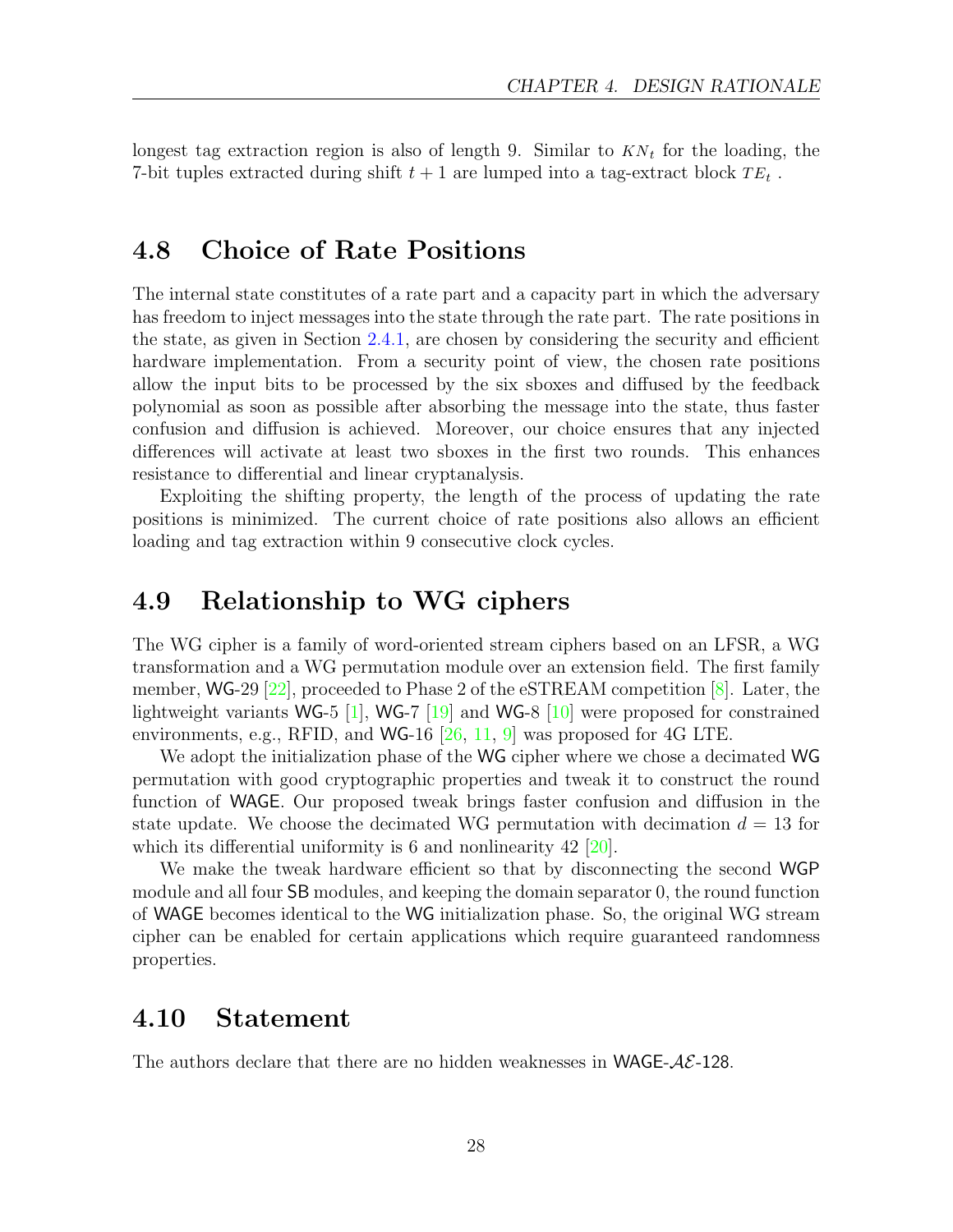# <span id="page-28-0"></span>Chapter 5 Security Analysis

### <span id="page-28-1"></span>5.1 Security of WAGE Permutation

In this section, we analyze the security of the WAGE permutation against generic distinguishers. Formally, we show that WAGE with 111 rounds is indistinguishable from a random permutation. In the following, we denote the nonzero coefficients  $c_i \in \{0, 1\}$  of a degree 37 primitive polynomial  $l(y) = y^{37} + \sum_{i=1}^{36} c_i y^i + \omega \in \mathbb{F}_{2^7}$  by the vector  $\vec{c}$ .

#### <span id="page-28-2"></span>5.1.1 Differential distinguishers

In WAGE, we use two distinct 7-bit sboxes namely, WGP and SB as the nonlinear components. The differential probabilities of the sboxes are  $2^{-4.42}$  and  $2^{-4}$ , respectively. To evaluate the maximum expected differential characteristic probability (MEDCP), we bound the minimum number of active sboxes using a Mixed Integer Linear Programming (MILP) model that takes as input  $\vec{c}$ , the position of sboxes and the number of rounds r. It then computes the minimum number of active sboxes denoted by  $n_r(\vec{c})$ . In Table [5.1,](#page-29-1) we list the values of  $n_r(\vec{c})$  for varying  $\vec{c}$  and  $r \in \{37, 44, 51, 58, 74\}.$ 

The MEDCP is then given by:

$$
MEDCP = \max(2^{-4.42}, 2^{-4})^{n_r(\vec{c})} = 2^{-4 \times n_r(\vec{c})}.
$$

Note that for  $r = 74$  and  $\vec{c} = (31, 30, 26, 24, 19, 13, 12, 8, 6)$ , we have MEDCP =  $2^{-4\times59} = 2^{-236} > 2^{-259}$ . Since, the MILP solver [\[14\]](#page-58-3) is unable to finish for  $r > 74$ , we expect that for our choice of  $\vec{c}$ ,  $n_{111}(\vec{c}) \geq 65$ . This is because for each additional 7 rounds, the number of active sboxes increases by at least 6 (see row 10 in Table [5.1\)](#page-29-1) which implies MEDCP  $\leq 2^{-260} < 2^{-259}$ .

#### <span id="page-28-3"></span>5.1.2 Diffusion behavior

To achieve full bit diffusion, i.e., each output bit of the permutation depends on all the input bits, we need at least 21 rounds. This is because the 7 bits of  $S_{36}$  is shifted to  $S_0$  in 21 clock cycles. However, as the feedback function consists of 10 taps and all six sboxes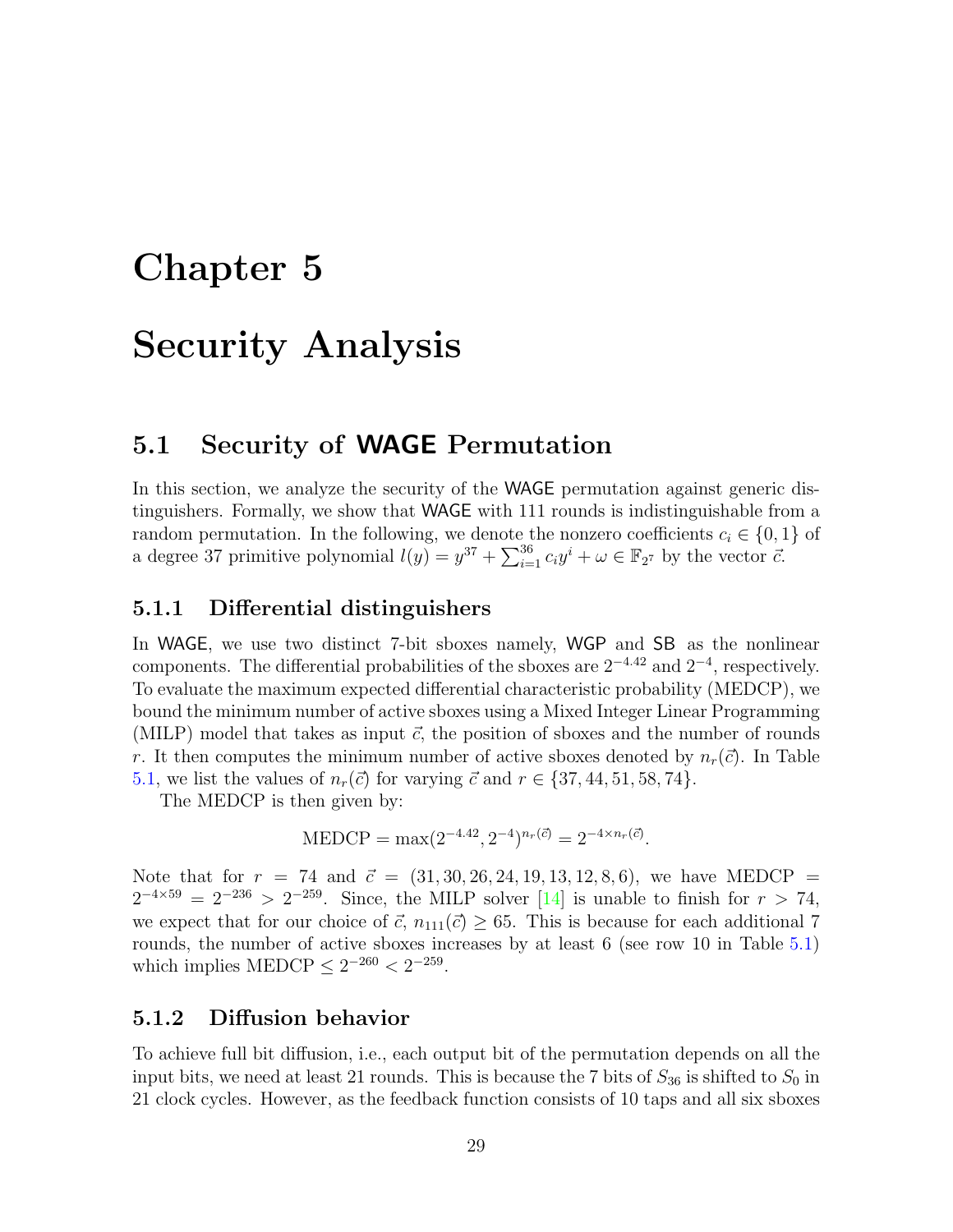| Primitive poly. coefficients      |    |    | Rounds $r$ |                 |    |
|-----------------------------------|----|----|------------|-----------------|----|
| $\vec{c}$                         | 37 | 44 | 51         | 58              | 74 |
| 24, 23, 22, 21, 19, 6, 5, 4, 3    | 18 | 26 | 30         | $\overline{35}$ | 51 |
| 29, 27, 24, 23, 19, 11, 9, 6, 5   | 23 | 31 | 36         | 41              | 54 |
| 29, 28, 23, 22, 19, 11, 10, 5, 4  | 21 | 28 | 34         | 40              | 54 |
| 29, 28, 24, 20, 19, 11, 10, 6, 2  | 21 | 27 | 34         | 40              | 54 |
| 30, 28, 27, 21, 19, 12, 10, 9, 3  | 22 | 30 | 34         | 39              | 54 |
| 30, 29, 28, 26, 19, 12, 11, 10, 8 | 20 | 30 | 37         | 44              | 57 |
| 31, 25, 23, 21, 19, 13, 7, 5, 3   | 20 | 29 | 33         | 38              | 54 |
| 31, 26, 23, 20, 19, 13, 8, 5, 2   | 20 | 26 | 34         | 39              | 54 |
| 31, 28, 23, 21, 19, 13, 10, 5, 3  | 19 | 27 | 33         | 39              | 53 |
| 31, 30, 26, 24, 19, 13, 12, 8, 6  | 24 | 30 | 38         | 44              | 59 |
| 32, 25, 24, 21, 19, 14, 7, 6, 3   | 19 | 28 | 34         | 39              | 54 |
| 32, 29, 25, 22, 19, 14, 11, 7, 4  | 19 | 28 | 36         | 41              | 57 |
| 32, 29, 27, 22, 19, 14, 11, 9, 4  | 23 | 31 | 37         | 41              | 57 |
| 32, 29, 27, 24, 19, 14, 11, 9, 6  | 23 | 31 | 37         | 39              | 55 |
| 32, 30, 28, 24, 19, 14, 12, 10, 6 | 23 | 29 | 38         | 44              | 58 |
| 32, 31, 21, 20, 19, 14, 13, 3, 2  | 21 | 26 | 30         | 36              | 47 |
| 33, 27, 26, 20, 19, 15, 9, 8, 2   | 21 | 30 | 35         | 39              | 55 |
| 33, 29, 28, 21, 19, 15, 11, 10, 3 | 22 | 27 | 35         | 39              | 53 |
| 33, 30, 29, 26, 19, 15, 12, 11, 8 | 21 | 31 | 38         | 44              | 57 |
| 33, 31, 23, 22, 19, 15, 13, 5, 4  | 23 | 31 | 36         | 41              | 55 |
| 33, 31, 28, 23, 19, 15, 13, 10, 5 | 23 | 30 | 36         | 41              |    |
| 33, 31, 29, 22, 19, 15, 13, 11, 4 | 22 | 32 | 37         | 44              |    |
| 33, 31, 30, 25, 19, 15, 13, 12, 7 | 23 | 34 | 39         | 44              |    |

<span id="page-29-1"></span>Table 5.1: Minimum number of active sboxes  $n_r(\vec{c})$  for different primitive polynomials. Here − denotes that MILP optimization was too long and can not finish.

(2 WGP and 4 SB) individually have the full bit diffusion property, WAGE achieves the full bit diffusion in at most 37 rounds. Accordingly, we claim that meet/miss-in-the middle distinguishers may not cover more than 74 rounds as 74 rounds guarantee full bit diffusion in both the forward and backward directions.

#### <span id="page-29-0"></span>5.1.3 Algebraic degree

The WGP and SB sboxes have an algebraic degree of 6. Note that if we only have WGP sbox at position  $S_{36}$  along with the feedback polynomial and exclude all other sboxes and intermediate XORs, then we get the original WG stream cipher [\[22\]](#page-58-0). Such a stream cipher is resistant to attacks exploiting the algebraic degree if non-linear feedback used in the initialization phase is also used in the key generation phase [\[25,](#page-59-1) [24\]](#page-58-11).

Given that WAGE has 6 sboxes and we use nonlinear feedback for all of them, we expect that 111-round WAGE is secure against integral attacks.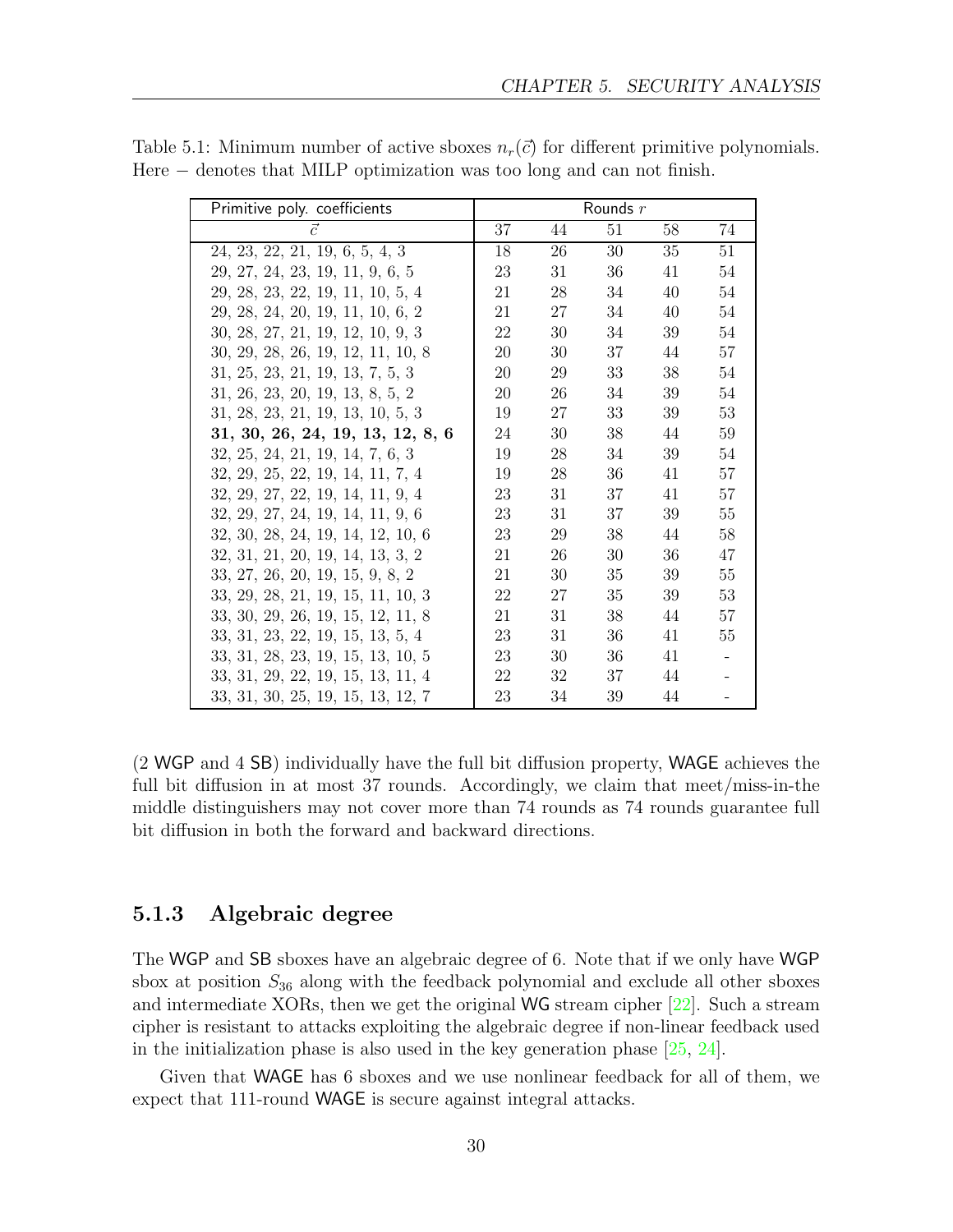#### <span id="page-30-0"></span>5.1.4 Self-symmetry based distinguishers

WAGE employs two 7-bit round constants,  $rc_0$  and  $rc_1$ , which are XORed to  $S_{36}$  and  $S_{18}$ , respectively. The round constant tuple is distinct for each round, i.e.,  $(r c_0^i, r c_1^i) \neq$  $(r c_0^j)$  $_{0}^{j},rc_{1}^{j}$  $j_1$  for  $0 \le i, j \le 110$  and  $i \ne j$ . This property ensures that all the rounds of WAGE are distinct and thwart attacks which exploit the symmetric properties of the round function [\[7,](#page-57-7) [18\]](#page-58-12).

## <span id="page-30-1"></span>5.2 Security of **WAGE-** $A\mathcal{E}$ -128

The security proofs of modes based on the sponge construction rely on the indistinguishability of the underlying permutation from a random one  $[4, 6, 5, 15]$  $[4, 6, 5, 15]$  $[4, 6, 5, 15]$  $[4, 6, 5, 15]$  $[4, 6, 5, 15]$  $[4, 6, 5, 15]$  $[4, 6, 5, 15]$ . In previous sections, we have shown that for 111 rounds the WAGE permutation is indistinguishable from a random permutation. Thus, the security bounds of the sponge duplex mode are applicable to WAGE- $A\mathcal{E}$ -128. Moreover, we assume a nonce-respecting adversary, i.e, for a fixed  $K$ , nonce  $N$  is never repeated during encryption queries. Then, considering a data limit of  $2^d$ , the k-bit security is achieved if  $c \geq k + d + 1$  and  $d \ll c/2$  [\[5\]](#page-57-2). The parameter set of WAGE (see Table [2.1\)](#page-9-3) with actual effective capacity 193 (2 bits are lost for domain separation) satisfies this condition, and hence  $WAGE-\mathcal{A}\mathcal{E}$ -128 provides 128-bit security for confidentiality, integrity and authenticity.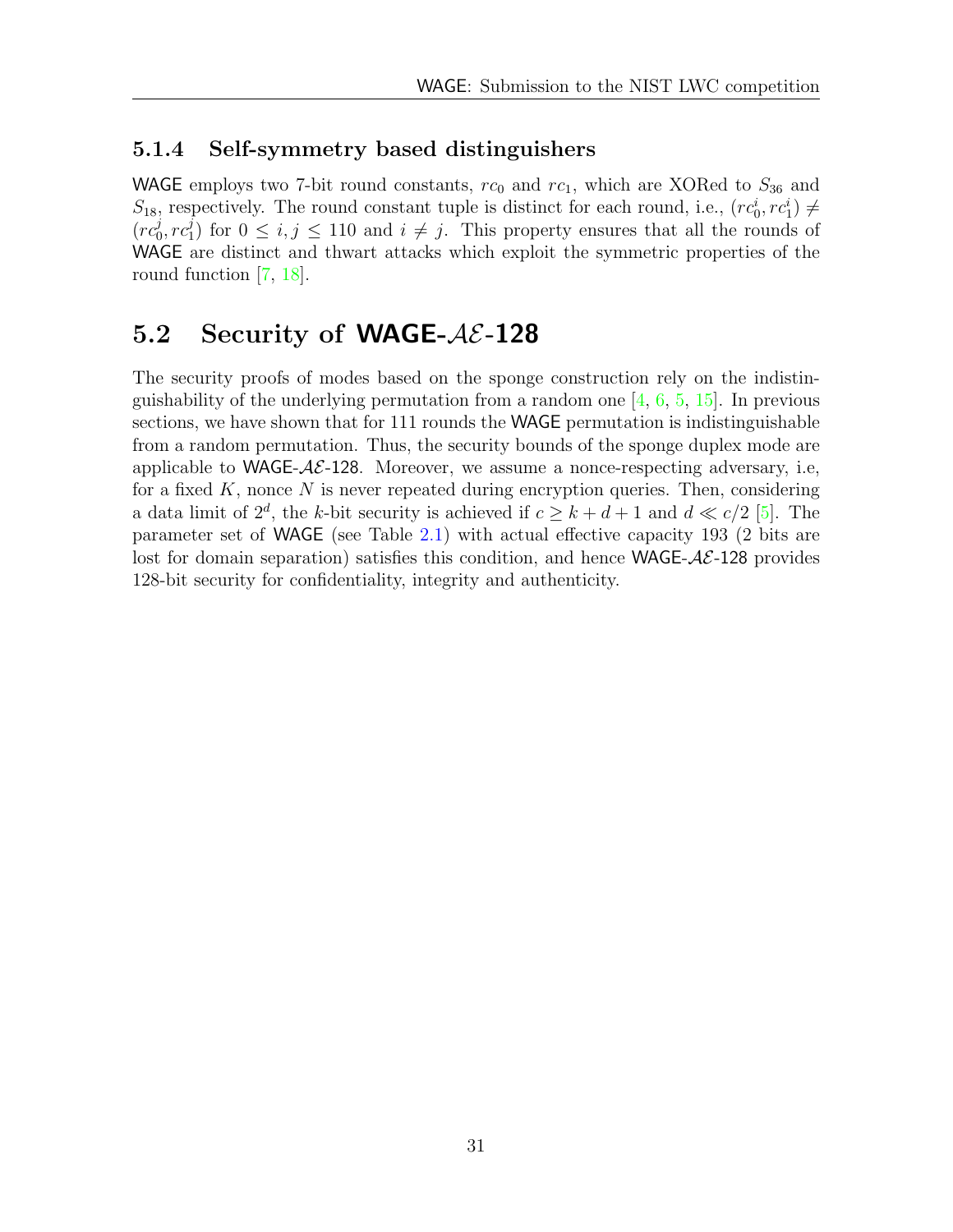# <span id="page-31-0"></span>Chapter 6 Hardware Design And Analysis

In this chapter, we describe the hardware implementation of WAGE module, which is a single module that supports both functionalities: authenticated encryption and verified decryption using the same hardware circuit. Section [6.1](#page-31-1) outlines some of the principles underlying our hardware design. Section [6.2](#page-32-0) describes the interface and toplevel WAGE module module. Section [6.3](#page-41-0) goes into the details of the state machine and datapath implementation. And, finally, Section [6.4](#page-49-0) presents the implementation results for four ASIC libraries and two FPGAs.

## <span id="page-31-1"></span>6.1 Hardware Design Principles

In this section, we describe the design principles and assumptions that we follow while implementing WAGE and WAGE\_module.

- 1. Multi-functionality module. The system should support all operations, namely authenticated encryption and verified decryption for WAGE, in a single module (Figure [6.1\)](#page-33-1), because lightweight applications generally cannot afford the extra area for separate modules.
- 2. Single input/output ports. In small devices, ports can be expensive, and optimizing the number of ports may require additional multiplexers and control circuitry. To ensure that we are not biasing our design in favour of the system and at the expense of the environment, the key, nonce, associated data, and message all use a single data-input port (Table [6.1\)](#page-32-1). Similarly, the output ciphertext, tag, and hash all use a single output port (Table [6.1\)](#page-32-1). This is agreed with the proposed lightweight cryptography hardware API's [\[16\]](#page-58-13) use of separate public and private data ports and will update implementations accordingly.
- 3. Valid-bit protocol and stalling capability. The environment may take an arbitrarily long time to produce any piece of data. For example, a small microprocessor could require multiple clock cycles to read data from memory and write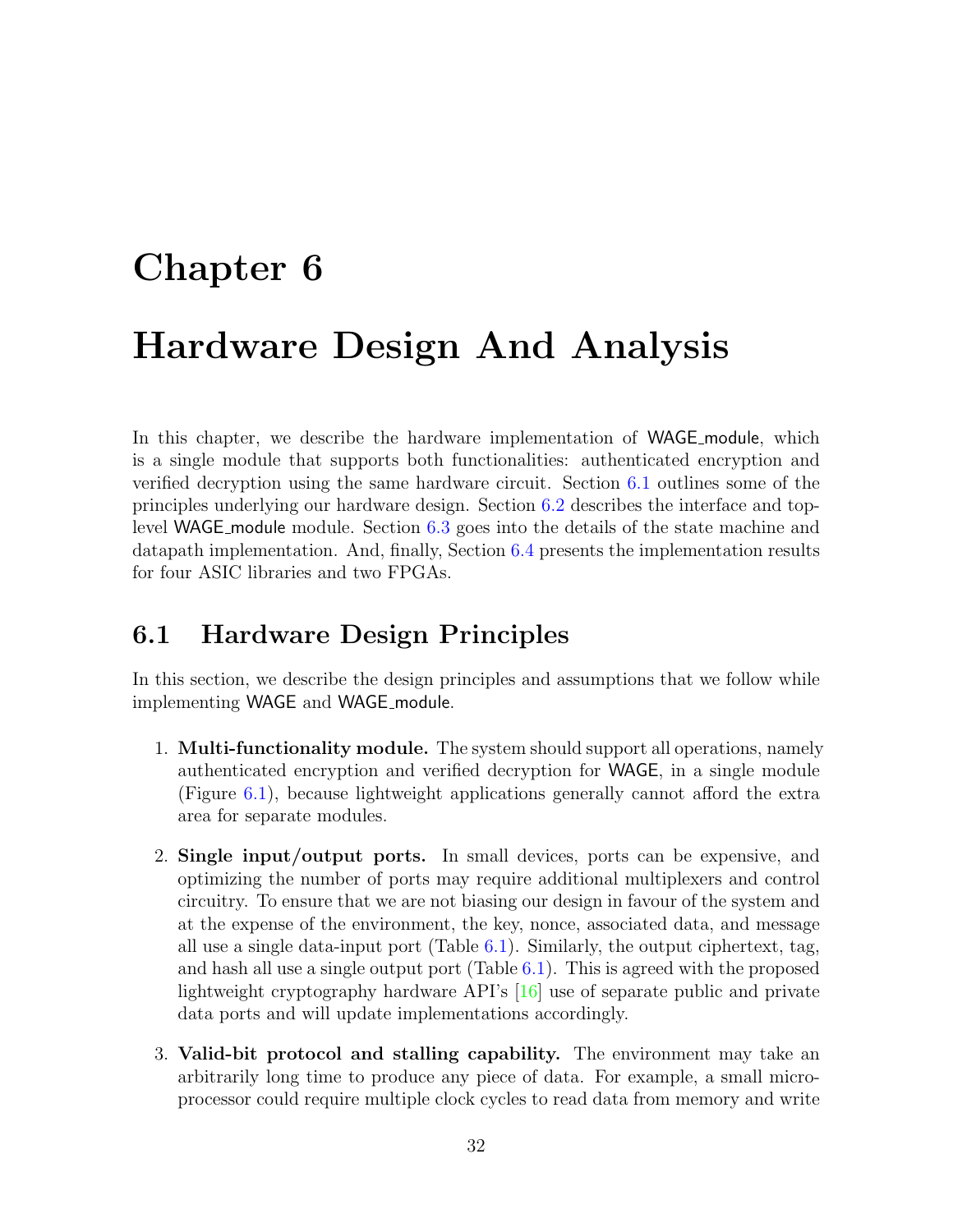it to the system's input port. We use a single-phase valid-bit protocol, where each input or output data signal is paired with a valid bit to denote when the data is valid. The receiving entity must capture the data in a single clock cycle (Figure [6.4\)](#page-37-0), which is a simple and widely applicable protocol. The system shall wait in an idle state, while signalling the environment that it is ready to receive. In reality, the environment can stall as well. In the future, WAGE hardware implementations will be updated to match the proposed lighweight crypto hardware API's use of a valid/ready protocol for both input and output ports.

4. Use a "pure register-transfer-level" implementation style. In particular, use only registers, not latches; multiplexers, not tri-state buffers; synchronous, not asynchronous reset; no scan-cell flip-flops; clock-gating is used for power and area optimization. It is tempting to use scan-cell flip-flops to reduce area, because these cells include a 2:1 multiplexer in the flip-flop which incurs less area than using a separate multiplexer. However, using scan cells as part of the design would prevent their insertion for fault-detection and hence, prevent the circuit from being tested for manufacturing faults. Clock gating can save area by replacing a flip-flop that has a chip-enable with a regular flip-flop and using a gated clock. Clock gating was done with ASICs through the synthesis script, no change was made to the hardware design.

## <span id="page-32-0"></span>6.2 Interface and Top-level Module

<span id="page-32-1"></span>In Figure [6.1,](#page-33-1) we depict the block diagram of the top-level **WAGE** module. The description of each interface signal is given in Table [6.1.](#page-32-1)

| Input signal  | Meaning                  |
|---------------|--------------------------|
| reset.        | resets the state machine |
| i_mode        | mode of operation        |
| i_dom_sep     | domain separator         |
| i_padding     | the last block is padded |
| i data        | input data               |
| i_valid       | valid data on i_data     |
| Output signal | Meaning                  |
| o_ready       | hardware is ready        |
| o data        | output data              |
| o_valid       | valid data on o_data     |

Table 6.2: Modes of operation

| i_mode | Mode             | Datapath operation |
|--------|------------------|--------------------|
|        | WAGE- ${\cal E}$ | Encryption         |
|        | $WAGE-D$         | Decryption         |

WAGE- $AE$ -128 performs two operations, namely authenticated encryption (WAGE- $\mathcal E$ ) and verified decryption (WAGE-D). We use the i-mode input signal to distinguish between the two operations.

The environment separates the associated data and the message/ciphertext, and performs their padding if necessary, as specified in Section [2.4.](#page-12-1) The control input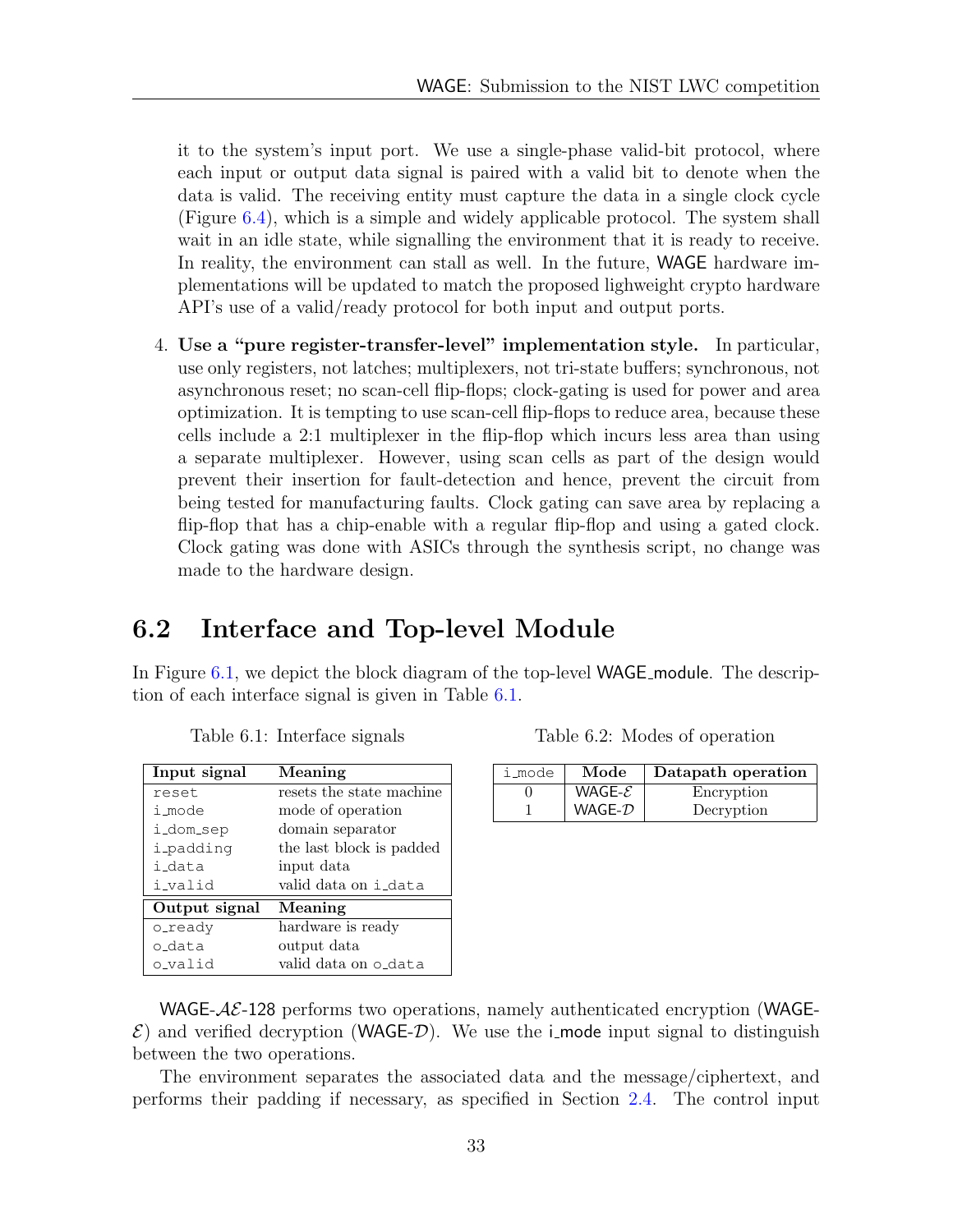<span id="page-33-1"></span>

Figure 6.1: Top-level WAGE module and the interface with the environment

i padding is used to indicate that the last i data block is padded. The hardware is unaware of the lengths of individual phases, hence no internal counters for the number of processed blocks are needed. The domain separators are provided by the environment and serve as an indication of the phase change, i.e., whether the input data for WAGE- $AE-128$  is the key, associated data or plaintext/ciphertext.

WAGE is specified to operate on 64-bit blocks, hence 64-bit i\_data and o\_data interface signals. However, since WAGE is operating over  $\mathbb{F}_{2^7}$ , i\_data is internally fragmented into 7-bit tuples, with the last one 0-padded to form 70-bits, for the  $D_k$ ,  $k = 0, \ldots, 9$ , signals that carry the data into the  $S_r$  stages of the internal state, as specified in Section [4.7.](#page-25-0)

#### <span id="page-33-0"></span>6.2.1 Interface protocol

The top-level WAGE module is in constant interaction with the environment. We show this interaction in a form of protocol in Figures [6.2a-6.2d](#page-34-0) for the WAGE- $\mathcal{E}$  example, using the signal names from Figure [6.1.](#page-33-1) The environment is only allowed to send data to the hardware when it is in the idle mode, which is indicated by the hardware using the o\_ready signal. The only exception from this behaviour is the reset signal, which will force the hardware module to reset its state machine and return to the idle state and set the  $\circ$ -ready signal. Figure [6.2a](#page-34-0) shows the environment (on the left) resetting the WAGE module (on the right), waiting for the  $\circ$ -ready to be asserted, then sending, as specified in load- $\mathcal{AE}(N, K)$  in Sections [2.4](#page-12-1) and [4.7.](#page-25-0) The loading messages are annotated with  $KN_t$ ,  $t = 0, \ldots, 8$ , values, the correctly fragmented and ordered key and the nonce tuples  $K_i$  and  $N_i$ , specified in Section [4.7.](#page-25-0) Then WAGE module starts with the initial WAGE permutation, as indicated on the right. After completing the permutation, the hardware enters idle state and asserts o\_ready to signal to the environment that it can accept new data. The environment proceeds with key block  $K_0$ , accompanied by the proper values for i mode and i dom sep. Loading and initialization is the same for both WAGE- $\mathcal{E}$  and WAGE- $\mathcal{D}$ , which is why the interface signal i mode is omitted from Figure [6.2a](#page-34-0) (see Table [6.2\)](#page-32-1). The WAGE module performs the WAGE permutation and asserts oready, and the environment responds with the second key block  $K_1$ .

Figure [6.2b](#page-34-0) shows the communication between the environment and the hardware for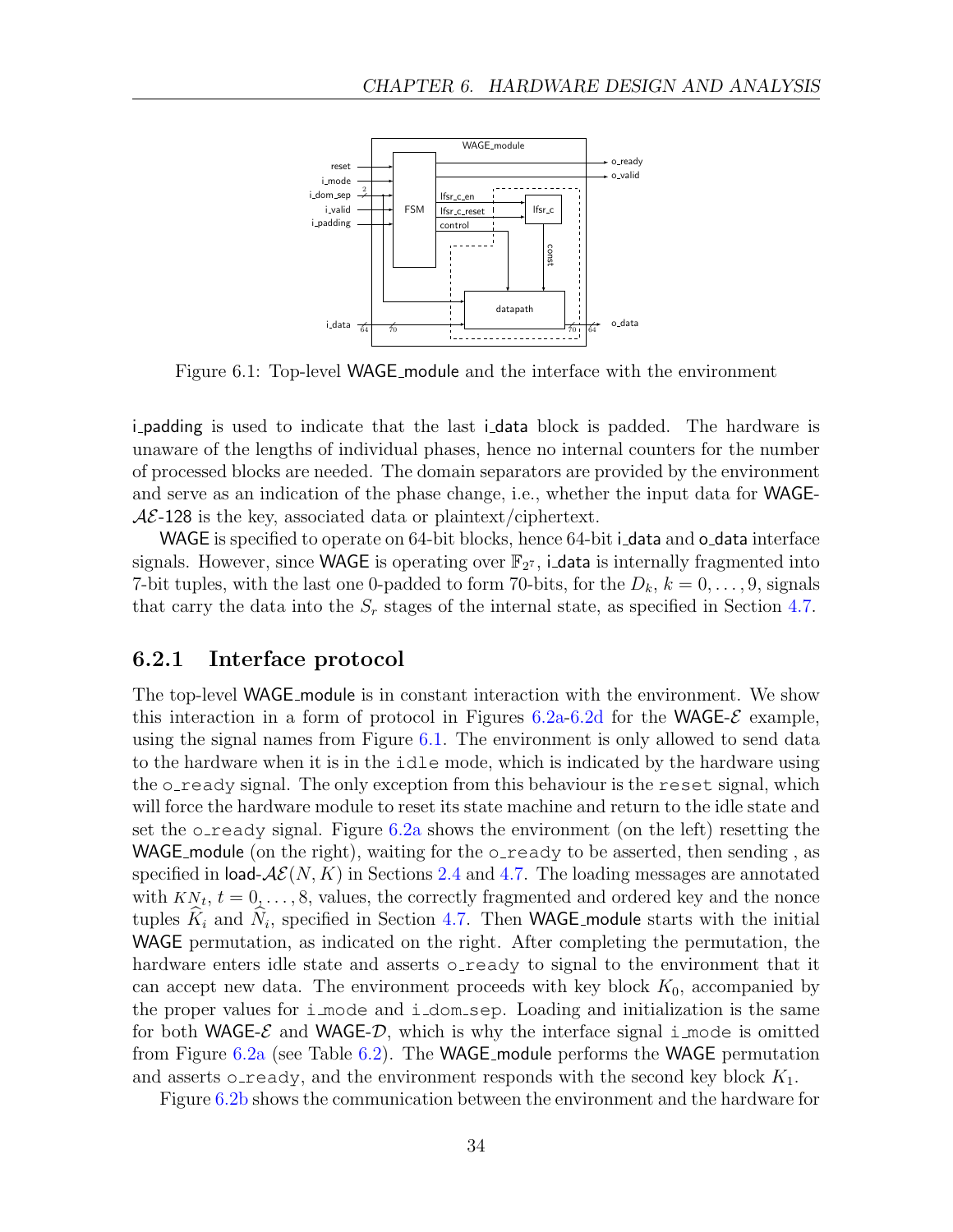<span id="page-34-0"></span>

(c) Encryption (d) Finalization and tag generation

Figure 6.2: Interface protocol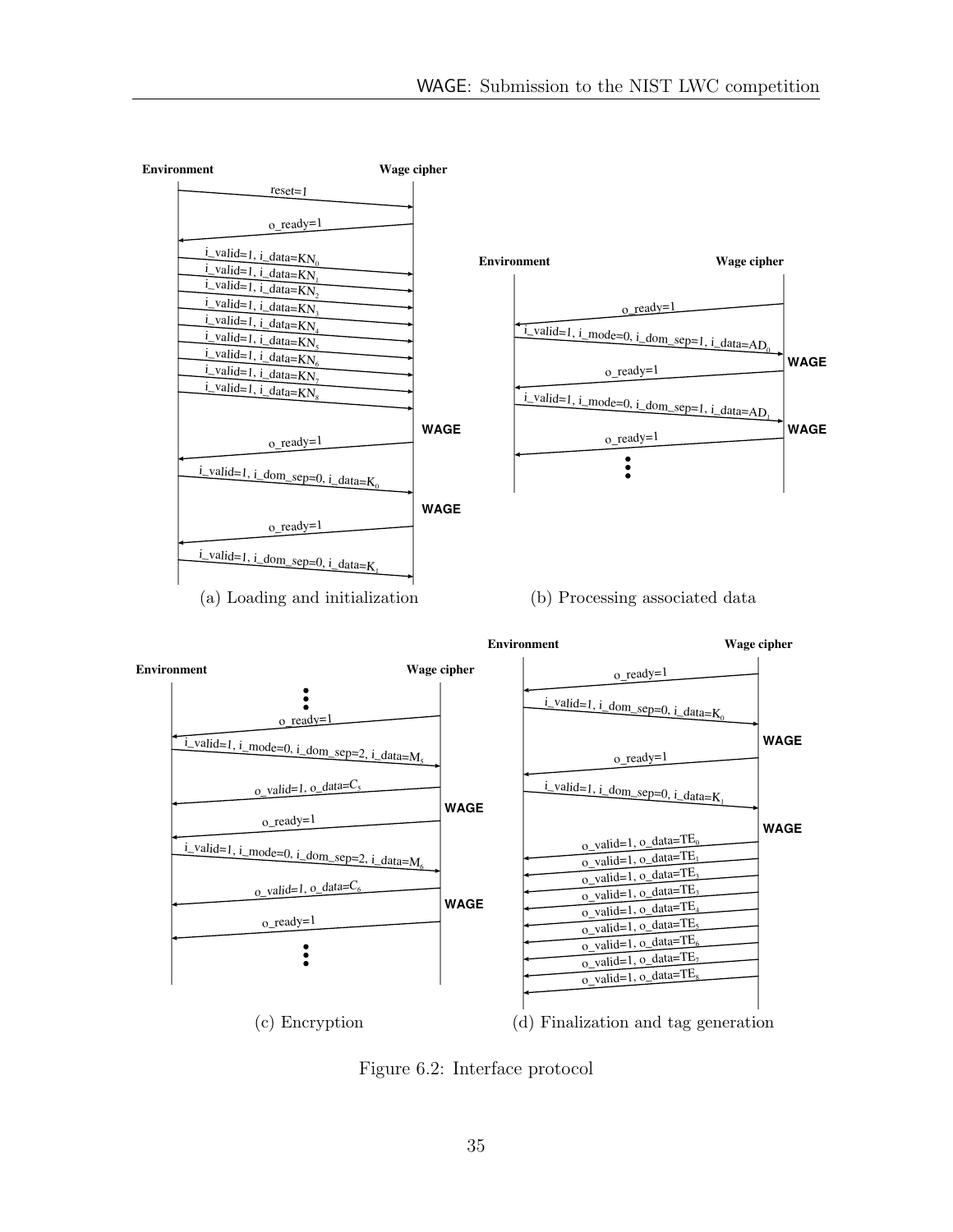the first two blocks of associated data  $AD_0$  and  $AD_1$ . The environment sets i\_dom\_sep to 1 and signals the arrival of a new AD block with i valid. After completing the WAGE permutation, WAGE module asserts o ready. Figure  $6.2c$  shows the handshake signals for encryption of message blocks  $M_5$  and  $M_6$ . The environment sends the plaintexts along with i\_dom\_sep=2 and i\_mode=0. The WAGE\_module receives  $M_5$ , encrypts it and immediately returns  $C_5$  together with asserted o-valid, then starts the WAGE permutation and asserts o\_ready upon its completion. With the exception of the tag generation, encryption (decryption) is the only phase in which WAGE module sends data to the environment.

Each time a data block is transmitted between the environment and WAGE module, the valid-bit protocol is used: the environment asserts i valid, and WAGE module asserts o\_valid. This naming convention is centred around the hardware module. Another important part of the handshake between the environment and WAGE module is the  $\circ$ -ready signal: WAGE module sets this signal to 1 when it is ready to receive new data from the environment, and to 0 when it is busy and wants the environment to wait.

When all message blocks have been encrypted, finalization and tag generation begins (Figure [6.2d\)](#page-34-0). The environment changes i\_dom\_sep to 0 and starts sending the key blocks. After receiving  $K_0$ , WAGE module performs a WAGE permutation and asserts  $\circ$ -ready. After receiving  $K_1$ , WAGE module again performs a WAGE permutation, but this time replies to the environment with 9 messages containing the tag extract blocks  $TE_t$ ,  $t = 0, \ldots, 8$ , as specified in tagextract(S) in Sections [2.4](#page-12-1) and [4.7.](#page-25-0) Each of the messages is accompanied by o\_valid. Afterwards, the WAGE\_module returns to idle and asserts o\_ready.

As was mentioned before, the WAGE module is unaware of the number of AD and M blocks, and relies on the environment to set proper values for  $i$  dom sep. However, the WAGE state machine is not completely free of counters: a small internal counter is needed to keep track of the number of blocks received and transmitted during the loading, initialization and finalization phase and the tag extraction. Another counter is needed to keep track of the WAGE permutation, which requires 111 clock cycles to complete. More details follow in Section [6.2.3.](#page-38-0)

In streaming applications, the total length of the data might not be known at the time that the message begins streaming. Hence, each time data is sent to the cipher, the environment informs the cipher what type of data is being sent. This information is easily encoded using a mode signal to denote which operation is to be performed (Encryption, Decryption) and the two-bit domain separator to denote the type of data being processed (associated data, message, ciphertext). The hardware uses  $\circ$  ready to signal that it is ready to receive new data, and the environment uses i valid to signal that it is sending data to the hardware.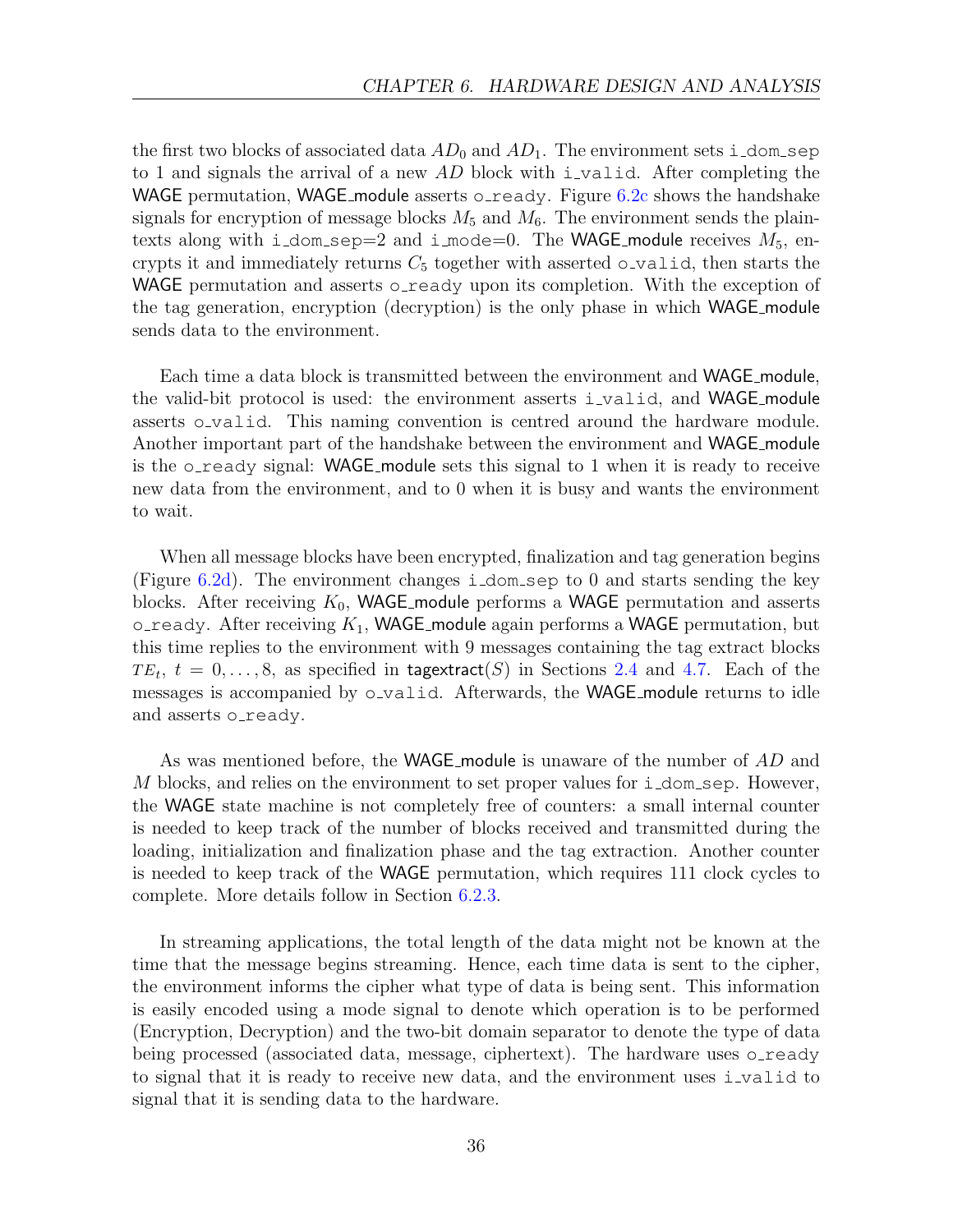#### <span id="page-36-0"></span>6.2.2 Protocol timing

A more detailed representation of the events between the environment and WAGE module is possible with the use of timing diagrams in Figures [6.3-](#page-36-1)[6.5.](#page-37-1) In each diagram, the top few lines show the interface signals (Table [6.1\)](#page-32-1), which were already discussed as a part of the communication protocol between the environment and the hardware module. Signals i mode and i dom sep are omitted from the timing diagrams: their current value is the same as shown in the corresponding protocol figure. The vertical ticks on the horizontal lines represent the time: a single column shows the signal values within the same clock period.

**Loading and initialization during WAGE-AE-128.** Figure [6.3](#page-36-1) shows the loading and the initialization up to the beginning of the second WAGE permutation; it corresponds to the upper half of the protocol in Figure [6.2a.](#page-34-0) At the top, we can see the interface signals reset, o\_ready, i\_valid and i\_data, followed by the internal signals count, pcount and phase, which are a part of the WAGE state machine. The counter count is needed to keep track of the number of key/nonce blocks  $KN_t$ . It is then reused to count the number of key blocks processed during the rest of initialization and during finalization, and for counting the number of messages containing the tagextract blocks  $TE_t$ . The counter pcount keeps track of the 111 clock cycles needed for one WAGE permutation. After the environment deasserts reset, WAGE module enters the Load phase and asserts o\_ready. The environment responds with the first message  $KN_0$ , which contains the first key and nonce tuple, accompanied with asserted i valid. The WAGE module stores the new data into its internal state and increments count. While count is running, the **WAGE LFSR** is shifting. Figure  $6.3$  shows an example when the response of the environment varies, e.g., the delay between  $KN_0$  and  $KN_1$  is bigger than delay between  $KN_1$  and  $KN_2$ . After receiving  $KN_8$ , WAGE module performs the first WAGE permutation, denoted LoadPerm: o\_ready is deasserted and pcount increments every clock cycle. After LoadPerm is finished, the state machine enters the Init phase and o\_ready is asserted while waiting for the first key block. The arrival of the next i\_valid and  $K_0$  triggers the second WAGE permutation.

<span id="page-36-1"></span>

Figure 6.3: Timing diagram: loading and initialization during **WAGE-** $AE$ **-128** 

Encryption during WAGE- $AE-128$ . Figure [6.4](#page-37-0) shows the timing diagram during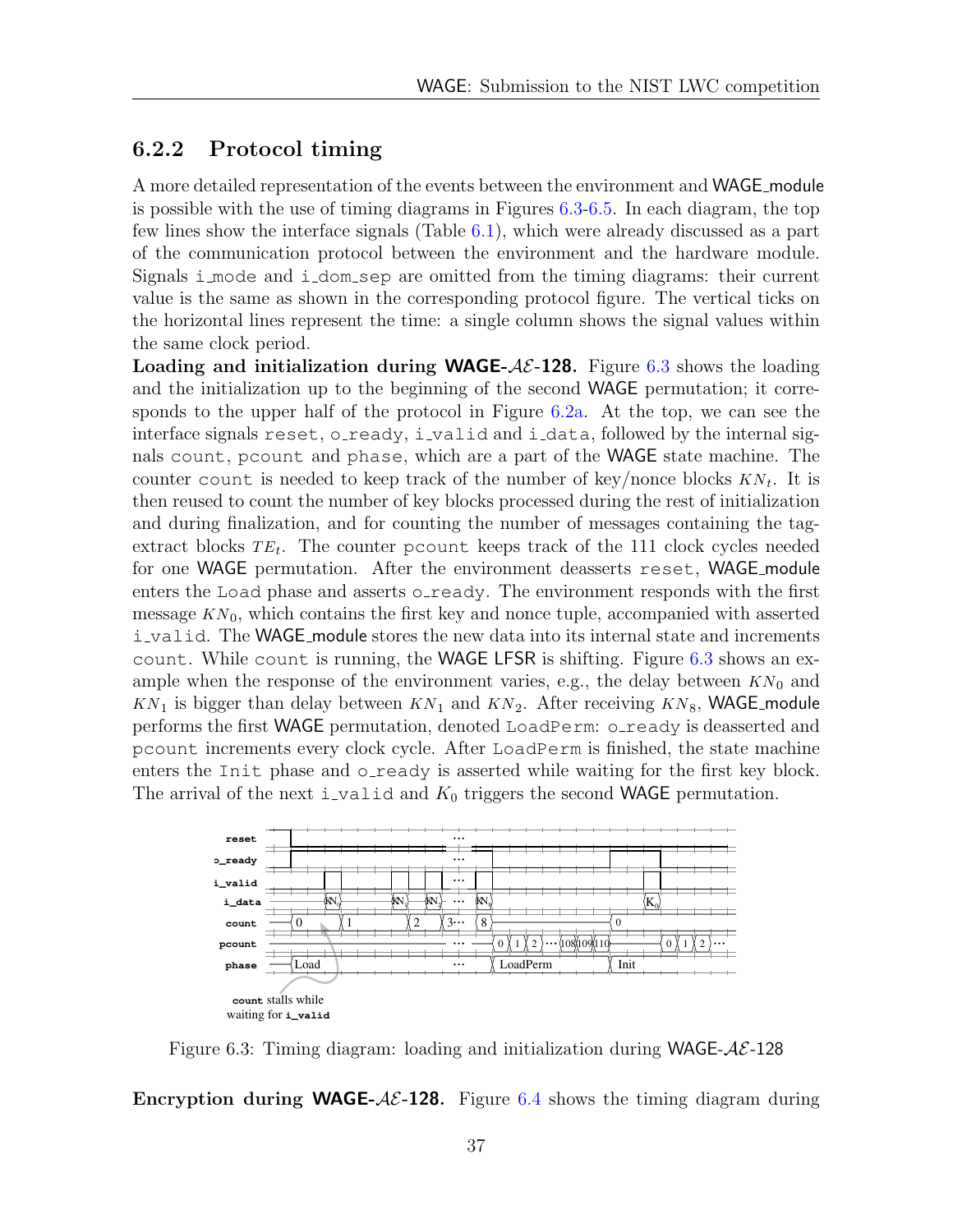the encryption of message blocks  $M_5$  and  $M_6$ , corresponding to the protocol in Figure [6.2c.](#page-34-0) It clearly shows both sides of the valid-bit protocol. The first five lines show the top-level interface signals and line six shows the value of the permutation counter pcount. After completing the previous permutation, **WAGE** module asserts o\_ready. The environment replies with a new message block  $M_5$  accompanied by i\_valid. The hardware immediately encrypts, returns  $C_5$  and asserts o valid. In this clock cycle the value  $M_5$  is stored into the  $S_r$  stages of the WAGE LFSR but the LFSR is not shifted. The next clock cycle is the first round of a new WAGE permutation and o\_ready is deasserted, indicating that the hardware is busy. When pcount is running, the WAGE LFSR is shifting with every clock cycle. Figure [6.4](#page-37-0) shows WAGE module remaining busy ( $o$ -ready = 0) for the duration of one WAGE permutation, then becoming idle and ready to receive new input, in this case  $M_6$ . The counter count is not being used. Since processing of associated data is very similar to encryption, with exception of AD blocks instead of M blocks and no output for  $\circ$ -data and  $\circ$ -valid, we do not show a separate timing diagram.

<span id="page-37-0"></span>

<span id="page-37-1"></span>Figure 6.4: Timing diagram: encryption during WAGE- $AE$ -128



Figure 6.5: Timing of tag phase during WAGE- $AE$ -128

**Tag phase during WAGE-AE-128.** Figure [6.5](#page-37-1) shows a part of finalization, tag extraction, and the return of the state machine into the loading phase, which corresponds to the lower part of the protocol in Figure [6.2d.](#page-34-0) The timing diagram starts with the completion of the WAGE permutation after block  $K_0$  was received, followed by  $K_1$  immediately, which triggers the second WAGE permutation during finalization. This is also the last WAGE permutation of WAGE- $A\mathcal{E}$ -128. After that, WAGE module sends 9 messages with tag extract blocks  $TE_t$  to the environment. The counter count is used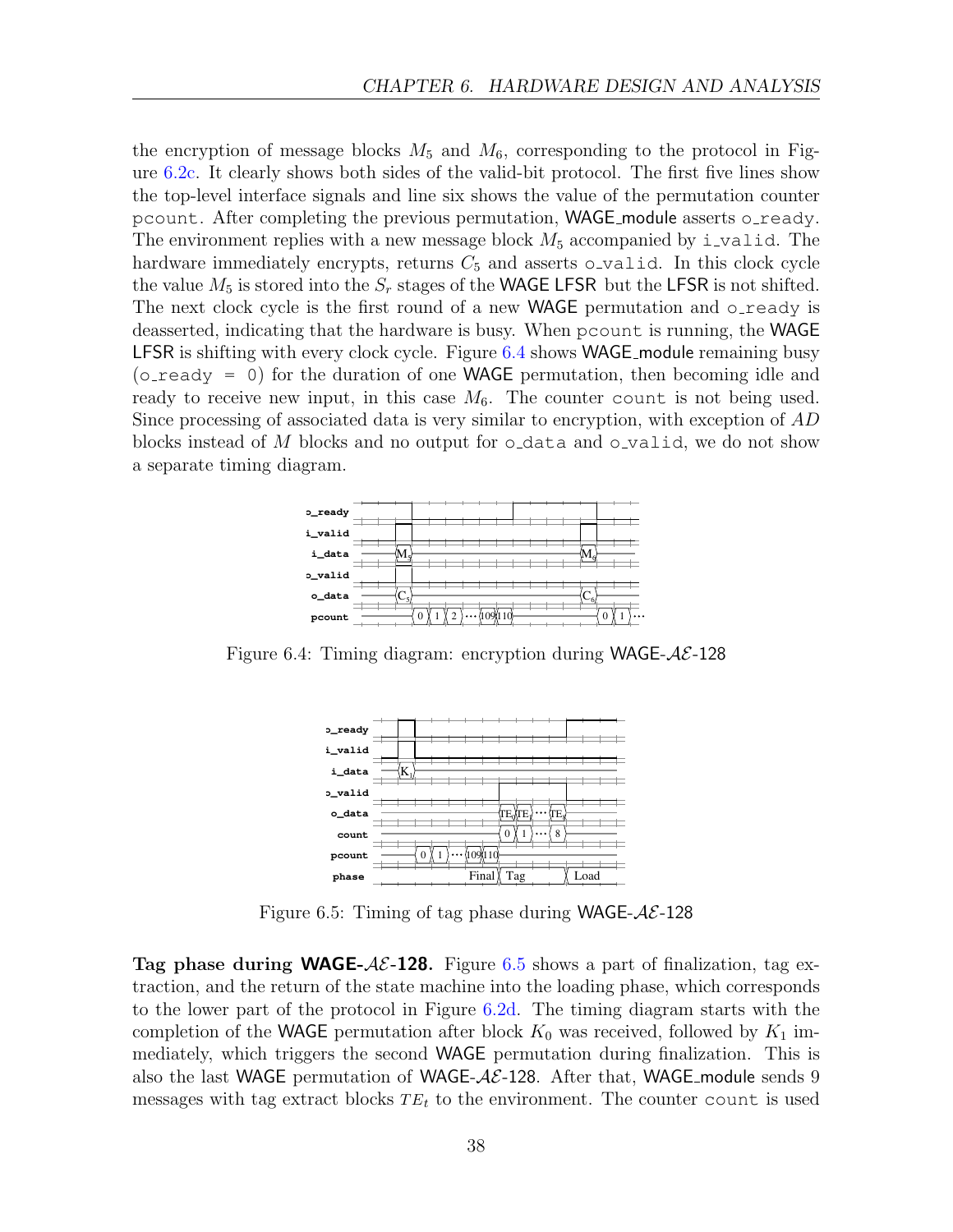to return WAGE module to the Load phase, where it asserts oready and awaits the new key/nonce blocks  $KN_t$ .

### <span id="page-38-0"></span>6.2.3 Control phases

In the previous subsection, we touched on the different phases of the control circuitry. The phases are categorizations of the active connections between the WAGE LFSR and the interface signals. For simplicity we show only stages  $S_4, \ldots, S_9$  of the LFSR. These stages are enough to capture all possible interactions between the environment and datapath operations. A very important notion is the shifting nature of the WAGE LFSR. The six categories, of datapath operations are shown in Figure [6.6](#page-39-0) and described below. The roman numerals used to identify the different operations also appear in the state machine (Figure [6.9\)](#page-44-0) to denote the datapath operation that is done in each transition between states.

- The first row shows Load (I). The domain separator is not used.
	- Load phase: the WAGE LFSR is set to shifting and the non-linear inputs, e.g., the SB, are disconnected. The i data is fragmented into 7-bit tuples and loaded through the data ports  $D_0$ ,  $D_3$ ,  $D_4$ ,  $D_5$ ,  $D_9$  as specified in Section [4.7.](#page-25-0) The data i  $\Delta a_{0...6}$  is loaded into stage  $S_8$ , and shifting is enabled for stages  $S_8 \rightarrow S_4$ . Stage  $S_9$  is disconnected from  $S_8$ , because  $S_9$  belongs to a different loading region — Activating the data ports  $D_0$ ,  $D_3$ ,  $D_4$ ,  $D_5$ ,  $D_9$  has the effect of cutting the LFSR into loading regions. The data port  $D_9$  disconnects the LFSR feedback in addition to the non-linear WGP. The values on the i\_data port during Load are the key/nonce blocks  $KN_t$ ,  $t = 0, \ldots, 8$ .
- The second row shows Permutation (II) and Init/ProcAD/Final (III). During permutation, the domain separator is not used, and otherwise its value is set to 1 for ProcAD and to 0 for Init and Final.
	- Permutation phase: the WAGE LFSR is set to shifting, but the non-linear inputs are active, e.g., the SB input is XORed to the content of  $S_5$  and the sum stored into  $S_4$ , as shown in II. All data ports  $D_k$ ,  $k = 0, \ldots, 9$  are disconnected from the LFSR while all the non-linear inputs, as well as the LFSR feedback, are active. Functinally, the Permutation phase corresponds to one round of the WAGE permutation.
	- Init/ProcAD/Final phase: the i\_data is absorbed (XORed) to the  $S_r$ portion of the internal state S before entering the WAGE permutation, i.e., between two consecutive WAGE permutations. In III, we show the 7-bit tuple i\_data<sub>0...6</sub> being absorbed into stage  $S_8$ . The permutation phase is treated as a single category of datapath operation from a hardware perspective, because the state machine drives the control signals with the same value, but from an algorithmic perspective this operation captures the behaviour during the initialization, processing associated data and finalization phases.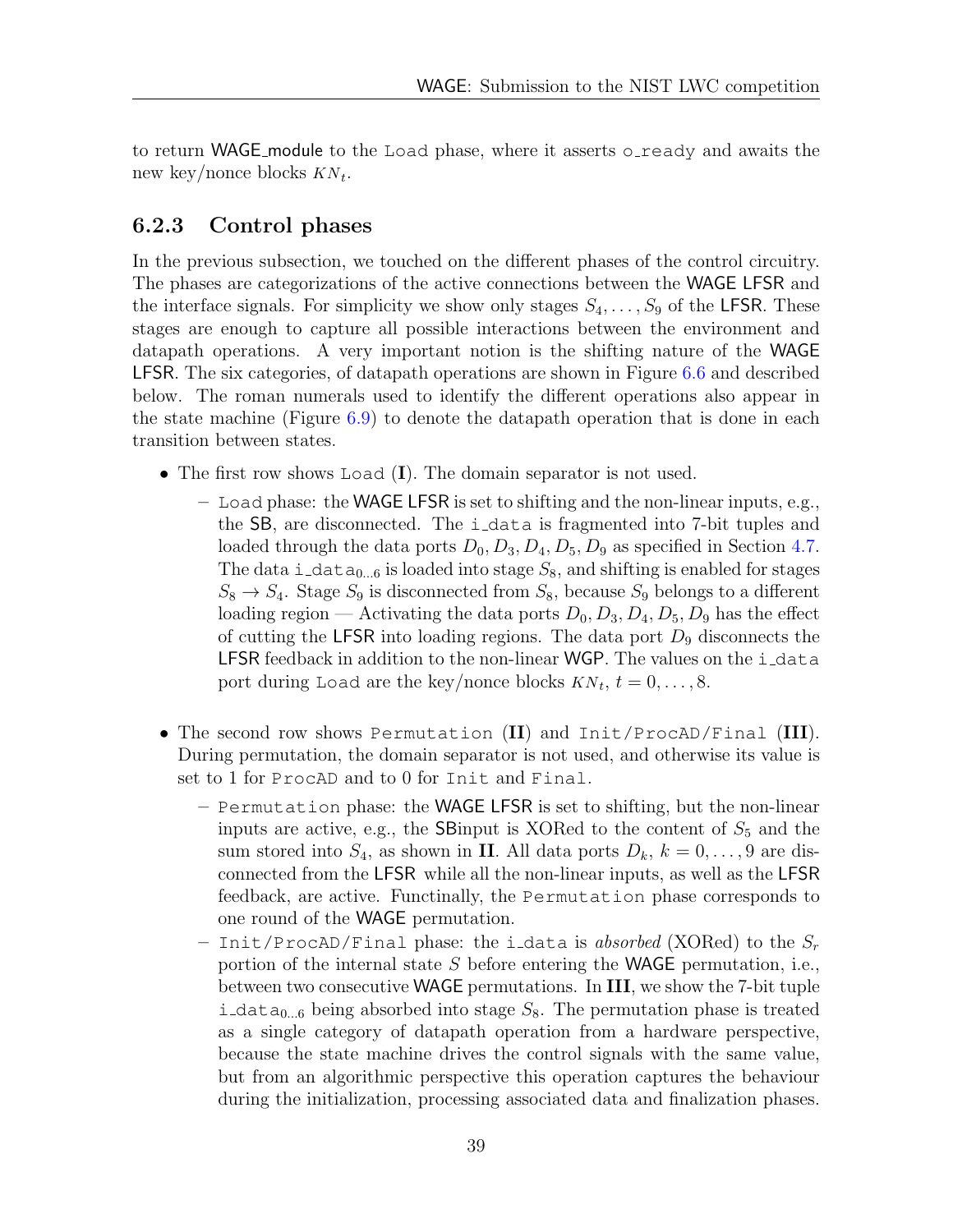<span id="page-39-0"></span>

Figure 6.6: Phases and datapath operations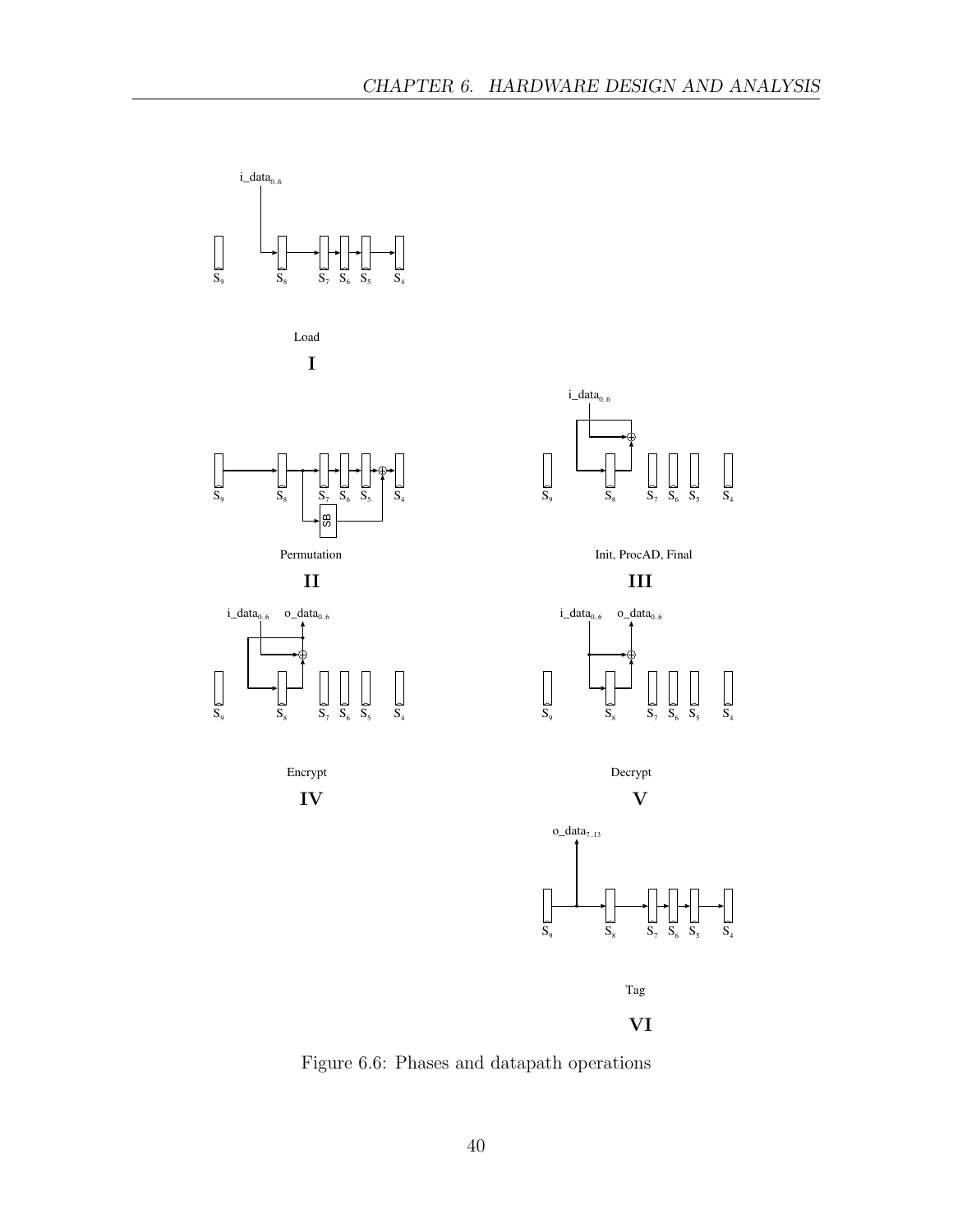Only the  $S_r$  stages of the LFSR are updated during this phase, all other stages hold their previous value, as indicated by the lack of (shifting) arrows between stages.

- The third row shows Encrypt  $(IV)$  and Decrypt  $(V)$ . For both phases, the domain separator is set to 2.
	- textttEncrypt phase: received i\_data (plaintext) is XORed to the  $S_r$  stages of the internal state  $S$  and the result of this operation (ciphertext) is passed to the o\_data output. The i\_data (plaintext) is also *absorbed* (XORed) into the  $S_r$  stages, i.e., the resulting ciphertext is stored, and becomes a part of the internal state  $S$  when the next WAGE permutation begins. Only the  $S_r$  stages of the LFSR are updated during this phase, all other stages hold their previous value, as indicated by the lack of (shifting) arrows.
	- Decrypt phase: received i\_data (ciphertext) is XORed with the  $S_r$  portion of the internal state S and the result of this operation (plaintext) is passed to the  $\circ$ -data output. The resulting plaintext does not enter the next WAGE permutation. Instead, the ciphertext from i\_data is used to *replace* the  $S_r$  portion of the internal state before the next WAGE permutation begins. Again, only the  $S_r$  stages of the LFSR are updated during this phase, all other stages hold their previous value, as indicated by the lack of (shifting) arrows.
- The last row shows the Tag phase (VI). The domain separator is not used.
	- $-$  Tag phase: during tag extract, the o-data is extracted through outputs  $O_1, O_3, O_6$  that belong to inputs  $D_1, D_3, D_6$ , see Section [4.7](#page-25-0) for details. The values passed on to the o data port during Tag are the tag-extract blocks  $TE_t$ ,  $t = 0, \ldots, 8$ . The WAGE LFSR is shifting and the non-linear inputs, e.g., SB, are disconnected.

Note that in the datapath operations of  $III$ , IV and V, the LFSR in not shifting, and only the  $S_r$  stages are updated (clocked). These datpath operations require interaction with the environment. For example, in the timing diagram for encryption (Figure [6.4\)](#page-37-0), the clock cycle with blocks  $M_5$  and  $C_5$  corresponds to the Encrypt phase (III). During the phases Load  $(I)$  and Tag  $(VI)$ , WAGE LFSR is behaving as a simple shift register, with all non-linear inputs and the LFSR feedback disconnected. Only during the Permutation phase (II), is WAGE LFSR shifting and using all the non-linear and linear elements that compose the WAGE permutation. In the timing diagram for encryption (Figure  $6.4$ ), the permutation phase begins one clock cycle after the  $M_5$  and  $C_5$  exchange, and repeats a total of 111 times.

Table [6.3](#page-41-2) summarizes the datapath operations (Dp op) shown in Figure [6.6,](#page-39-0) and specifies the exact input to the  $S_r$  stages of the WAGE LFSR and the output of WAGE module for the environment, i.e., the o\_data value.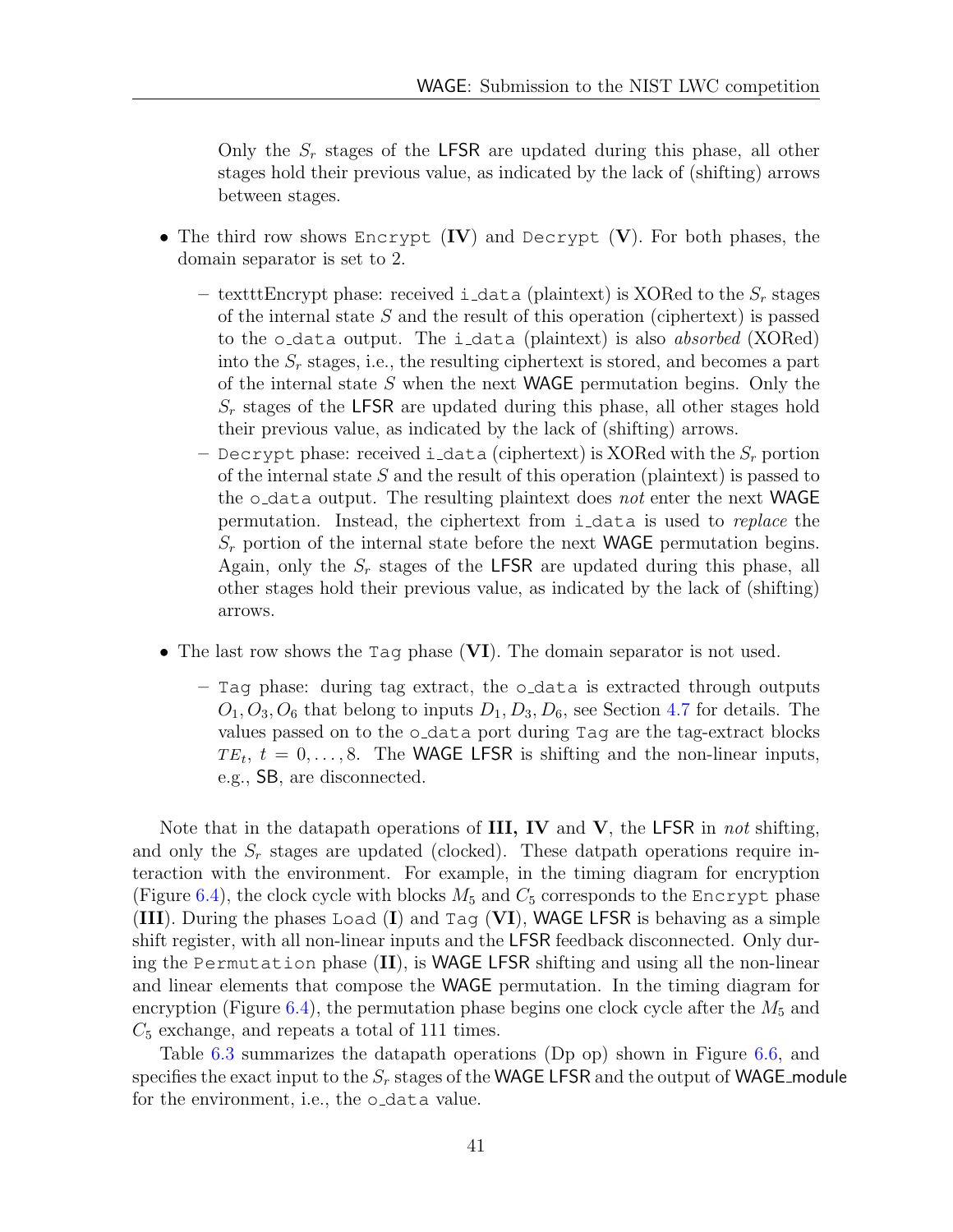|                 |                         |                  |              | $\mathbf{D}\mathbf{p}$         | Input to            | Output to                  |
|-----------------|-------------------------|------------------|--------------|--------------------------------|---------------------|----------------------------|
| <b>Function</b> |                         | i_mode i_dom_sep | <b>Phase</b> | <sub>o</sub> p                 | $S_r$ stages        | environment                |
|                 |                         |                  | Load         |                                | $\times$            | $\times$                   |
|                 |                         |                  | Permutation  | $\mathbf{H}$                   | $S_r$               | $\times$                   |
| $En/De-crypt$   |                         | $00\,$           | Init         | Ш                              | $S_r \oplus$ i_data | X                          |
| $En/De-crypt$   |                         | 01               | ProcAD       |                                |                     |                            |
| $En/De-crypt$   |                         | $00\,$           | Final        |                                |                     |                            |
| Encrypt         |                         | 10               | Encrypt      | IV                             | $S_r \oplus$ i_data | $S_r \oplus$ i_data        |
| Decrypt         |                         | 10               | Decrypt      | $\mathbf{V}$                   | i_data              | $S_r \oplus$ i_data        |
| $En/De-crypt$   |                         |                  | Tag          | VI                             | $\times$            | $S_{28}, S_{17}, S_9$ of S |
|                 | stands for "don't care" |                  |              | $\times$ stands for "not used" |                     |                            |

<span id="page-41-2"></span>Table 6.3: Control table for datapath based on phases from Figure [6.6](#page-39-0)

## <span id="page-41-0"></span>6.3 Hardware Implementation Details

In this section, we describe the implementation details of WAGE module. Section [6.3.1](#page-41-1) describes how the state machine is derived from the interface protocols (Figures [6.2a–](#page-34-0) [6.2d\)](#page-34-0) and datapath phases (Figure [6.6\)](#page-39-0). Section [6.3.2](#page-46-0) describes the datapath.

#### <span id="page-41-1"></span>6.3.1 State machine

Control flow between phases. Figure [6.7](#page-42-0) shows all possible transitions between the phases from Figure [6.6.](#page-39-0) After reset is asserted, we first enter Load, followed by a single WAGE permutation in LoadPerm and initialization in Init. The choice of the phase after Init depends on the value of i dom sep. When i dom sep=1, we begin processing associated data ( $\text{ProcAD}$ ), and there as long as i\_dom\_sep=1. Regardless of whether the current state is Init or ProcAD, i dom sep=2 will trigger a transition to either Encrypt or Decrypt, depending on the value of i mode. The FSM will begin finalization (Final) when the domain separator changes to 0. The phase Final is followed by tag extraction (Tag) and then an unconditional return to the reset state. Optimized control flow between phases. Figure [6.8](#page-42-1) shows the optimized control flow from Figure [6.7.](#page-42-0) The optimization reduces the number of transitions in the system, which is reflected the structure of the actual state machine that is implemented (Figure [6.9\)](#page-44-0). The optimized figure is annotated with transient states (small solid circles) in which the paths split or join. Transient states are syntactic sugar to reduce the number of transitions in the system. Transient states do not indicate a clock cycle boundary, while all other states do.

Summary of control flow. The high-level algorithm for WAGE (Figure [2.2\)](#page-15-1) was designed to simplify the state machine. Functionally, it is equivalent for the boundary between phases to occur either before or after the permutation. The boundary was placed after the permutation updates the state register. As will be demonstrated in Section [6.3.2,](#page-46-0) with this structure the two-bit domain separator is sufficient to determine the value of many of the multiplexer select lines and other control signals. All phases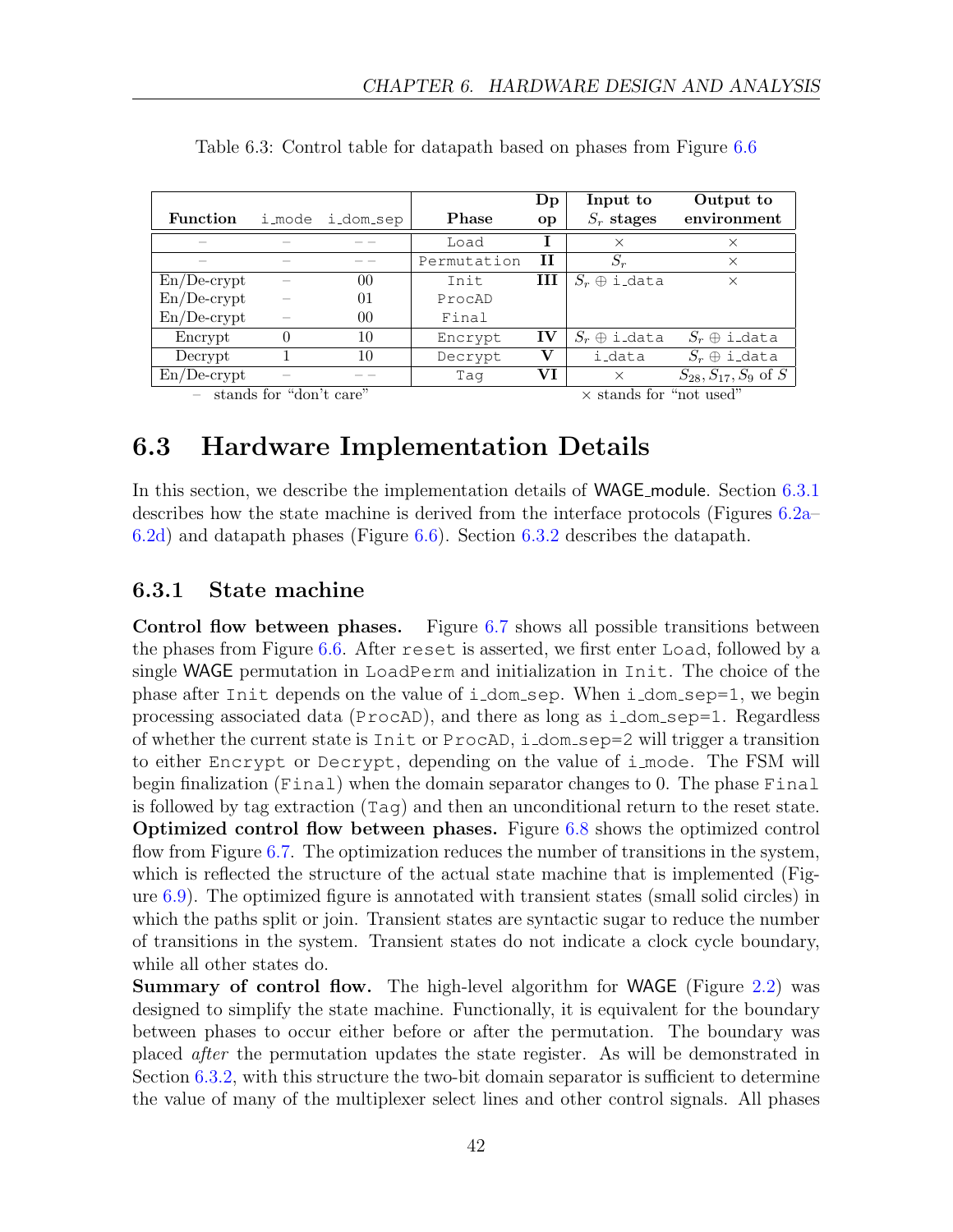<span id="page-42-0"></span>

Figure 6.7: Control flow between phases

<span id="page-42-1"></span>

Figure 6.8: Optimized control flow between phases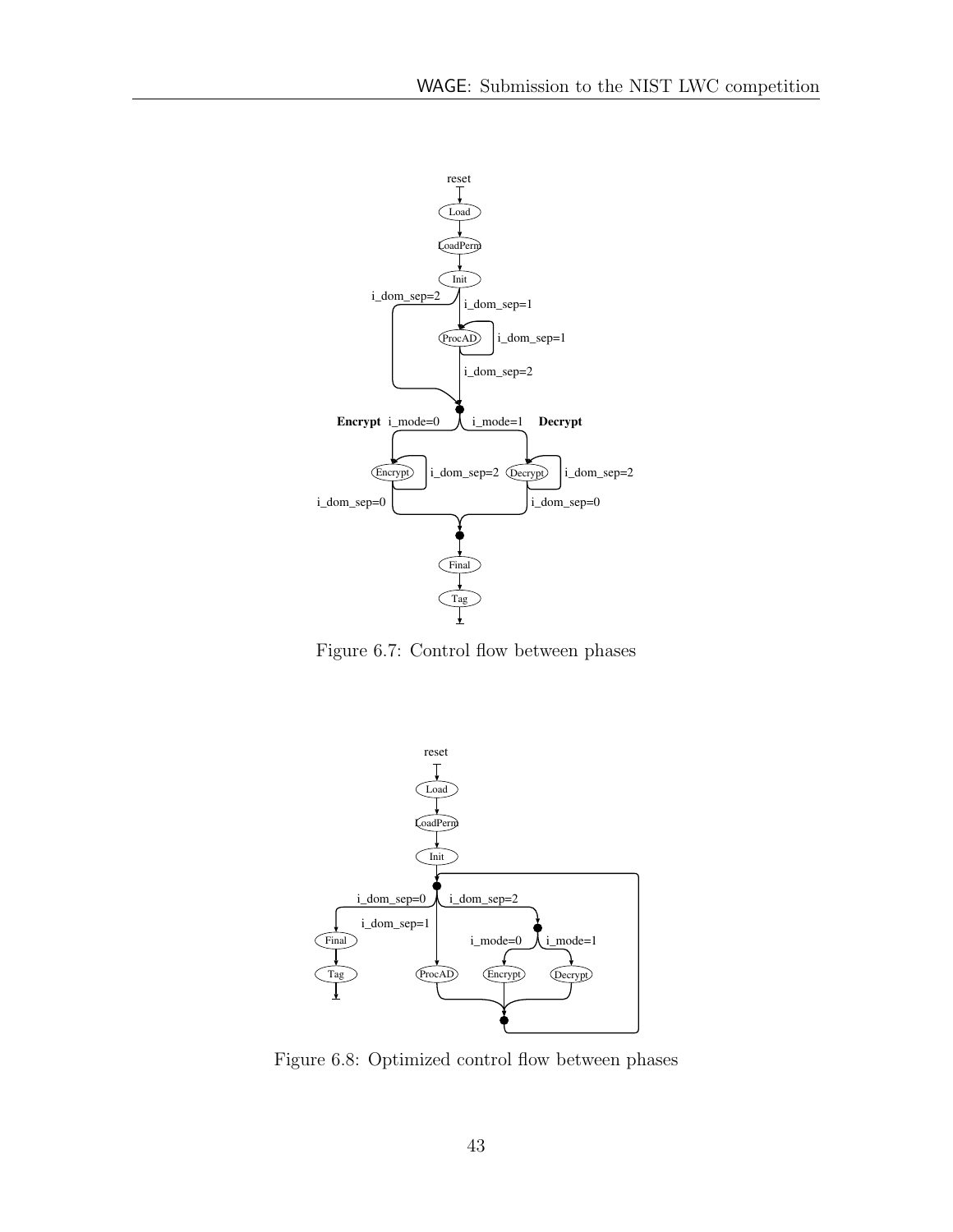that have a domain separator of "00" have the same multiplexer select values. The same also holds true for "01". Unfortunately, this cannot be achieved for "10", because encryption and decryption require different control signal values, but the same domain separator. Using the domain separator to signal the transition between phases for encryption and decryption also simplified the control circuit.

A final note about the control flow diagrams in this section: only when the number of iterations in a certain phase depends on the length of the data, i.e.,  $\ell_X$ ,  $X \in$  ${AD, M, C}$ , which is indicated by the value change of interface signal i mode or i dom sep, we show the transition to itself. While the phases Load, Init, Final and Tag also take more than one iteration, the number of iterations is fixed by the WAGE- $A\mathcal{E}$ -1[2](#page-8-0)8 algorithm specified in Chapter 2 and hence not shown in the control flow diagrams in Figures [6.7](#page-42-0) and [6.8.](#page-42-1) However, this level of detail is included in the state machine Figure [6.9.](#page-44-0)

Derivation of state machine from control flow. The implementation details for the control flow from Figure [6.8](#page-42-1) are shown as a state machine in Figure [6.9.](#page-44-0) Each phase from the control flow is split into three states: iStateName, aStateName or rStateName, and pStateName, where the prefix "i" stands for "idle", "a" stands for "absorb", "r" stands for "replace" and "p" for "permutation", and the state name corresponds to the phase name. In the "idle" states, **WAGE** module is waiting for new input from the environment, i.e., for  $i$ -valid=1. The "absorb" and "replace" refer to different interaction with the environment, e.g., the state aInit corresponds directly to datapath operation III for the initialization phase in Figure [6.6.](#page-39-0) Similarly, rDecrypt corresponds to Decryption (VI). In the "permutation" states, the WAGE permutation is running and WAGE module is busy, i.e.,  $\circ$  ready=0. The "permutation" states directly correspond to the Permutation phase (II). The normal structure can be seen in the iInit, aInit and pInit states in Figure [6.9.](#page-44-0) There are a few exceptions to the normal structure:

- The Load phase receives multiple key/nonce blocks consecutively without running a permutation. Hence, in addition to iLoad and pLoad states, there is a plain Load state .
- The phase Tag can transmit multiple blocks consecutively without running a permutation. Hence, there is no need for a p-state.
- The states iProcAD, iEncrypt and iDecrypt have the same behaviour for idling, and so their idle states are merged into iAED.
- The states pProcAD, pEncrypt and pDecrypt have the same behaviour for idling, and so their idle states are merged into pAED.

Each state is annotated with three circles to denote the three bits encoding the current values on the interface signals  $\pm$  mode and  $\pm$  dom sep. An empty circle denotes 0, a filled circle denotes 1, and a circle with a dash is a "don't care" value, meaning the behaviour is independent of this bit. Each transition between a pair of states is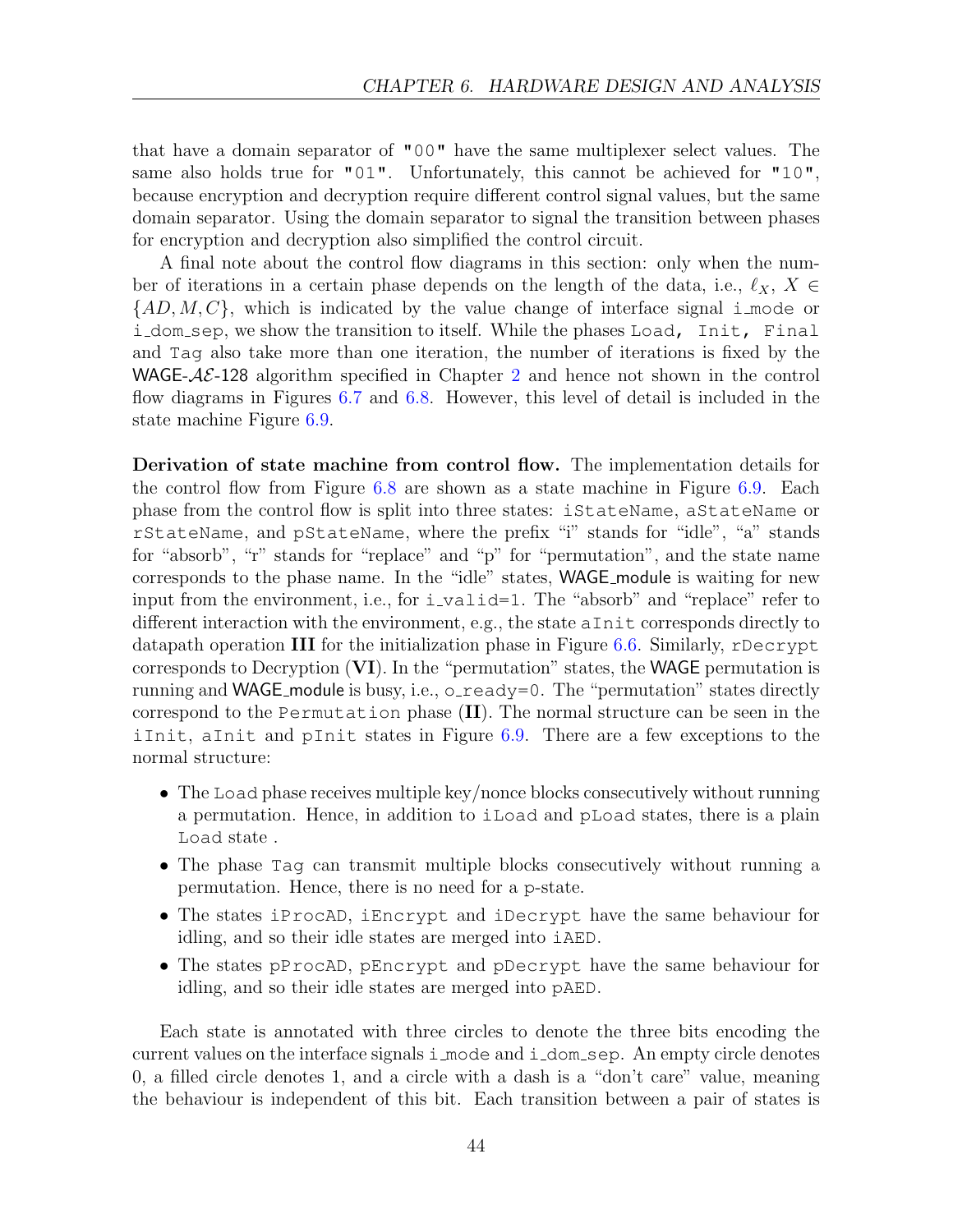<span id="page-44-0"></span>

Figure 6.9: State machine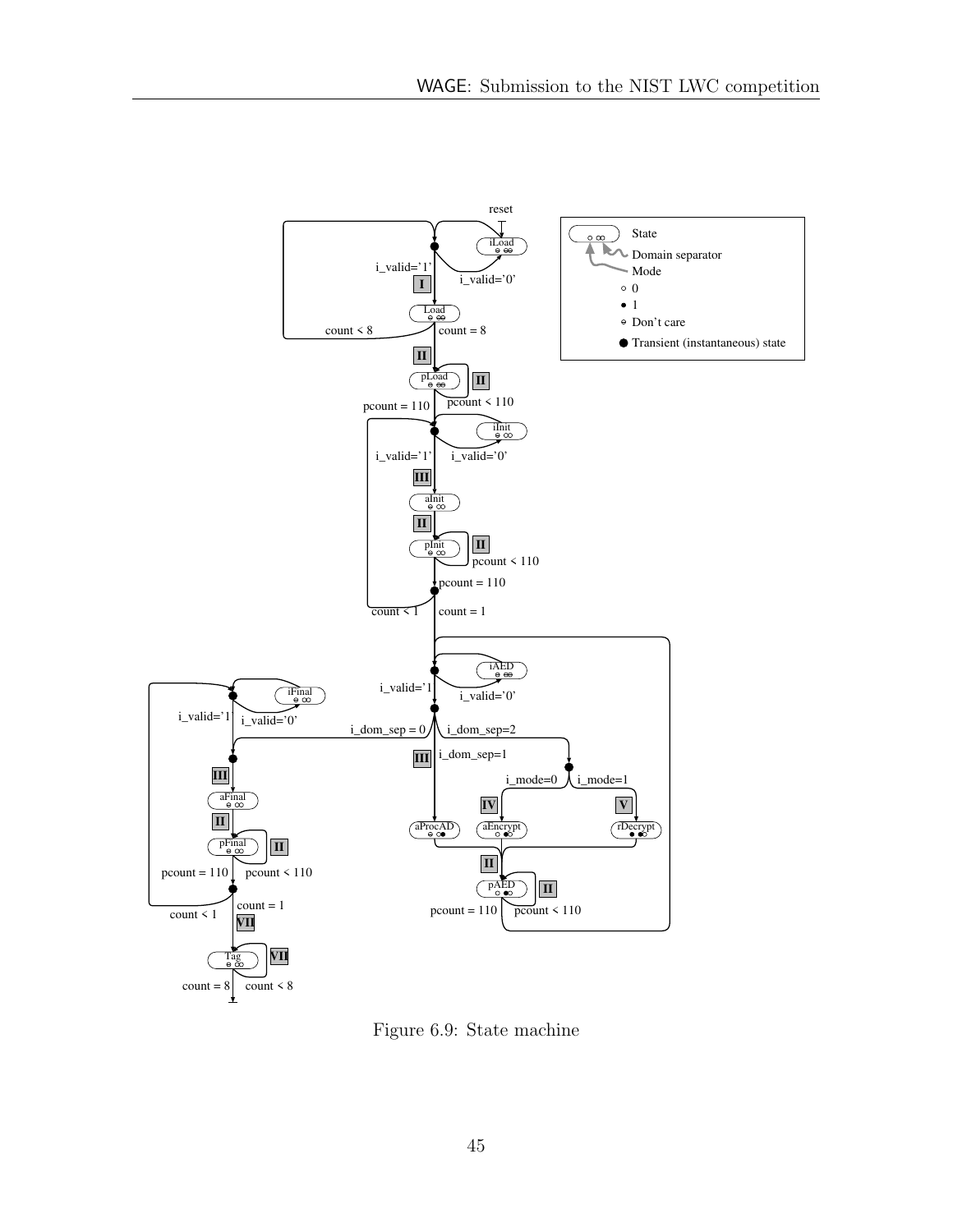annotated with a roman numeral from Figure [6.6](#page-39-0) denoting the datapath operation to be performed.

State machine: Loading. The loading part of the state machine is shown on the top of Figure [6.9.](#page-44-0) Asserting reset places the state machine into the iLoad idle state, where it awaits the first key/nonce block  $KN_0$ . The environment sends 9 key/nonce blocks, and the state machine uses an internal counter count to keep track of the loading, i.e., to keep track of iterations back to state Load. This behaviour was explained in the timing diagram for loading (Figure [6.3\)](#page-36-1). After the key/nonce blocks are received, the state machine enters the permutations state pLoad, which is controlled by the counter pcount. After 111 rounds of pLoad, we first enter the iInit state, where we observe the normal structure: at the arrival of the next i\_valid, we transition to aInit. This transition is annotated with III, meaning that new data was absorbed into  $S_r$  (see the datapath operations in Figure [6.6\)](#page-39-0). Then we enter pInit 111 times (counter pcount). The counter count is used to keep track of the number of received key blocks,  $K_0$  and  $K_1$ .

State machine: processing associated data, encryption and decryption. After the second WAGE permutation in the Init phase is completed, we proceed to iAED, a merged idle state for iProcAD, iEncrypt and iDecrypt. The next i valid triggers the transition to aProcAD if i dom sep=01 or to the transient state on the right if i dom sep=10, for either aEncrypt or rDecrypt, depending on i mode. The transitions to the two "absorbing" states aProcAD and aEncrypt correspond to the datapath operations  $(III)$  and  $(IV)$  in Figure [6.6](#page-39-0) respectively. The transition to the "replacing" state rDecrypt corresponds to  $(V)$ . After any of these three states, the WAGE permutation runs for 111 rounds, which is shown as a merged state pAED. After completing a WAGE permutation, the state machine returns to the idle state iAED.

As an example of the correspondence between the timing diagrams and state machine behaviour, the encryption behaviour explained in Figure [6.4](#page-37-0) corresponds to the following state transitions:

$$
\texttt{iAED} \rightarrow \texttt{aEncrypt} \rightarrow \texttt{pAED} \rightarrow \ldots \rightarrow \texttt{pAED} \rightarrow \texttt{iAED}
$$

The first iAED state in the sequence above corresponds to the clock cycles to the left of  $M_5$  and  $C_5$  where o\_ready=1. When i\_valid=1, we move to the aEncrypt state: this transition is annotated with the roman numeral IV, which tells us what the datapath does just before absorbing  $M_5$  into  $S_r$ . Once in aEncrypt, we can go only to pAED. This transition is annotated with  $II$ , indicating round 0 (pcount=0) of the permutation, i.e., the clock cycle immediately after  $M_5$  and  $C_5$  column in the timing diagram (Figure [6.4\)](#page-37-0). When pcount reaches 110, we return to iAED, this corresponds to the clock cycle in which o\_ready is set anew.

**State machine: finalization.** When we observe i\_dom\_sep=00, the state machine will transition into aFinal and pFinal state and run the first **WAGE** permutation in Final phase. Again, counter count is used to keep track of the two iterations. The idle state iFinal is entered only once. Finally, the state machine enters the Tag state, and **WAGE** module transmits 9 tag-extract blocks  $TE_t$  to the environment. Again,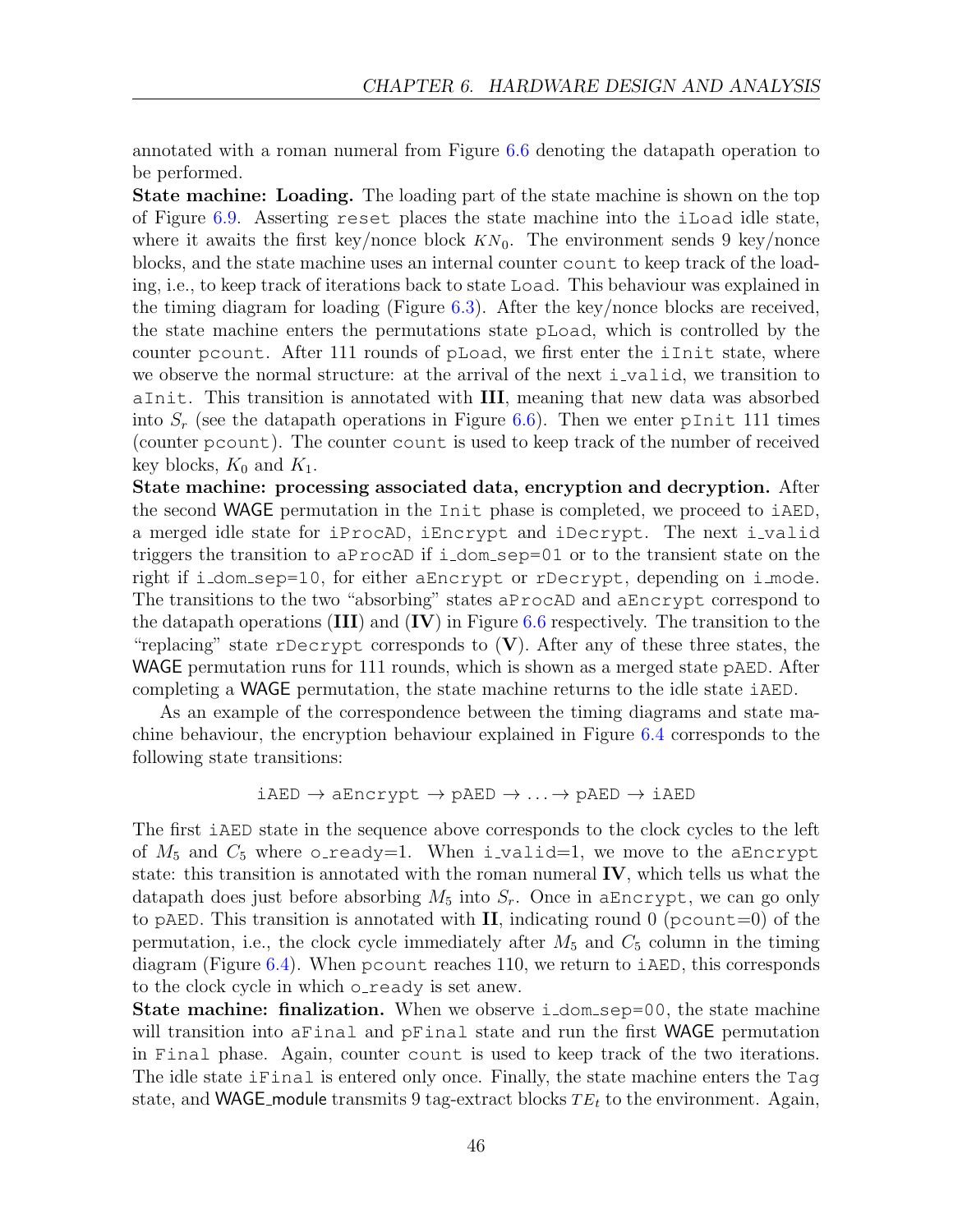counter count is used, but this time, no WAGE permutation is required. This was also explained in the protocol (Figure [6.2d\)](#page-34-0) and timing diagram (Figure [6.5\)](#page-37-1) for finalization. Summary of state machine. The state machine is responsible for the o-valid and o ready interface signals. It is also tasked with control signals for the multiplexers in the WAGE datapath, which accommodate different interactions between WAGE module and the environment, i.e., different phases from Figure [6.6.](#page-39-0) This will be discussed in more detail in Section [6.3.2.](#page-46-0)

The state machine and encodings for control signals were designed to take advantage of similarities in structure to enable optimizations in the control circuitry. The only control-flow decision made within an idle state is to exit when  $i$ -valid='1'. This reduces the number of idle states and facilitates combinational logic optimizations due to the uniform structure of the control flow. Loading, initialization, finalization and tag extraction all use the same one-hot counter to count their iterations. Also, all states that perform the permutation have the same control structure, which provides opportunities for logic synthesis optimizations, such as common subexpression elimination.

#### <span id="page-46-0"></span>6.3.2 The WAGE datapath

<span id="page-46-1"></span>In this Section we descrbe the implementation details of the WAGE datapath.



Figure 6.10: WAGE datapath

Components of WAGE datapath. Because of the shifting nature of the LFSR, which in turn affects loading, absorbing, replacing and tag-extraction, the WAGE datapath is explained in two levels:

- 1. The wage lfsr treated as a black box in Figure [6.10.](#page-46-1)
	- wage Ifsr: The LFSR has 37 stages with 7 bits per stage, a feedback with 10 taps and a module for multiplication with  $\omega$ . The internal state of wage lfsr is also the internal state S of WAGE.
	- WGP module implementing WGP7 (Section [2.3.3\)](#page-10-1): For small fields like  $\mathbb{F}_{2^7}$ , the WGP area, when implemented as a constant array in VHDL/Verilog, i.e., as a look-up table, is smaller than when implemented using components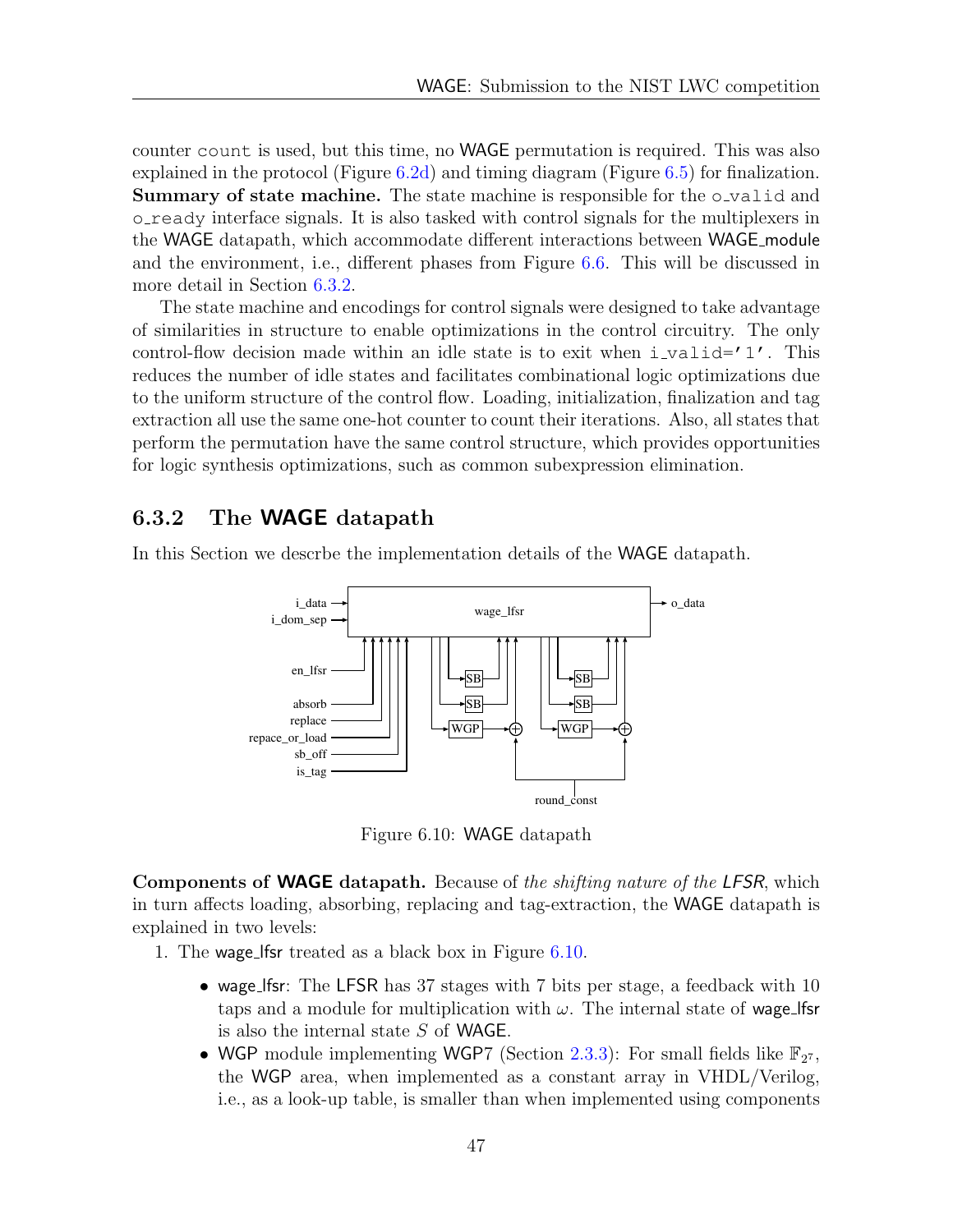such as multiplication and exponentiation to powers of two  $[1]$ . However, the WGP is not stored in hardware as a memory array, but rather as a net of AND, OR and NOT gates, derived and optimized by the synthesis tools.

- SB module (Section [2.3.3\)](#page-10-1): The SB is implemented in an unrolled fashion, i.e., as purely combinational logic, composed of 5 copies of R, followed by a Q and the final two NOT gates.
- If  $s =$  If  $s = c$  (Section [2.3.5\)](#page-12-0): The If  $s = c$  for generating the round constants was implemented in a 2-way parallel fashion. It has only 7 1-bit stages and two XOR gates for the two feedback computations.
- 2. The extra hardware for wage lfsr in sponge mode, i.e., the hardware allowing us to switch between different phases in Figure [6.6.](#page-39-0) Figure [6.11](#page-48-0) shows details for stages  $S_0, \ldots, S_{10}$ . A smaller and less detailed portion of Figure [6.11](#page-48-0) was shown in Figure [6.6.](#page-39-0) The grey line represents the path for normal operations during the WAGE permutation, i.e., the Permutation phase II in Figure [6.6.](#page-39-0) The additional hardware for the entire wage lfsr is listed below, with examples referring to Figures [6.11](#page-48-0) and datapath operations from Figure [6.6.](#page-39-0)
	- The 64-bit signal i\_data is padded with zeros to 70 bits, then fragmented into 7-bit wage lfsr inputs  $D_k$ ,  $k = 0, \ldots, 9$ , corresponding to the rate stages  $S_r$ . For each data input  $D_k$  there is a corresponding 7-bit data output  $O_k$ . In Figure [6.11](#page-48-0) we show  $D_1, O_1$  and  $D_0, O_0$ . The input tuple i\_data<sub>0...6</sub> in Fig-ure [6.6](#page-39-0) is loaded through the input port  $D_0$  in Figure [6.11.](#page-48-0) Outputs  $O_0$  and  $O_1$  in Figure [6.11](#page-48-0) correspond to o\_data<sub>0...6</sub> and o\_data<sub>7...13</sub> in Figure [6.6.](#page-39-0) The data moves to all of the  $S_c$  registers through shifting and non-linear updates.
	- 10 XOR gates must be added to the  $S_r$  stages to accommodate absorbing, encryption and decryption  $(III, IV, and V)$ . These XORs are located at stages  $S_9, S_8$  in Figure 6.11.
	- 10 multiplexers to switch between absorbing and normal operation. In Fig-ure [6.11,](#page-48-0) we show Amux1 at  $S_9$  and Amux0 at  $S_8$ . They are needed to choose whether to shift in data from the previous stage  $(I, II, VI)$  or to absorb new data into the  $S_r$  stages, while the remaining stages hold their previous values  $(III, IV).$
	- An XOR and a multiplexer are needed to add the domain separator into the internal state (Amux at  $S_0$  in Figure [6.11\)](#page-48-0).
	- To replace the contents of the  $S_r$  stages, 10 multiplexers are added. They allow us to switch between replacing  $(V)$  and all other datapath operations. An example of a replace multiplexer is Rmux1 at stage  $S_9$  in Figure [6.11.](#page-48-0)
	- Instead of additional multiplexers for loading, the existing Rmuxk,  $k =$ 9, 5, 4, 3, 0, multiplexers are now controlled by replace or load and labelled RLmuxk. An example is RLmux0 on  $S_8$  in Figure [6.11,](#page-48-0) which corresponds to the i\_data<sub>o...6</sub> path in **I** and **V**.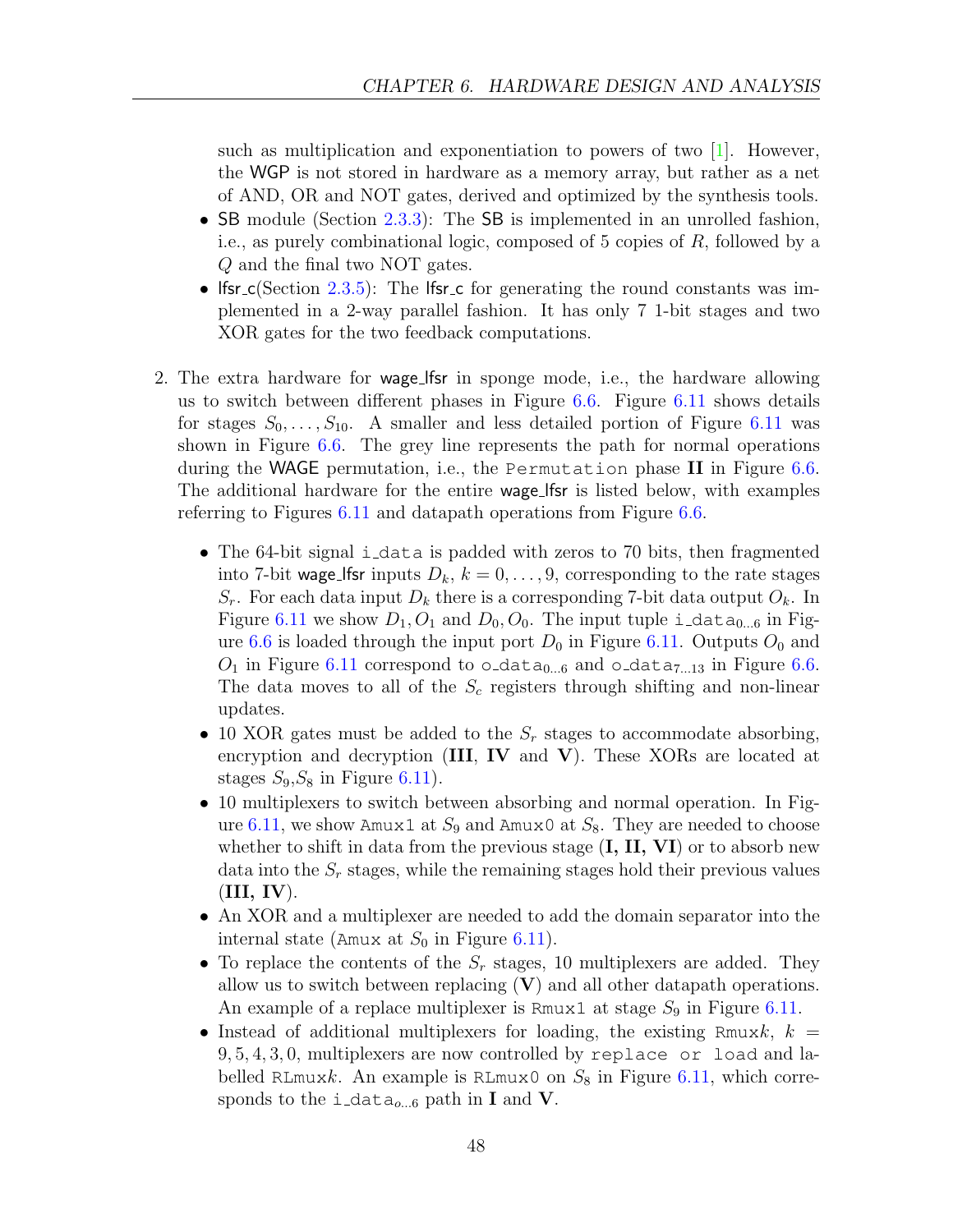- During the datapath operations III, IV and V, all non-input stages must keep their previous values, hence an enable signal  $lfsr_en$  is needed. It is set to 0 for phases  $III$ , IV and V, and to 1 in the other operations.
- Three 7-bit AND gates to turn off the inputs  $D_6, D_3$  and  $D_1$  (see AND at  $D_1$  in Figure [6.11\)](#page-48-0). The output  $O_1$  is used for both tags (VII) as well as ciphertext  $(IV)$  and plaintext  $(V)$ . The AND gates allow to turn off the input for tag extraction (VII) and turn on the input for encryption/decryption  $(IV/V).$
- 4 multiplexers are needed to turn off the SB during loading and tag extraction (SBmux at  $S_4$ ). While the non-linear inputs are used only during the Permutation phase (II), there is no need to disconnect them during phases when only the  $S_r$  stages are updated (III, IV, V), since lfsr en prevents any other register from shifting.

<span id="page-48-0"></span>

Figure 6.11: The wage lfsr stages  $S_0, \ldots, S_{10}$  with multiplexers, XOR and AND gates for the sponge mode

Control signals for multiplexers. The extra circuitry described above (and shown in Figure [6.11\)](#page-48-0) needs the following control signals, which are set by the FSM:

- For Rmuxk, RLmuxk and Amuxk multiplexer control: load, absorb, and replace. The control signal is always interpreted as follows: a value of 0 denotes the left input to the mux and a value of 1 the right input.
- For SB mux multiplexer control: sb<sub>-Off.</sub> A signal value of 0 selects the bottom mux input, and value 1 the top mux input.
- For AND gate: is\_taq

These signals are listed in Table [6.4.](#page-49-1) A final multiplexer is needed to decide whether or not the  $O_k$  outputs are sent to the environment. Instead of showing this mux, we include an extra "generate output" column in the table. The value of the control signals is determined by the interface signals i mode and i dom sep, and the datapath operation. The most common operation is permutation, so for simplicity all control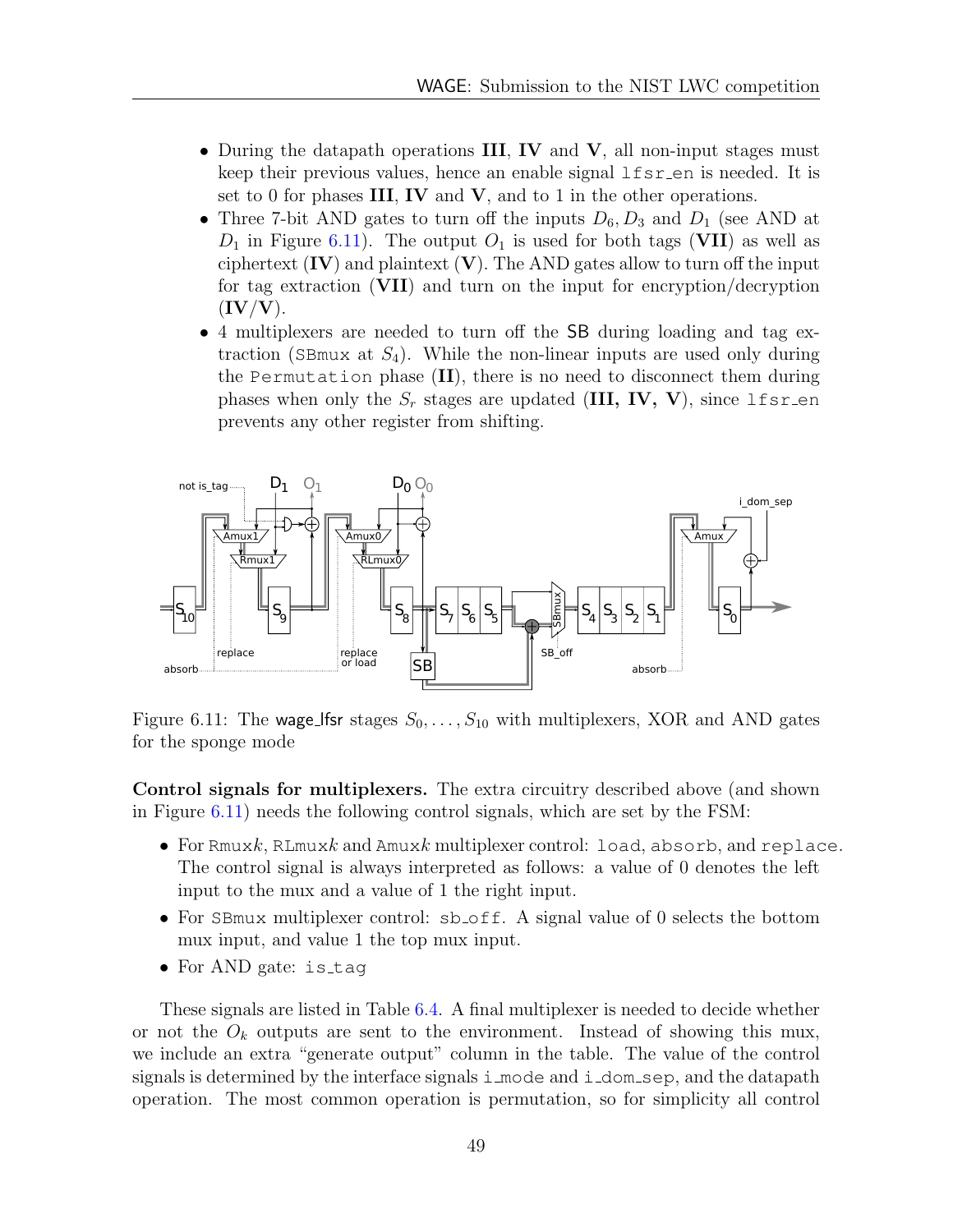signals are set to 0 in this situation. The signal  $sb\_off$ , which turns off the non-linear S-boxes, is asserted twice: during loading and tag extraction. The S-Boxes are not used in datapath operations  $III, IV,$  and  $V,$  but sb off is not asserted, because, as described above for SBmux, wage\_lfsr does not shift and so the output of the S-boxes does not affect the stages.

<span id="page-49-1"></span>

|          | Interface signals | <b>State</b> | D Op         | Generate               |          |                    |                   |                  | Datapath control |
|----------|-------------------|--------------|--------------|------------------------|----------|--------------------|-------------------|------------------|------------------|
| i_mode   | i_dom_sep         | (Fig. 6.9)   | (Fig 6.6)    | output                 | load     | sb <sub>-off</sub> | s <sub>-tag</sub> | dosorb           | $AC$ e<br>rep1   |
|          |                   | Load         |              | $\mathbf{n}\mathbf{o}$ | 1        | 1                  | $\theta$          | $\theta$         | 0                |
|          |                   | pState       | н            | $\mathbf{n}$           | $\Omega$ | $\Omega$           | $\Omega$          | $\Omega$         | 0                |
|          | 00                | aInit        |              |                        |          |                    |                   |                  |                  |
|          | 01                | aProcAD      | ш            | $\mathbf{n}\mathbf{o}$ | $\Omega$ | $\Omega$           | $\Omega$          | $\overline{1}$   |                  |
|          | 00                | aFinal       |              |                        |          |                    |                   |                  |                  |
| $\Omega$ | 10                | aEncrypt     | IV           | yes                    | $\Omega$ | $\Omega$           | $\theta$          |                  | $\Omega$         |
|          | 10                | rDecrypt     | $\mathbf{V}$ | yes                    | $\Omega$ | 0                  | $\Omega$          | $\theta$         | 1                |
|          |                   | Tag          | VI           | yes                    | 0        |                    |                   | $\left( \right)$ |                  |

Table 6.4: Control table for WAGE

Estimated and synthesized cost of WAGE permutation. Table [6.5](#page-50-0) provides the estimated and actual area of the WAGE permutation for the ST Micro 65 nm ASIC library. We use an estimate of 3.75 GE for a 1-bit register and 2.00 GE for a 2:1 mux and 2-input XOR gate. We first calculate the area for the permutation without using any multiplexers or additional XORs to load inputs or support the sponge mode. The actual area for this circuit is just 2% smaller than the estimate. Next, we add the circuity to support inputs, outputs, and spong-mode. We estimated that this would require 536 GE, but the actual required area is approximately 200 GE greater, as can be seen in the relative areas for the complete datapath. The complete cipher results reported here are for logic synthesis (i.e., before place-and-route) with a sufficiently long clock period to get a minimum area. This differs from the results in Table [6.7,](#page-53-0) where the results are for physical synthesis (after place and route) and the selected result is the one with the maximum performance over area-squared ratio (Section [6.4.2\)](#page-51-1).

### <span id="page-49-0"></span>6.4 Hardware Implementation Results

In this section, we provide the ASIC and FPGA implementation results of WAGE permutation and WAGE module. We first give the details of the synthesis and simulation tools and then present the implementation results.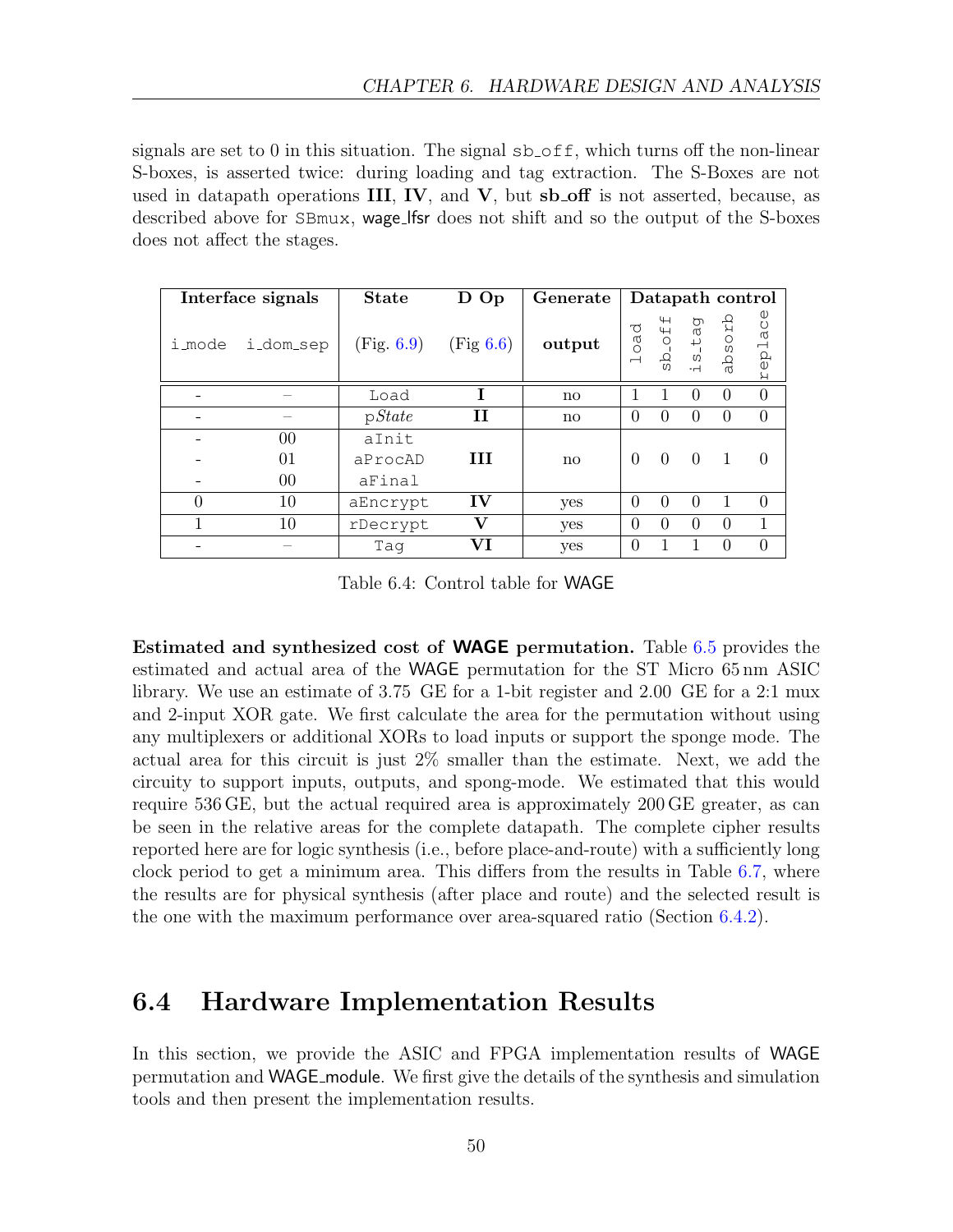| Component                                            | Estimate        | Count          | Estimate per   |
|------------------------------------------------------|-----------------|----------------|----------------|
|                                                      | per unit $[GE]$ |                | component [GE] |
| State registers                                      | 3.75            | 259            | 971            |
| Feedback XORs                                        | 2.00            | 70             | 140            |
| Feedback multiplier                                  |                 |                | 6              |
| $WGP^{\dagger}$                                      | 258             | $\overline{2}$ | 516            |
| $SB^{\dagger}$                                       | 58              | $\overline{4}$ | 227            |
| constant LFSR <sup>†</sup>                           |                 |                | 45             |
| other XORs                                           | 56              | $\mathfrak{D}$ | 112            |
| Permutation without muxes (estimate)                 |                 |                | 2022           |
| Permutation without muxes (synthesized) <sup>†</sup> |                 |                | 1984           |
|                                                      |                 |                |                |
| Absorb muxes                                         | 2.00            | 70             | 140            |
| AED XORs                                             | 2.00            | 70             | 140            |
| Dom-sep muxes                                        | 2.00            |                | 14             |
| Dom-sep XORs                                         | 2.00            |                | 14             |

<span id="page-50-0"></span>Table 6.5: WAGE permutation hardware area estimate and implementation results

| Absorb muxes                            | 2.00 | 70 | 140 |  |
|-----------------------------------------|------|----|-----|--|
| AED XORs                                | 2.00 | 70 | 140 |  |
| Dom-sep muxes                           | 2.00 |    | 14  |  |
| Dom-sep XORs                            | 2.00 |    | 14  |  |
| Replace muxes                           | 2.00 | 70 | 140 |  |
| Input-enable AND                        | 1.50 | 21 | 32  |  |
| Non-linear muxes                        | 2.00 | 28 | 56  |  |
| Extra circuitry for sponge mode<br>536  |      |    |     |  |
| Complete datapath (estimate)<br>2557    |      |    |     |  |
| Complete datapath (synthesized)<br>2753 |      |    |     |  |

| FSM (synthesized)                          | 228  |
|--------------------------------------------|------|
| Complete cipher (estimate)                 | 2786 |
| Complete cipher (synthesized) <sup>†</sup> | 2981 |

† pre-PAR implementation results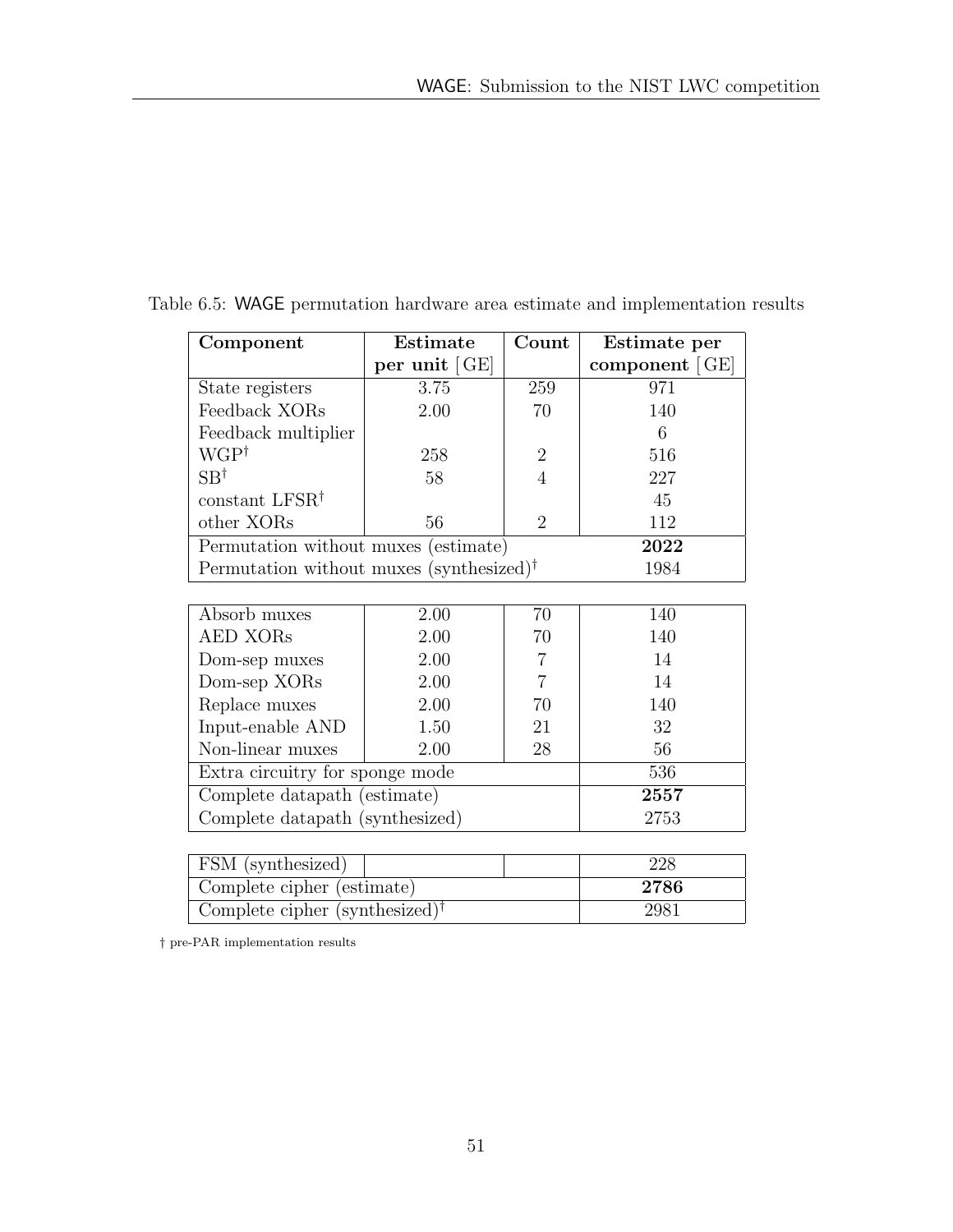<span id="page-51-2"></span>

|                     | 1000 000 1000 000 000 000 000 000                           |  |  |  |  |
|---------------------|-------------------------------------------------------------|--|--|--|--|
| Logic synthesis     | Synopsys Design Compiler vN-2017.09                         |  |  |  |  |
| Physical synthesis  | Cadence Encounter 2014.13-s036 <sub>-1</sub>                |  |  |  |  |
| Simulation          | Mentor Graphics QuestaSim 10.5c                             |  |  |  |  |
| ASIC cell libraries | 65 nm STMicroelectronics CORE65LPLVT, 1.25V                 |  |  |  |  |
|                     | TSMC 65 nm tpfn65gpgv2od3 200c and tcbn65gplus 200a at 1.0V |  |  |  |  |
|                     | CORE90GPLVT<br>Microelectronics<br>ST<br>and<br>90<br>nm    |  |  |  |  |
|                     | CORX90GPLVT at 1.0V                                         |  |  |  |  |
|                     | IBM 130nm CMRF8SF LPVT with SAGE-X v2.0 standard cells      |  |  |  |  |
|                     | at $1.2V$                                                   |  |  |  |  |

|  |  |  | Table 6.6: Tools and implementation technologies |
|--|--|--|--------------------------------------------------|
|  |  |  |                                                  |

| Synthesis tools for FPGAs |                                                                      |  |  |  |  |  |  |  |  |
|---------------------------|----------------------------------------------------------------------|--|--|--|--|--|--|--|--|
| Logic synthesis           | Mentor Graphics Precision 64-bit 2016.1.1.28 (for Intel/Altera)      |  |  |  |  |  |  |  |  |
|                           | ISE (for Xilinx)                                                     |  |  |  |  |  |  |  |  |
|                           | Physical synthesis Altera Quartus Prime 15.1.0 SJ (for Intel/Altera) |  |  |  |  |  |  |  |  |

#### Tools and libraries for ASICs

#### <span id="page-51-0"></span>6.4.1 Tool configuration and implementation technologies

ISE (for Xilinx)

Table [6.6](#page-51-2) lists the configuration details of synthesis and simulation tools and libraries for both ASIC and FPGA implementations. All area results are post place-and-route. Energy results are computed through timing simulation of the post place-and-route design at a clock speed of 10 MHz.

For ASICs, logic synthesis was done using the compile ultra command and clock gating; and physical synthesis (place-and-route) was done with a density of 95%. By selecting a target clock speed, synthesis for ASICs can exhibit a significant range in tradeoffs between speed and area for the same RTL code. The results reported here reflect the clock speed and area that obtained the highest ratio of performance over area-squared. We used area squared, because area is a reasonable approximation of power and is much less sensitive to the choice of the ASIC library than is power itself.

#### <span id="page-51-1"></span>6.4.2 Implementation results

Figure [6.12,](#page-52-0) Table [6.7,](#page-53-0) and Table [6.8](#page-53-1) present the hardware implementation results. More details on the hardware implementation and results are available at [\[2\]](#page-57-9).

Figure  $6.12$  shows area<sup>2</sup> vs. throughput for ASICs with different degrees of parallelization, denoted by  $A-p$  ( $p = 1, 2, 3, 4, 8$ ). The throughput axis is scaled as  $log(T_{\text{put}})$ and the area axis is scaled as  $log(area^2)$ . The grey contour lines denote the relative optimality of the circuits using  $Tput/area^2$ . Throughput is increased by increasing the degree of parallelization (unrolling), which reduces the number of clock cycles per permutation round. Going from  $p=1$  to  $p=8$  results in a 1.72 $\times$  area increase, and optimality increases as parallelism increases from 1 to 8.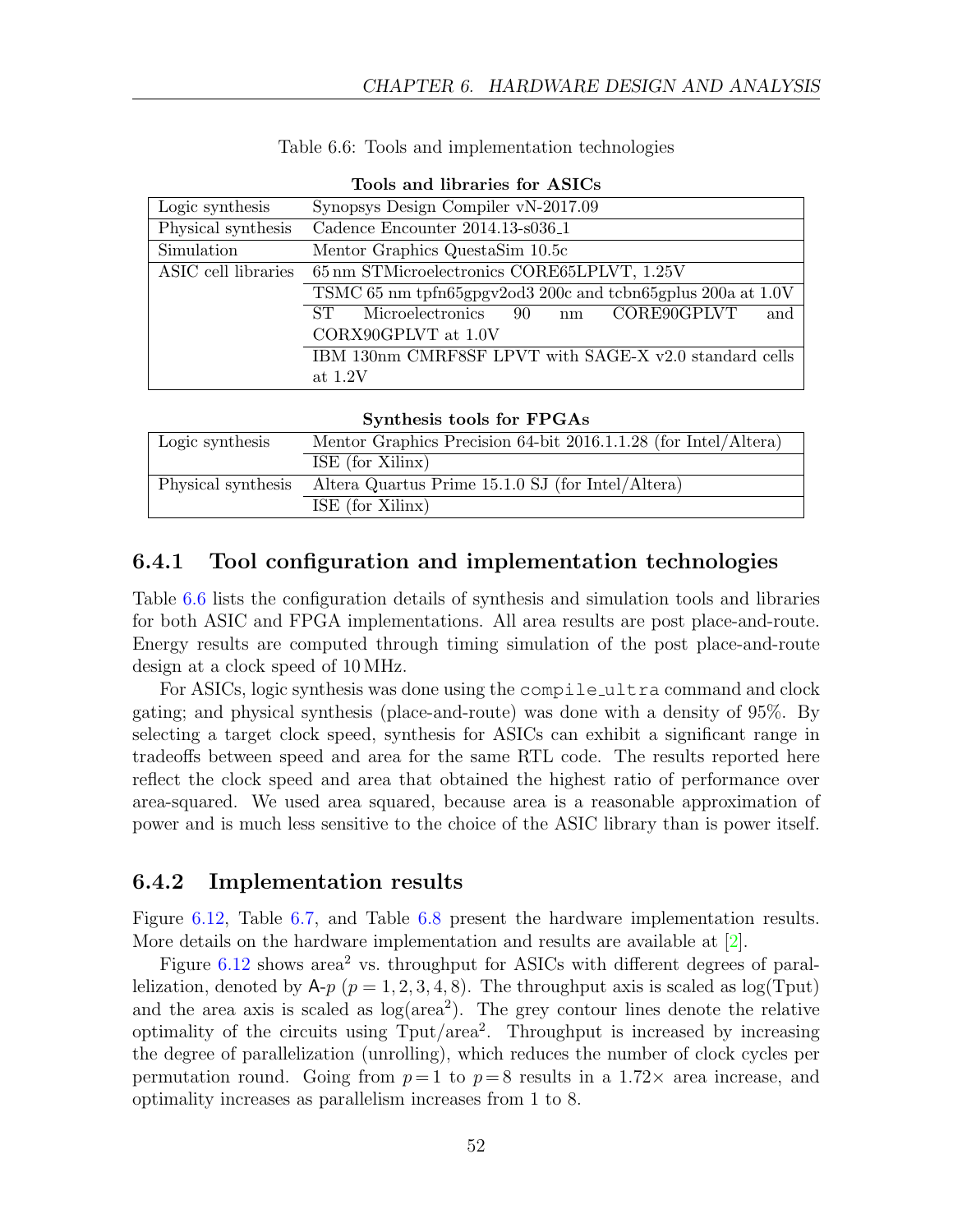As can be seen by the relative constant size of the shaded rectangles enclosing the data points, the relative area increase with parallelization is relatively independent of implementation technology.

<span id="page-52-0"></span>

Throughput is measured in bits per clock cycle (bpc), and plotted on a log scale axis. The area axis is scaled as  $log(Area<sup>2</sup>)$ .

Figure 6.12: Area<sup>2</sup> vs Throughput

Table [6.7](#page-53-0) represents the same data points as Figure [6.12](#page-52-0) with the addition of maximum frequency (f, MHz) and energy per bit (E, nJ). Energy is measured as the average value while performing all cryptographic operations over 8192 bits of data at 10 MHz. As the WAGE throughput increases, energy per bit increases, because connecting more WGPs in a combinational chain results in an exponential increase of the number of glitches, which drastically increases power consumption.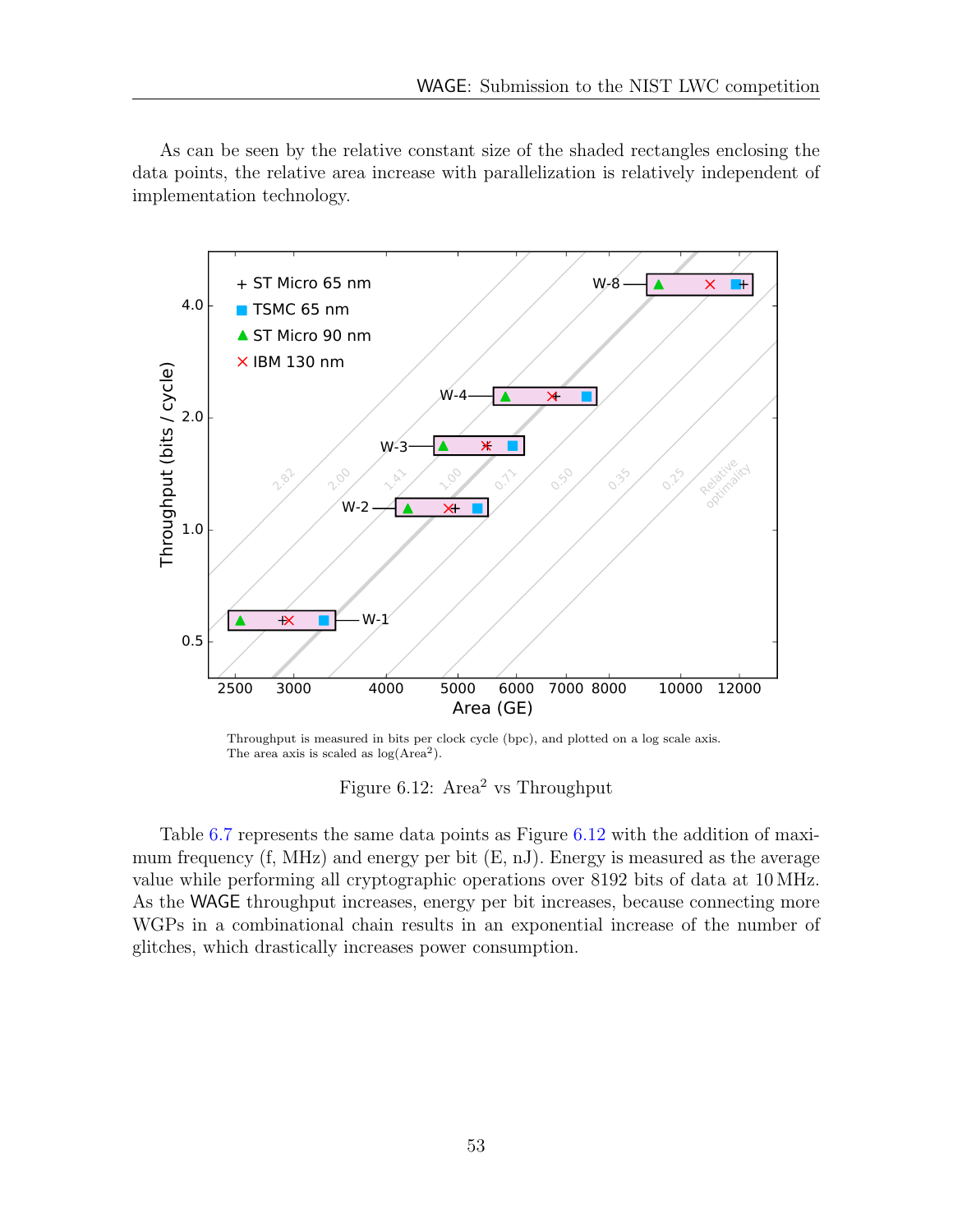<span id="page-53-0"></span>

|       |                    |       | ST Micro 65 nm |          |           | TSMC 65 nm |                             |      | ST Micro 90 nm |       | IBM 130 nm |       |       |
|-------|--------------------|-------|----------------|----------|-----------|------------|-----------------------------|------|----------------|-------|------------|-------|-------|
| Label | $_{\mathrm{Tput}}$ | A     |                | $E^*$    | A         |            | $E^*$                       | A    |                | $E^*$ | A          |       | $E^*$ |
|       | bpc                | GEl   | MHz            | $\ln\!J$ | <b>GE</b> | [MHz]      | $\left[ \mathrm{nJ}\right]$ | [GE] | [MHz]          | [nJ]  | ſGΕ        | [MHz] | [nJ]  |
| $W-1$ | 0.57               | 2900  | 907            | 20.0     | 3290      | 1120       | 13.0                        | 2540 | 940            | 39.2  | 2960       | 153   | 30.4  |
| $W-2$ | 1.14               | 4960  | 590            | 19.1     | 5310      | 693        | 10.6                        | 4280 | 493            | 34.4  | 5520       | 75.4  | 26.3  |
| $W-3$ | 1.68               | 5480  | 397            | 20.4     | 5930      | 527        | 10.7                        | 4770 | 414            | 31.2  | 5460       | 79.6  | 26.5  |
| $W-4$ | 2.29               | 6780  | 307            | 24.0     | 7460      | 387        | 12.1                        | 5790 | 277            | 32.9  | 6700       | 51.9  | 33.4  |
| W-8   | 4.57               | 12150 | 192            | 38.5     | 11870     | 204        | 19.9                        | 9330 | 137            | 49.9  | 10960      | 34.5  | 59.9  |

Table 6.7: ASIC implementation results

∗ Energy results done with timing simulation at 10 Mhz.

Table 6.8: FPGA implementation results

<span id="page-53-1"></span>

|                                   | Extract <sup>+</sup> | Frequency                          | # of          | # of | # of        |  |  |  |  |  |  |  |
|-----------------------------------|----------------------|------------------------------------|---------------|------|-------------|--|--|--|--|--|--|--|
| Module                            | attribute            | [MHz]                              | <b>Slices</b> | FFs  | <b>LUTs</b> |  |  |  |  |  |  |  |
| Xilinx Spartan 3 (xc3s200-5ft256) |                      |                                    |               |      |             |  |  |  |  |  |  |  |
| WAGE permutation                  | yes                  | 145                                | 139           | 161  | 168         |  |  |  |  |  |  |  |
|                                   | no                   | 160                                | 282           | 237  | 313         |  |  |  |  |  |  |  |
| WAGE_module                       | <b>ves</b>           | 96                                 | 326           | 212  | 531         |  |  |  |  |  |  |  |
|                                   | no                   | 92                                 | 455           | 284  | 699         |  |  |  |  |  |  |  |
|                                   |                      | Xilinx Spartan 6 (xc6slx9-3ftg256) |               |      |             |  |  |  |  |  |  |  |
| <b>WAGE</b> permutation           | yes                  | 214                                | 42            | 161  | 134         |  |  |  |  |  |  |  |
|                                   | no                   | 218                                | 89            | 237  | 211         |  |  |  |  |  |  |  |
| WAGE module                       | yes                  | 129                                | 144           | 232  | 367         |  |  |  |  |  |  |  |
|                                   | $\mathbf{n}$         | 134                                | 149           | 281  | 431         |  |  |  |  |  |  |  |

|                                            | Frequency | $# \text{ of }$ | $#$ of | $#$ of |  |  |  |  |  |  |
|--------------------------------------------|-----------|-----------------|--------|--------|--|--|--|--|--|--|
| Module                                     | [MHz]     | LC              | FFs    | LUTs   |  |  |  |  |  |  |
| Intel / Altera Stratix IV (EP4SGX70HF35M3) |           |                 |        |        |  |  |  |  |  |  |
| <b>WAGE</b> permutation                    | 92        | 195             | 195    | 129    |  |  |  |  |  |  |
| WAGE_module                                | 73        | 372             | 372    | 259    |  |  |  |  |  |  |

<sup>†</sup> WAGE module includes a shift register wage lfsr and two constant array modules (WGPs) We set the attributes SHREG EXTRACT, ROM EXTRACT and RAM EXTRACT to (dis)allow optimizations to shift-register configuration LUTs and Block RAMs, hence there are two sets of implementation results. When memory is inferred, 1 RAMB16 is used for Spartan 3, and 1 RAMB8BWER for Spartan 6.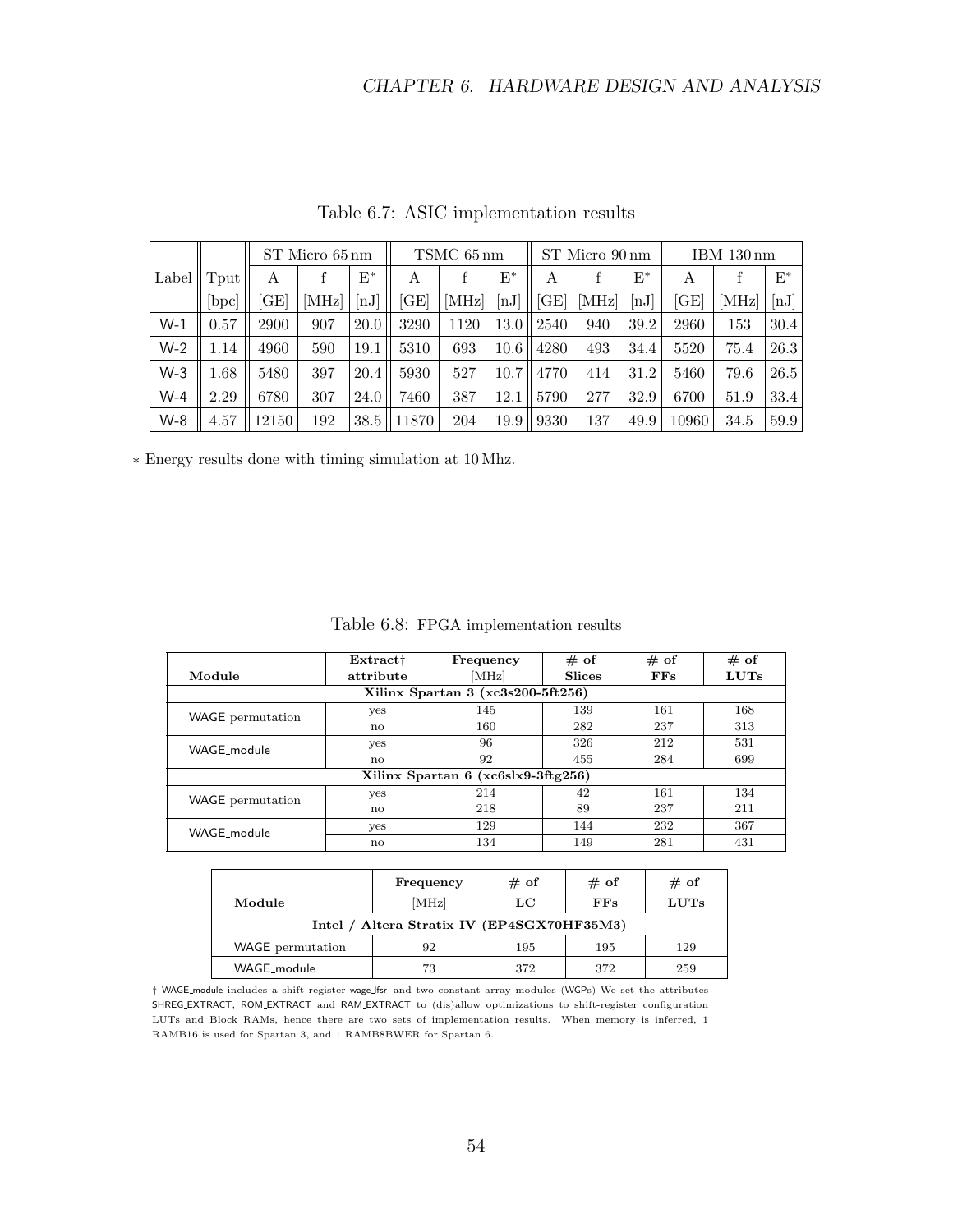# <span id="page-54-0"></span>Chapter 7 Software Efficiency Analysis

The WAGE permutation is designed to be efficient on heterogeneous resource constrained devices, which imposes the primitive to be efficient in hardware as well as in software. We assess the efficiency of the WAGE permutation and its modes on three different microcontroller platforms.

## <span id="page-54-1"></span>7.1 Software: Microcontroller

We implemented the WAGE permutation and WAGE- $AE$ -128 on three distinct microcontroller platforms. For WAGE- $A\mathcal{E}$ -128, we implement only encryption, because decryption is the same as encryption, except updating the state with ciphertext. Our codes are written in assembly language to achieve optimal performance. We choose: 1) the Atmel ATmega128, an 8-bit microcontroller with 128 Kbytes of programmable flash memory, 4.448 Kbytes of RAM, and 32 general purpose registers of 8 bits, 2) MSP430F2370, a 16-bit microcontroller from Texas Instruments with 2.3 Kbytes of programmable flash memory, 128 Bytes of RAM, and 12 general purpose registers of 16 bits, and 3) ARM Cortex M3 LM3S9D96, a 32-bit microcontroller with 524.3 Kbytes of programmable flash memory, 131 Kbytes of RAM, and 13 general purpose registers of 32 bits. We focus on four key performance measures, namely throughput, code size (Kbytes), energy (nJ), and RAM (Kbytes) consumption.

The scheme WAGE- $\mathcal E$  is instantiated with a random 128-bit key and a 128-bit nonce. Note that the throughput of the WAGE- $\mathcal{E}$ , which includes processing of AD/M blocks, is smaller than that of the WAGE permutation. For producing a ciphertext and a tag,  $(5 + \ell)$  executions of the permutation are required where  $\ell$  is the total number of the 64-bit data blocks including the padded associated data and plaintext. We chose two combinations of the numbers of the AD block  $(\ell_{AD})$  and the message block  $(\ell_M)$ , which are: 1)  $(\ell_{AD}, \ell_M) = (0, 16)$ , meaning empty AD and 1024-bit plaintext; and 2)  $(\ell_{AD}, \ell_M) = (2, 16)$ , meaning 128-bit AD and 1024-bit plaintext. Table [7.1](#page-55-0) presents the performance of the WAGE permutation and its modes for these two choices of AD and message.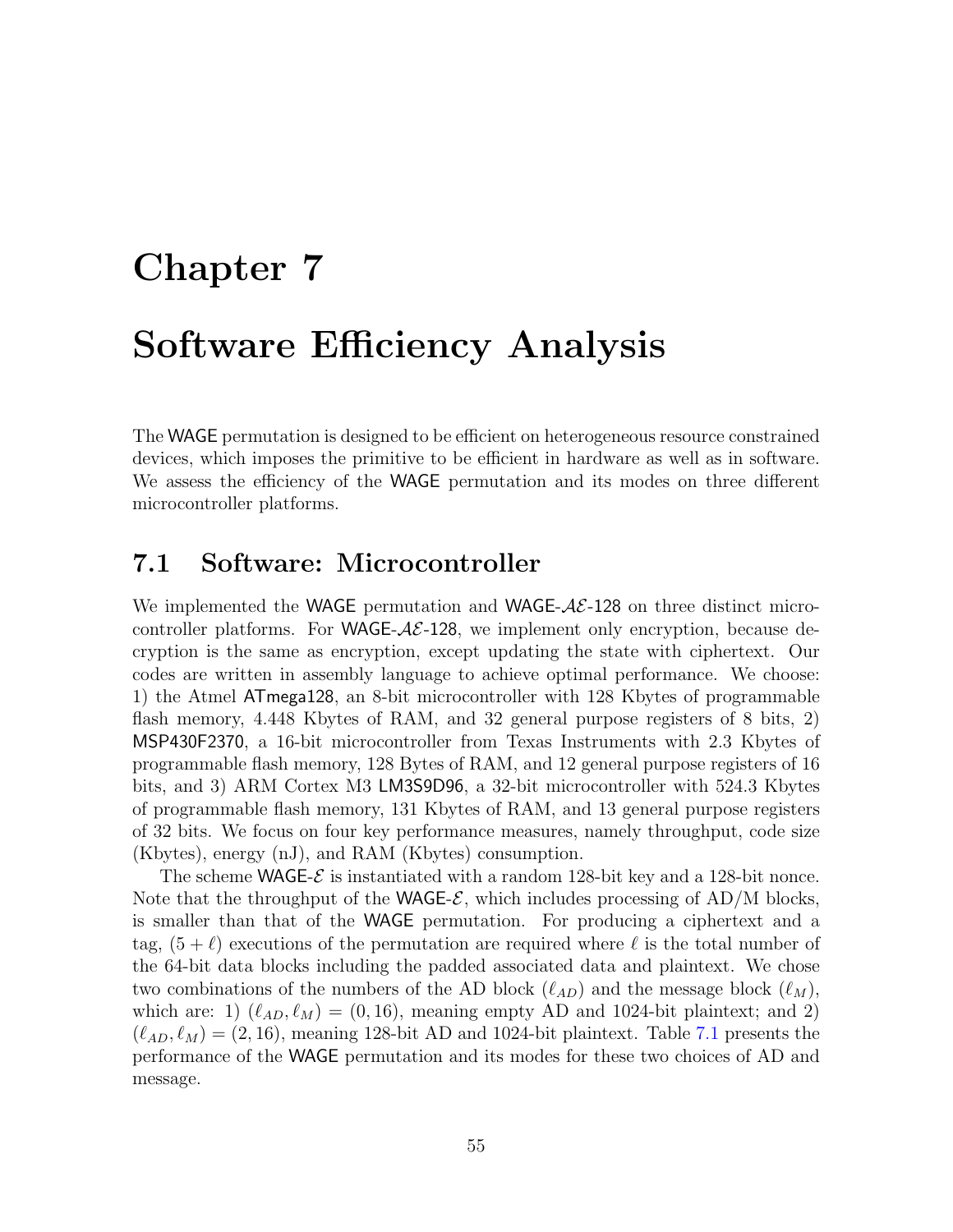Table 7.1: Performance of WAGE on microcontrollers

<span id="page-55-0"></span>

| Cryptographic                                            | Platform        |     | Clock freq. | Memory usage Bytes |                   | Setup  | Throughput | Energy/bit                   |
|----------------------------------------------------------|-----------------|-----|-------------|--------------------|-------------------|--------|------------|------------------------------|
| primitive                                                | Device          | Bit | [MHz]       | SRAM               | Flash<br>[Cycles] |        | [Kbps]     | $\left[ \mathrm{nJ} \right]$ |
| <b>WAGE</b> Permutation                                  | $AT$ mega $128$ | 8   | 16          | 802                | 4132              | 19011  | 217.98     | 568                          |
| <b>WAGE</b> Permutation                                  | MSP430F2370     | 16  | 16          | 4                  | 5031              | 23524  | 176.16     | 135                          |
| <b>WAGE</b> Permutation                                  | LM3S9D96        | 32  | 16          | 3076               | 5902              | 14450  | 286.78     | 1162                         |
| <b>WAGE-</b> $\mathcal{E}$ ( $l_{AD} = 0, l_M = 16$ )    | $AT$ mega $128$ | 8   | 16          | 808                | 4416              | 362888 | 45.15      | 2741                         |
| <b>WAGE-</b> $\mathcal{E}$ ( $l_{AD} = 0, l_M = 16$ )    | MSP430F2370     | 16  | 16          | 46                 | 5289              | 433105 | 37.83      | 628                          |
| WAGE- $\mathcal{E}$ ( $l_{AD} = 0$ , $l_M = 16$ )        | LM3S9D96        | 32  | 16          | 3084               | 6230              | 278848 | 58.76      | 5673                         |
| <b>WAGE-</b> $\mathcal{E}$ ( $l_{AD} = 2$ , $l_M = 16$ ) | $AT$ mega $128$ | 8   | 16          | 808                | 4502              | 397260 | 41.24      | 3001                         |
| <b>WAGE-</b> $\mathcal{E}$ ( $l_{AD} = 2, l_M = 16$ )    | MSP430F2370     | 16  | 16          | 46                 | 5339              | 474067 | 34.56      | 687                          |
| <b>WAGE-</b> $\mathcal{E}$ ( $l_{AD} = 2, l_M = 16$ )    | LM3S9D96        | 32  | 16          | 3084               | 6354              | 305284 | 53.67      | 6210                         |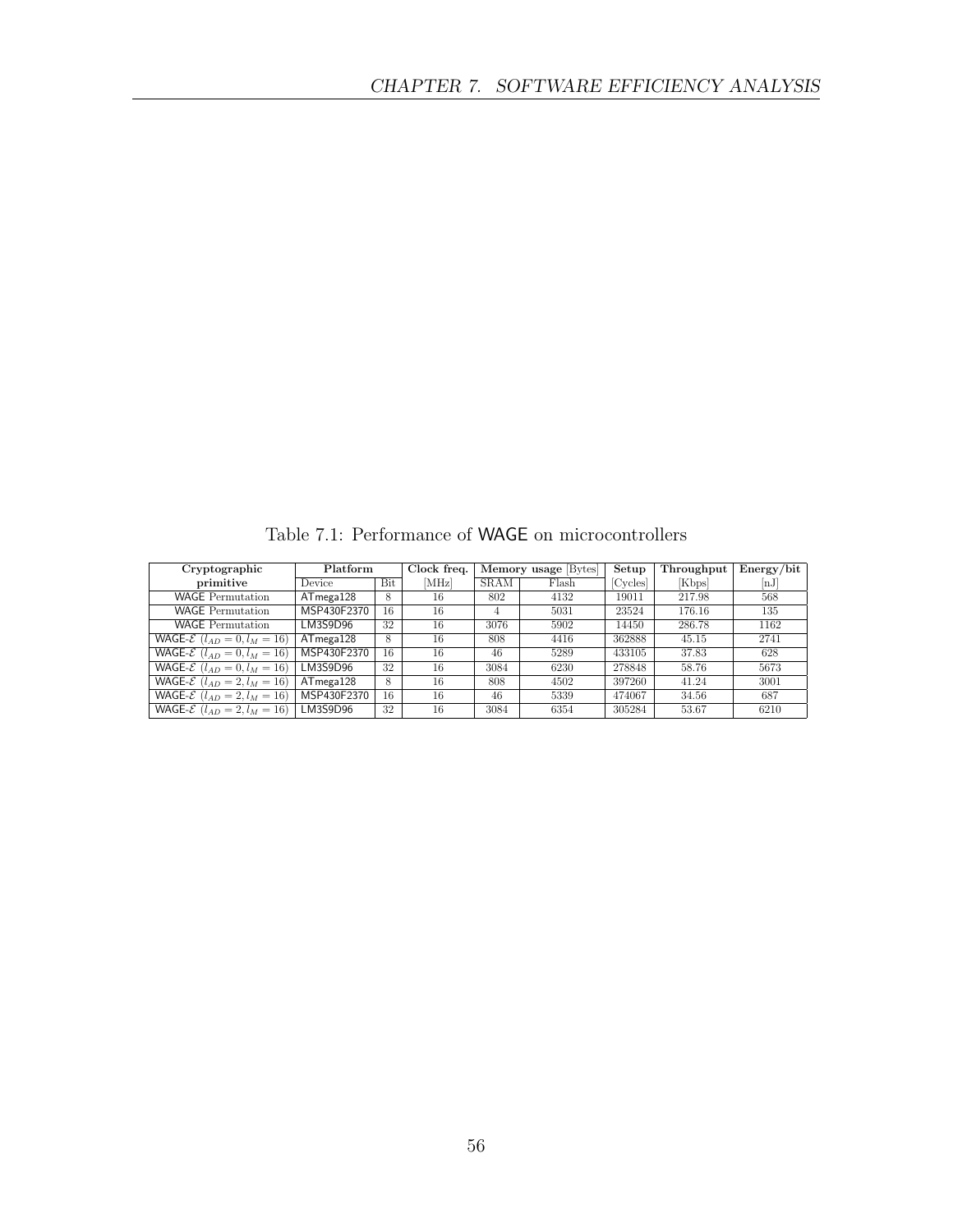## Acknowledgment

The submitters would like to thank Marat Sattarov for his help in the part of hardware implementation and Yunjie Yi for the microcontroller implementation.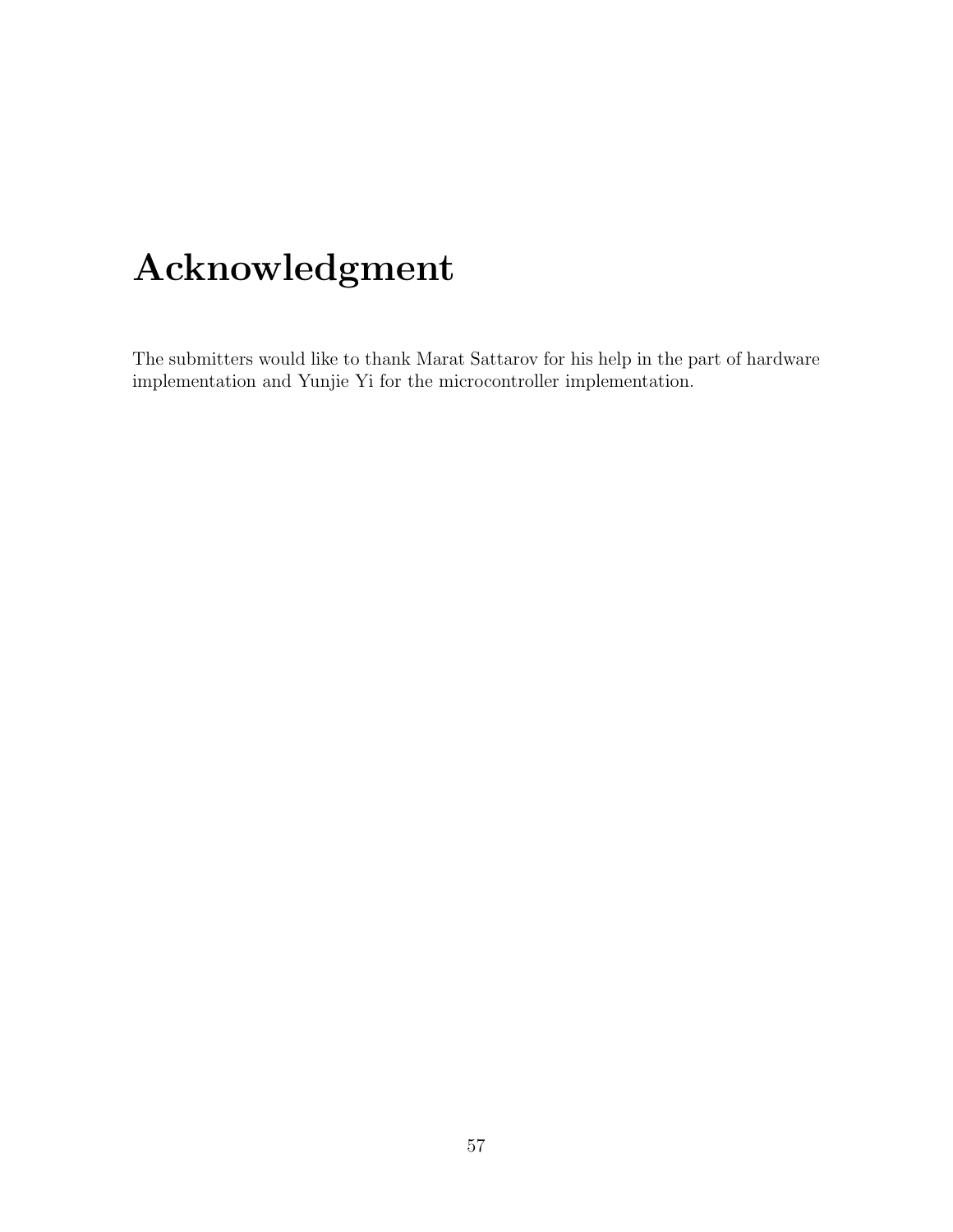## Bibliography

- <span id="page-57-4"></span>[1] AAGAARD, M. D., GONG, G., AND MOTA, R. K. Hardware implementations of the WG-5 cipher for passive RFID tags. In Hardware-Oriented Security and Trust (HOST), 2013 IEEE International Symposium on (2013), IEEE, pp. 29–34.
- <span id="page-57-9"></span>[2] AAGAARD, M. D., SATTAROV, M., AND ZIDARIČ, N. Hardware design and analysis of the ACE and WAGE ciphers. To appear in NIST LWC Workshop 2019. Also available at <https://arxiv.org>.
- <span id="page-57-0"></span>[3] AlTawy, R., Rohit, R., He, M., Mandal, K., Yang, G., and Gong, G. sLiSCP: Simeck-based permutations for lightweight sponge cryptographic primitives. In SAC (2017), C. Adams and J. Camenisch, Eds., Springer, pp. 129–150.
- <span id="page-57-1"></span>[4] Bertoni, G., Daemen, J., Peeters, M., and Van Assche, G. Sponge functions. In ECRYPT hash workshop (2007).
- <span id="page-57-2"></span>[5] Bertoni, G., Daemen, J., Peeters, M., and Van Assche, G. On the security of the keyed sponge construction. In Symmetric Key Encryption Workshop  $(2011).$
- <span id="page-57-8"></span>[6] Bertoni, G., Daemen, J., Peeters, M., and Van Assche, G. Duplexing the sponge: Single-pass authenticated encryption and other applications. In SAC (2012), A. Miri and S. Vaudenay, Eds., Springer, pp. 320–337.
- <span id="page-57-7"></span>[7] Biryukov, A., and Wagner, D. Slide attacks. In FSE (1999), L. Knudsen, Ed., Springer, pp. 245–259.
- <span id="page-57-3"></span>[8] eSTREAM: the ecrypt stream cipher project. [http://www.ecrypt.eu.org/](http://www.ecrypt.eu.org/stream/) [stream/](http://www.ecrypt.eu.org/stream/).
- <span id="page-57-6"></span>[9] El-Razouk, H., Reyhani-Masoleh, A., and Gong, G. New hardware implementationsof WG(29, 11) and WG-16 streamciphers using polynomial basis. IEEE Transactions on Computers  $64$ , 7 (July 2015), 2020–2035.
- <span id="page-57-5"></span>[10] Fan, X., Mandal, K., and Gong, G. WG-8: A lightweight stream cipher for resource-constrained smart devices. In Quality, Reliability, Security and Robustness in Heterogeneous Networks (Berlin, Heidelberg, 2013), K. Singh and A. K. Awasthi, Eds., Springer Berlin Heidelberg, pp. 617–632.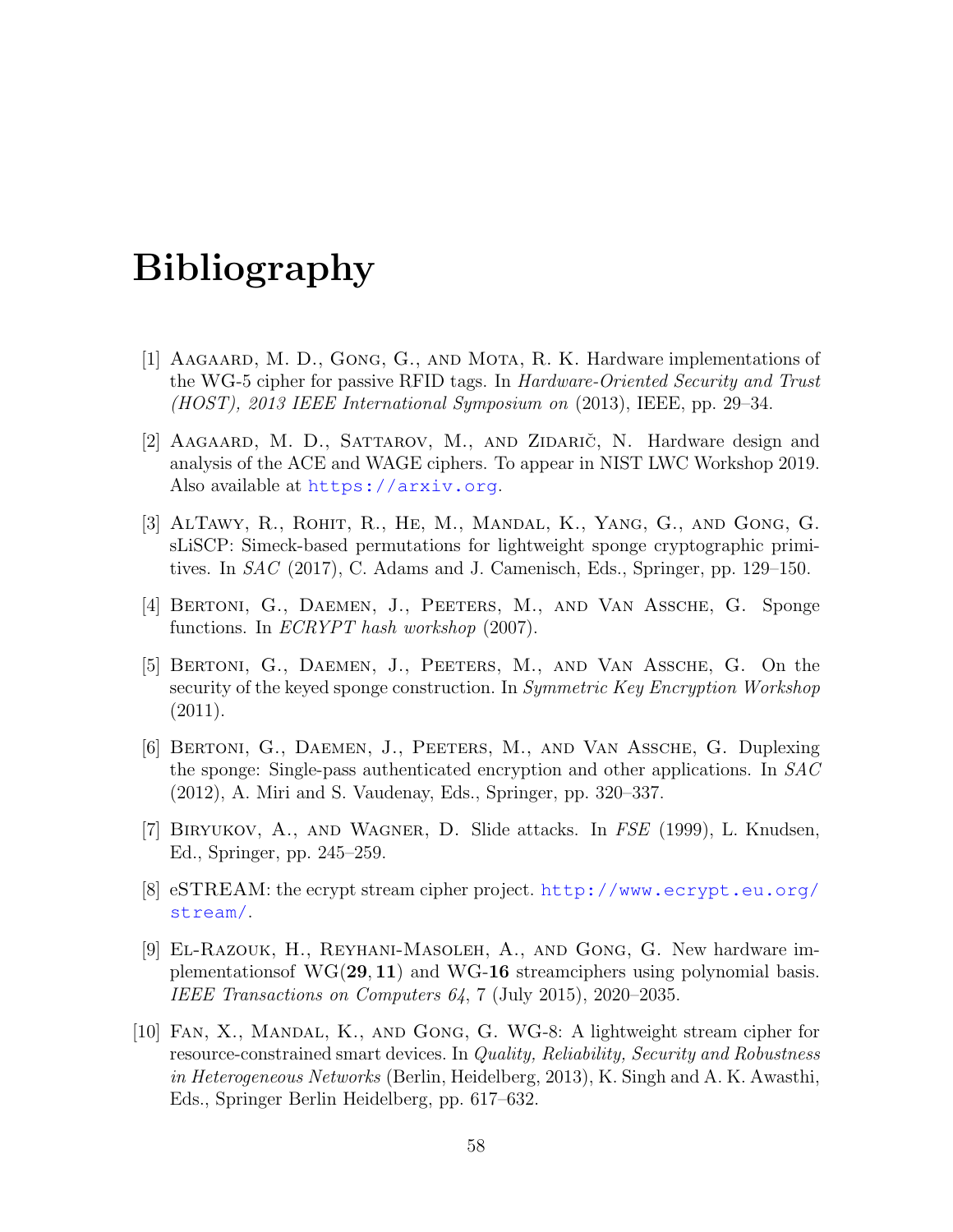- <span id="page-58-9"></span>[11] Fan, X., Zidaric, N., Aagaard, M., and Gong, G. Efficient hardware implementation of the stream cipher WG-16 with composite field arithmetic. In Proceedings of the 3rd International Workshop on Trustworthy Embedded Devices (New York, NY, USA, 2013), TrustED '13, ACM, pp. 21–34.
- <span id="page-58-7"></span>[12] The GAP Group. GAP – Groups, Algorithms, and Programming, Version 4.10.0, 2018.
- <span id="page-58-4"></span>[13] Gong, G., and Youssef, A. M. Cryptographic properties of the Welch-Gong transformation sequence generators. IEEE Transactions on Information Theory 48, 11 (Nov 2002), 2837–2846.
- <span id="page-58-3"></span>[14] Gurobi. The Gurobi MILP optimizer. <http://www.gurobi.com/>.
- <span id="page-58-5"></span>[15] JOVANOVIC, P., LUYKX, A., AND MENNINK, B. Beyond  $2^{c/2}$  security in spongebased authenticated encryption modes. In ASIACRYPT (2014), P. Sarkar and T. Iwata, Eds., Springe, pp. 85–104.
- <span id="page-58-13"></span>[16] Kap, J., Diehl, W., Tempelmeier, M., Homsirikamol, E., and Gaj, K. Hardware API for lightweight cryptography, 2019.
- <span id="page-58-2"></span>[17] KÖLBL, S., LEANDER, G., AND TIESSEN, T. Observations on the Simon block cipher family. In CRYPTO (2015), R. Gennaro and M. Robshaw, Eds., Springer, pp. 161–185.
- <span id="page-58-12"></span>[18] Leander, G., Abdelraheem, M. A., AlKhzaimi, H., and Zenner, E. A cryptanalysis of printcipher: The invariant subspace attack. In CRYPTO (2011), P. Rogaway, Ed., Springer, pp. 206–221.
- <span id="page-58-8"></span>[19] Luo, Y., CHAI, Q., GONG, G., AND LAI, X. A lightweight stream cipher WG-7 for RFID encryption and authentication. In 2010 IEEE Global Telecommunications Conference GLOBECOM  $2010$  (Dec 2010), pp. 1–6.
- <span id="page-58-10"></span>[20] Mandal, K., Gong, G., Fan, X., and Aagaard, M. Optimal parameters for the WG stream cipher family. Cryptography Commun. 6, 2 (June 2014), 117–135.
- <span id="page-58-6"></span>[21] McKay, K., Bassham, L., Sönmez Turan, M., and Mouha, N. Report on lightweight cryptography (NISTIR8114), 2017.
- <span id="page-58-0"></span>[22] Nawaz, Y., and Gong, G. The WG stream cipher. ECRYPT Stream Cipher Project Report 2005 33 (2005).
- <span id="page-58-1"></span>[23] Nawaz, Y., and Gong, G. WG: A family of stream ciphers with designed randomness properties. Inf. Sci. 178, 7 (Apr. 2008), 1903–1916.
- <span id="page-58-11"></span>[24] Rohit, R., AlTawy, R., and Gong, G. MILP-based cube attack on the reduced-round WG-5 lightweight stream cipher. In Cryptography and Coding (Cham, 2017), M. O'Neill, Ed., Springer International Publishing, pp. 333–351.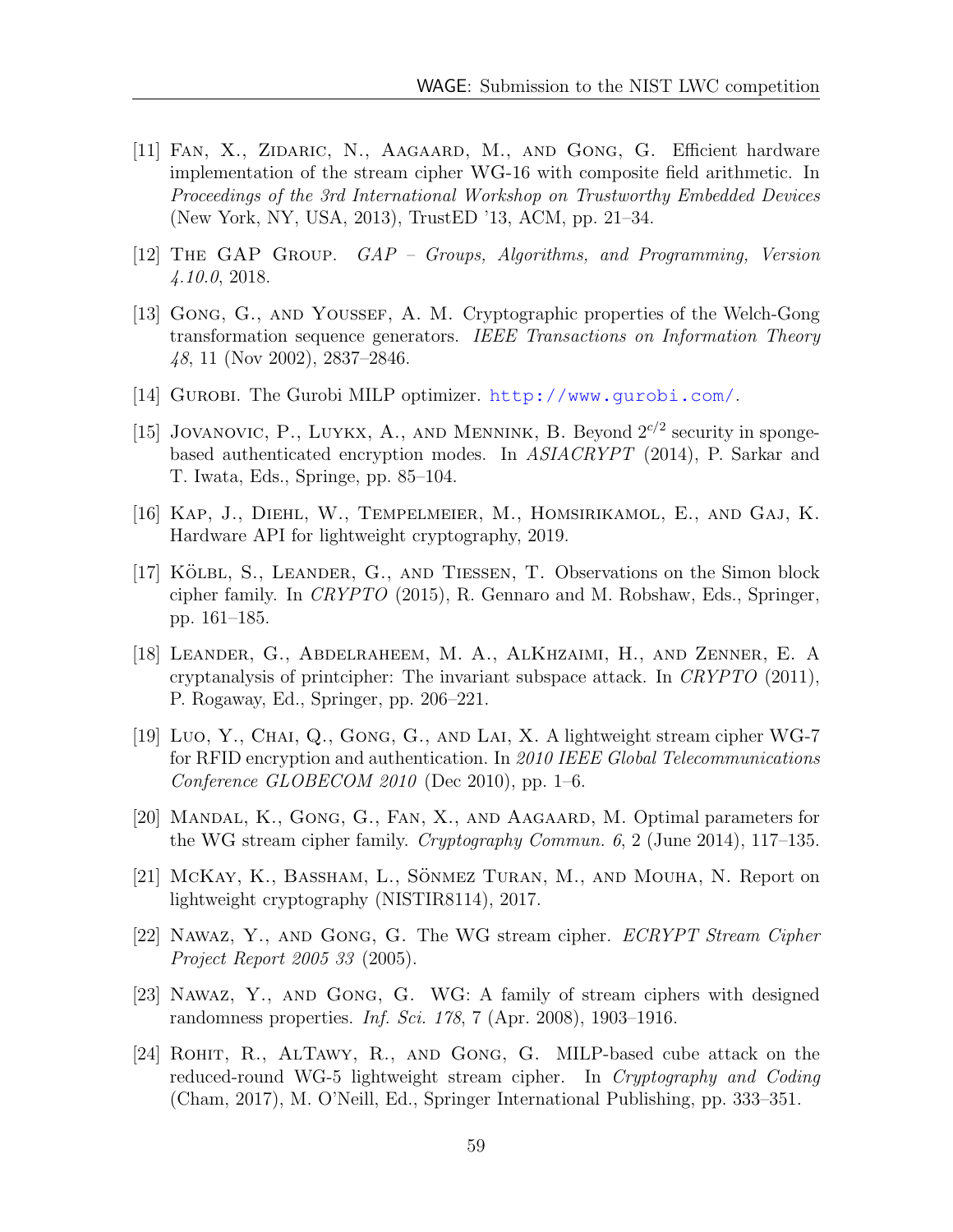- <span id="page-59-1"></span>[25] RØNJOM, S. Improving algebraic attacks on stream ciphers based on linear feedback shift register over  $f_{2^k}$ . Des. Codes Cryptography 82, 1-2 (2017), 27-41.
- <span id="page-59-0"></span>[26] ZIDARIC, N., AAGAARD, M., AND GONG, G. Hardware optimizations and analysis for the WG-16 cipher with tower field arithmetic. IEEE Transactions on Computers 68, 1 (Jan 2019), 67–82.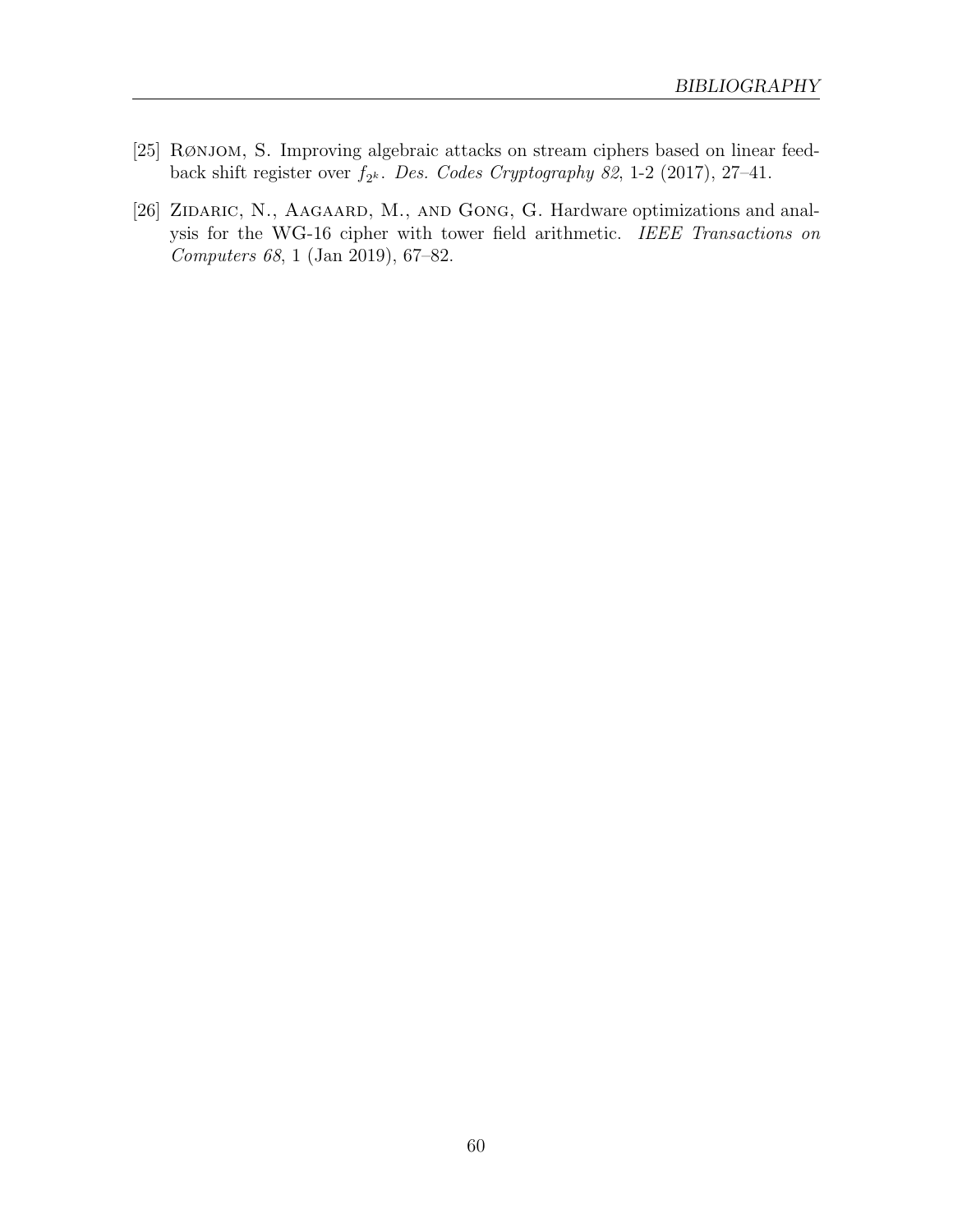## <span id="page-60-0"></span>Appendix A

## Test Vectors

## <span id="page-60-1"></span>A.1 WAGE Permutation

Input:00000000000000000000000000000000000000000000000000000000000000000 Output:0FA82908FEA670F1B8609F00420FC3376A52DCA922061FED7C568F785C22B4A4C

## <span id="page-60-2"></span> $A.2$  WAGE- $A\mathcal{E}$ -128

| Key             | : 00111122335588DD 00111122335588DD |
|-----------------|-------------------------------------|
| Nonce           | : 111122335588DD00 111122335588DD00 |
| Associated data | : 1122335588DD0011 1122335588DD00   |
| Plaintext       | : 335588DD00111122 335588DD001111   |
| Ciphertext      | : 4B7CD23D07D75575 5EA2ADEC4FEFF3   |
| Tag             | : D03CF7894D6D3697 C2B1758D41E78344 |